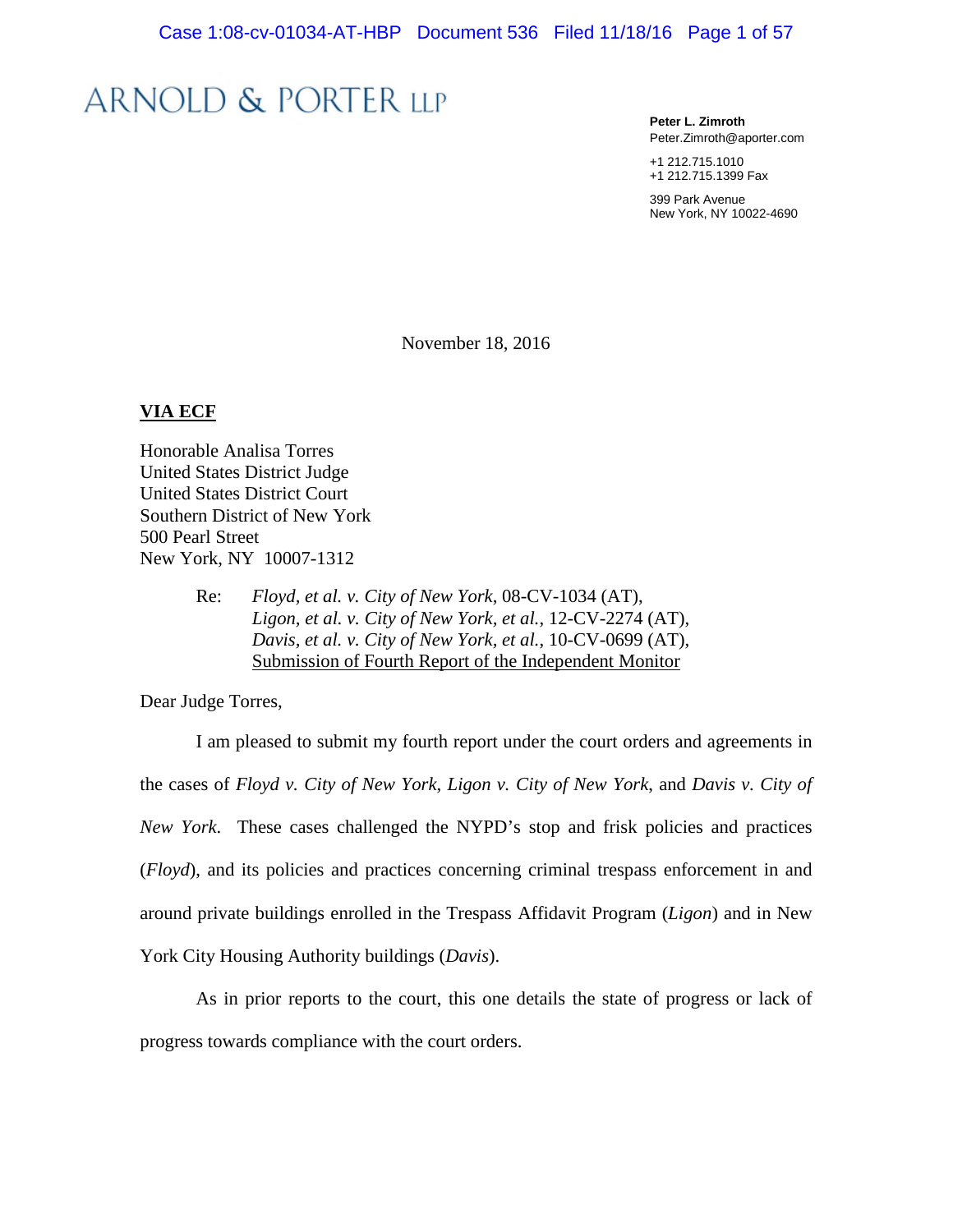# **ARNOLD & PORTER LLP**

November 18, 2016 Page 2

The period since the monitor's report in February 2016 has seen at least these significant positive developments:

(1) The NYPD's Patrol Guide Section on investigative encounters has been amended to meet the requirements of the court orders.

(2) A new stop report was launched, supporting the Patrol Guide changes.

(3) New policies were written and should soon be implemented governing interior patrols in buildings enrolled in the Trespass Affidavit Program (TAP) and in New York City Housing Authority (NYCHA) buildings.

(4) Some improvements in auditing were put in place and work continues on others.

Still on the to-do list, the Department has not yet started in-service training on stop and frisk for all its members on patrol. Nor is there a plan yet for evaluating the courses and the instructors. Regarding body-worn cameras, the NYPD has indicated that the roll-out of the one-year pilot program will not begin until the first quarter of 2017, a delay largely related to the requirements of the procurement process. The status of other tasks is also covered in the body of the report.

As always, when reviewing the state of progress in each of the areas covered in the court orders, a caveat is appropriate. The details noted in the report, though important for tracking compliance, should not obscure the larger point of the reforms—namely,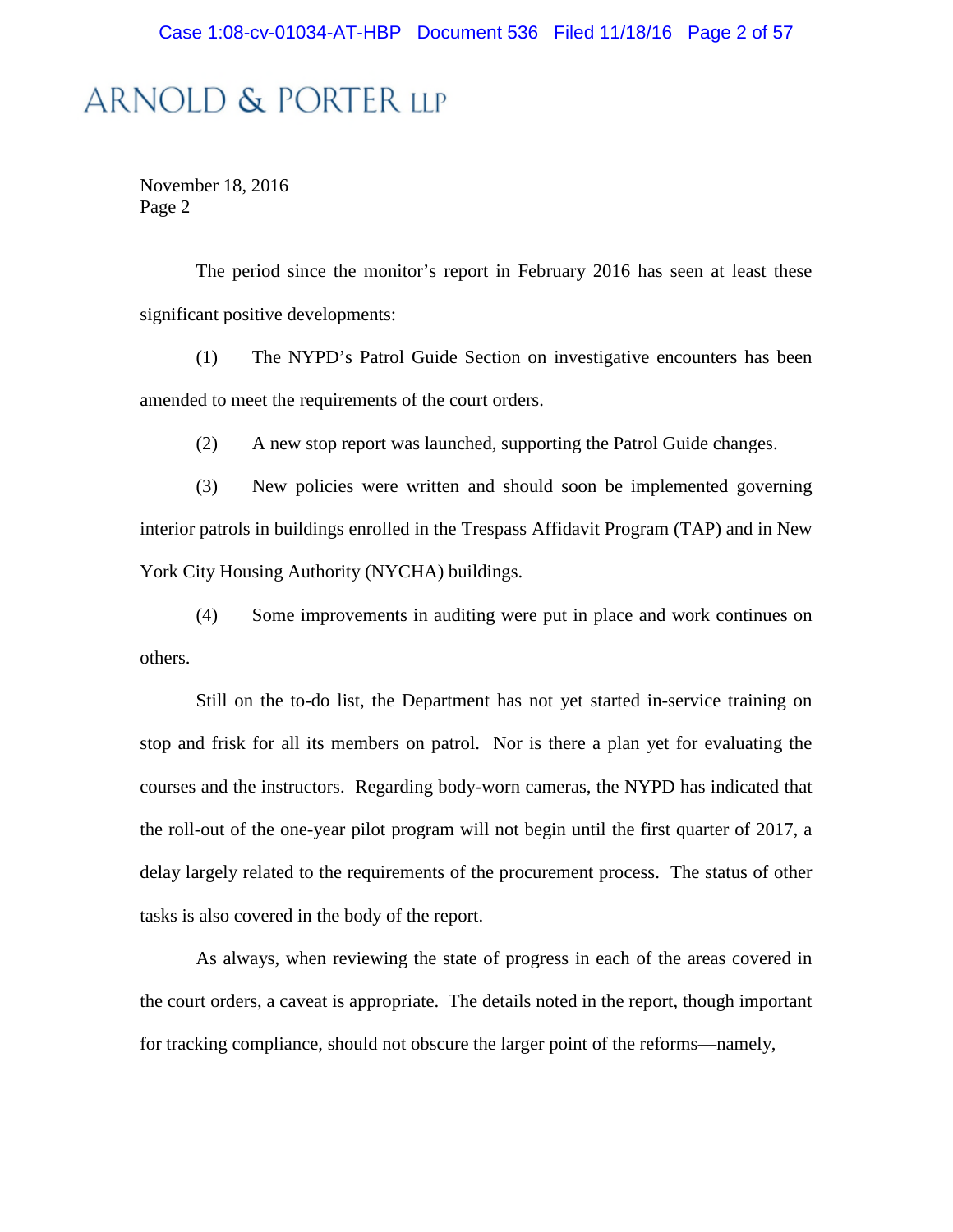# ARNOLD & PORTER LLP

November 18, 2016 Page 3

ensuring constitutional, respectful, and accountable policing in the areas the court orders cover.

As you know, this report comes at a time of transition. In September, William Bratton stepped down as New York City's police commissioner. The monitor team looks forward to continuing its collaborative dealings under Mr. Bratton's successor, James O'Neill.

Further details on these and other subjects are contained in the report.

Thank you for the court's time and attention.

Respectfully submitted,

*/s/ Peter L. Zimroth*

Peter L. Zimroth Monitor

Enclosure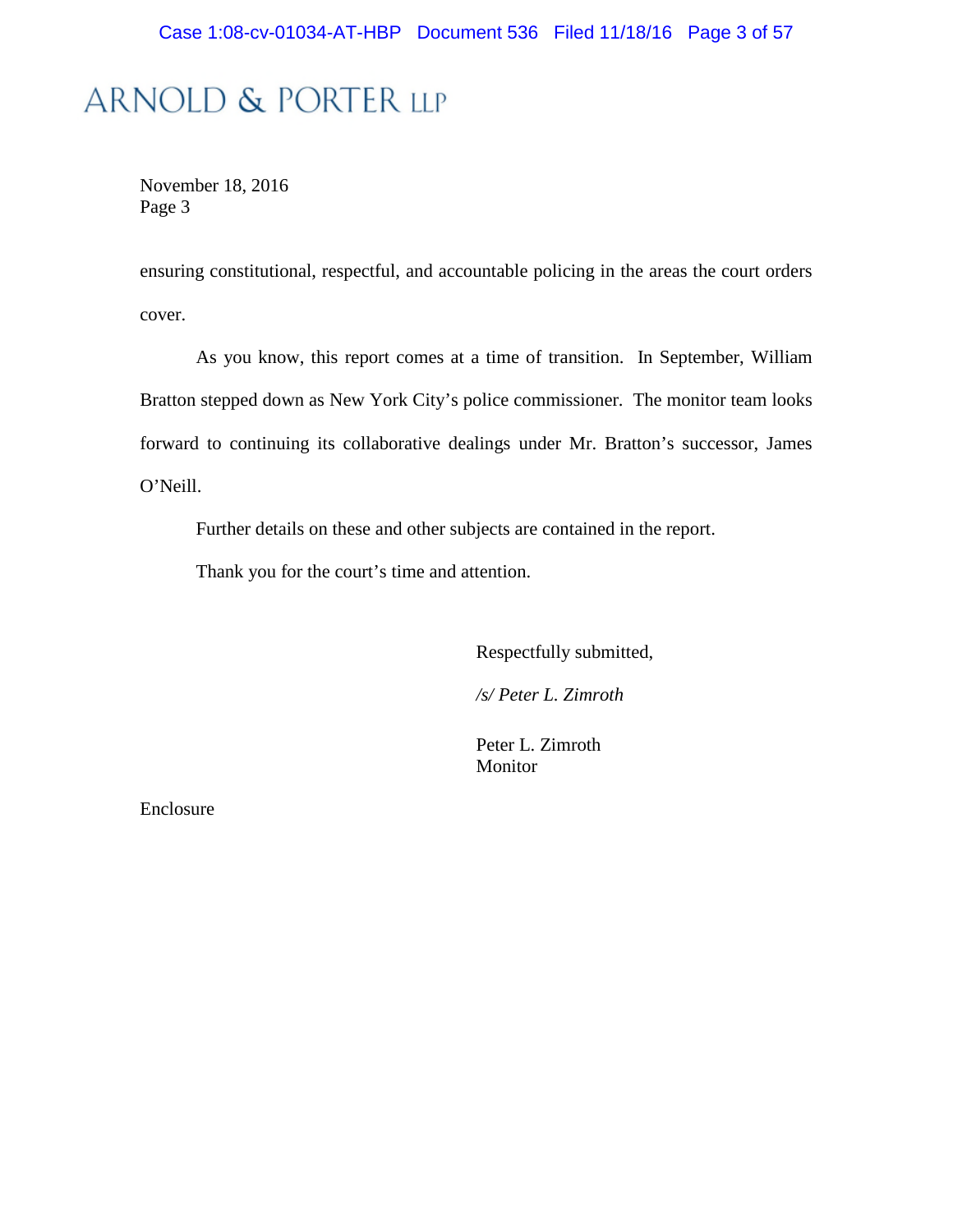# **Fourth Report of the Independent Monitor**

# **Peter L. Zimroth**

**November 18, 2016**

*Floyd, et al. v. City of New York Ligon, et al. v. City of New York, et al. Davis, et al. v. City of New York, et al.*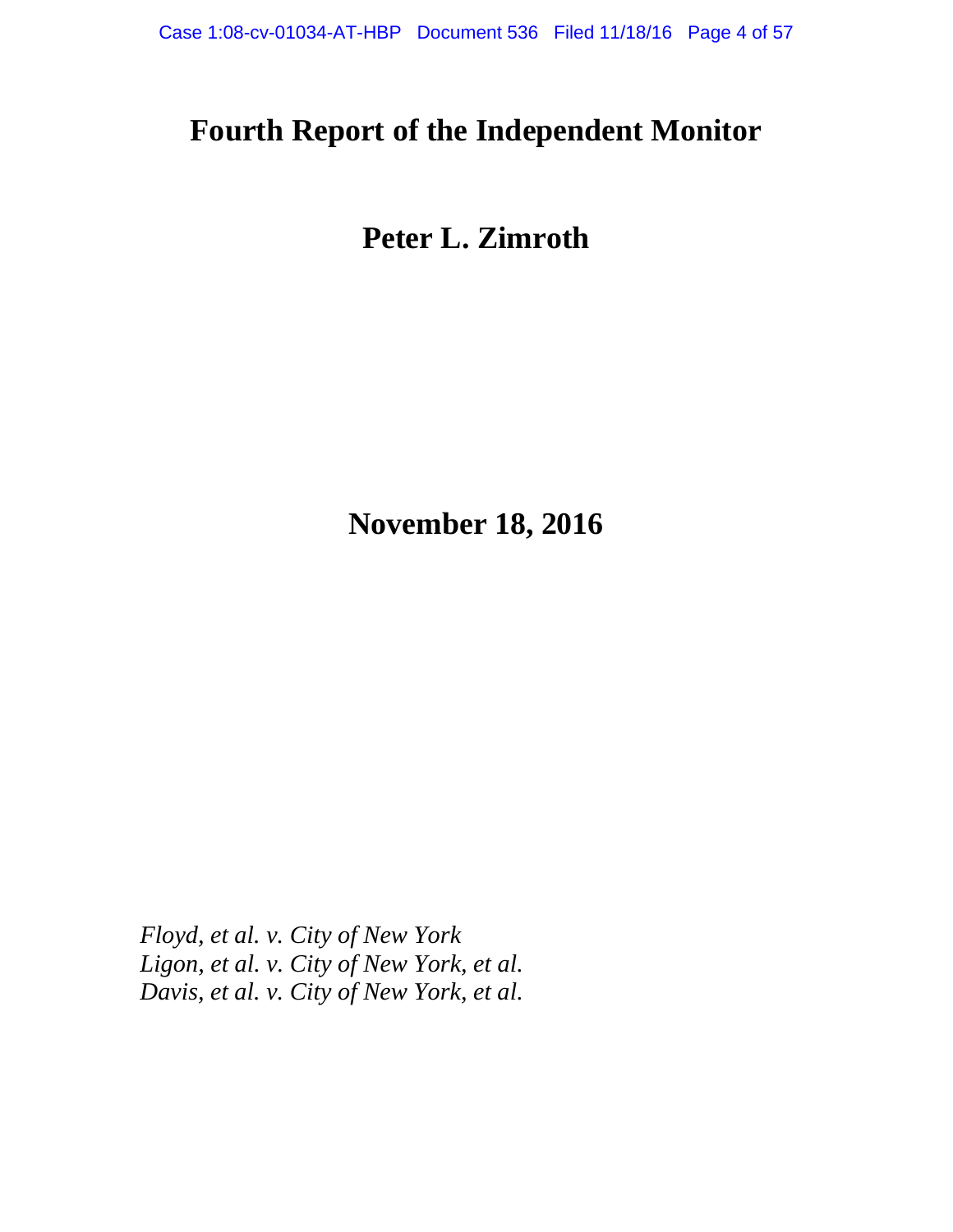# **MONITOR TEAM**

Peter L. Zimroth Monitor

Richard Jerome Deputy Monitor

Anthony A. Braga

Edward Davis

Jennifer Eberhardt

John MacDonald

James McCabe

Jane Perlov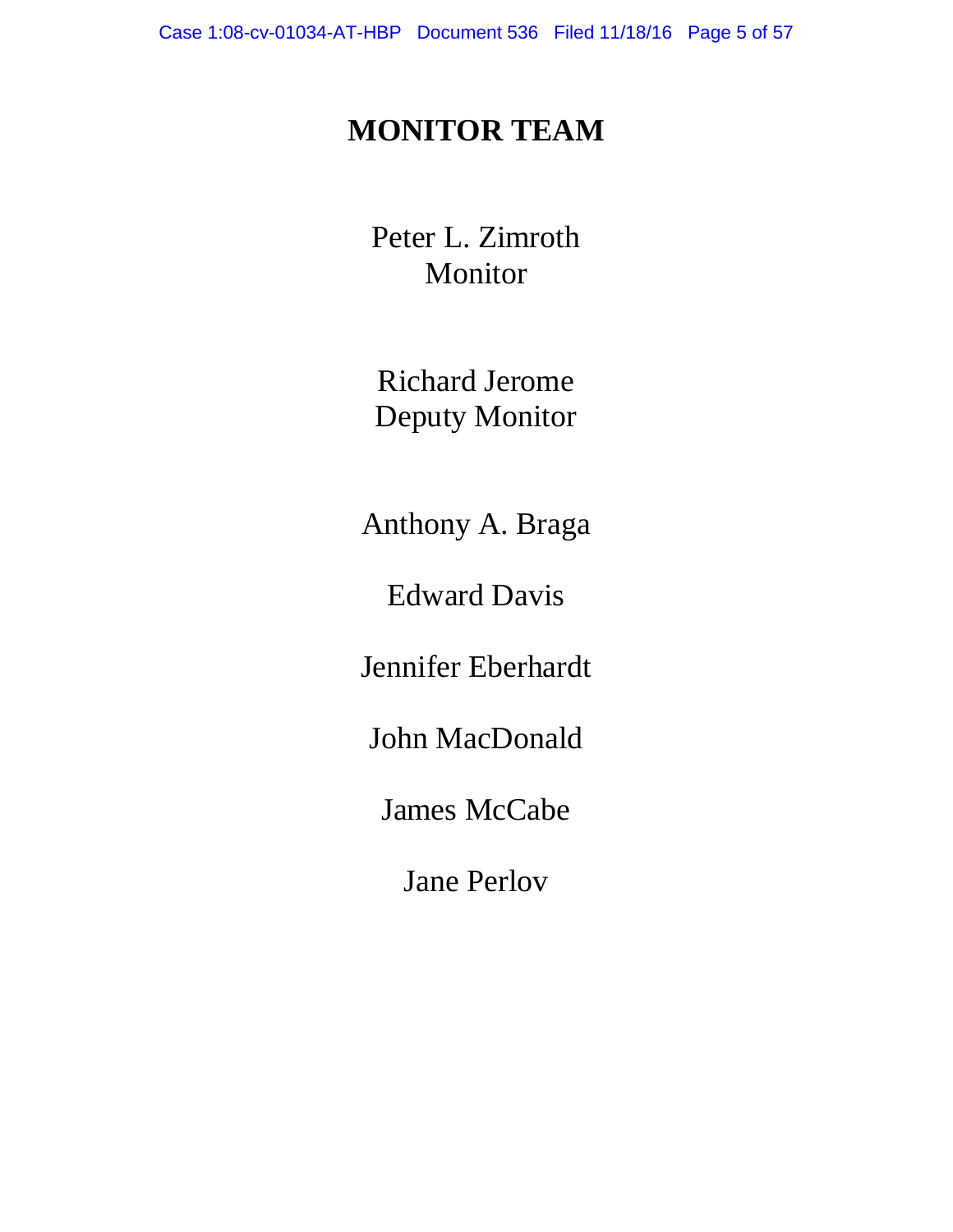### TABLE OF CONTENTS

### Page

| $\mathbf{I}$ . |               |    |
|----------------|---------------|----|
| П.             |               |    |
| III.           |               |    |
|                | A.            |    |
|                | <b>B.</b>     |    |
|                | $C$ .         |    |
|                | D.            |    |
|                | Ε.            |    |
|                | F.            |    |
| IV.            |               |    |
| V.             |               |    |
|                | A.            |    |
|                | <b>B.</b>     |    |
|                |               | 1. |
|                |               | 2. |
|                |               | 3. |
|                |               | 4. |
|                | $\mathsf{C}.$ |    |
|                | D.            |    |
|                |               | 1. |
|                |               | 2. |
| VI.            |               |    |
|                | A.            |    |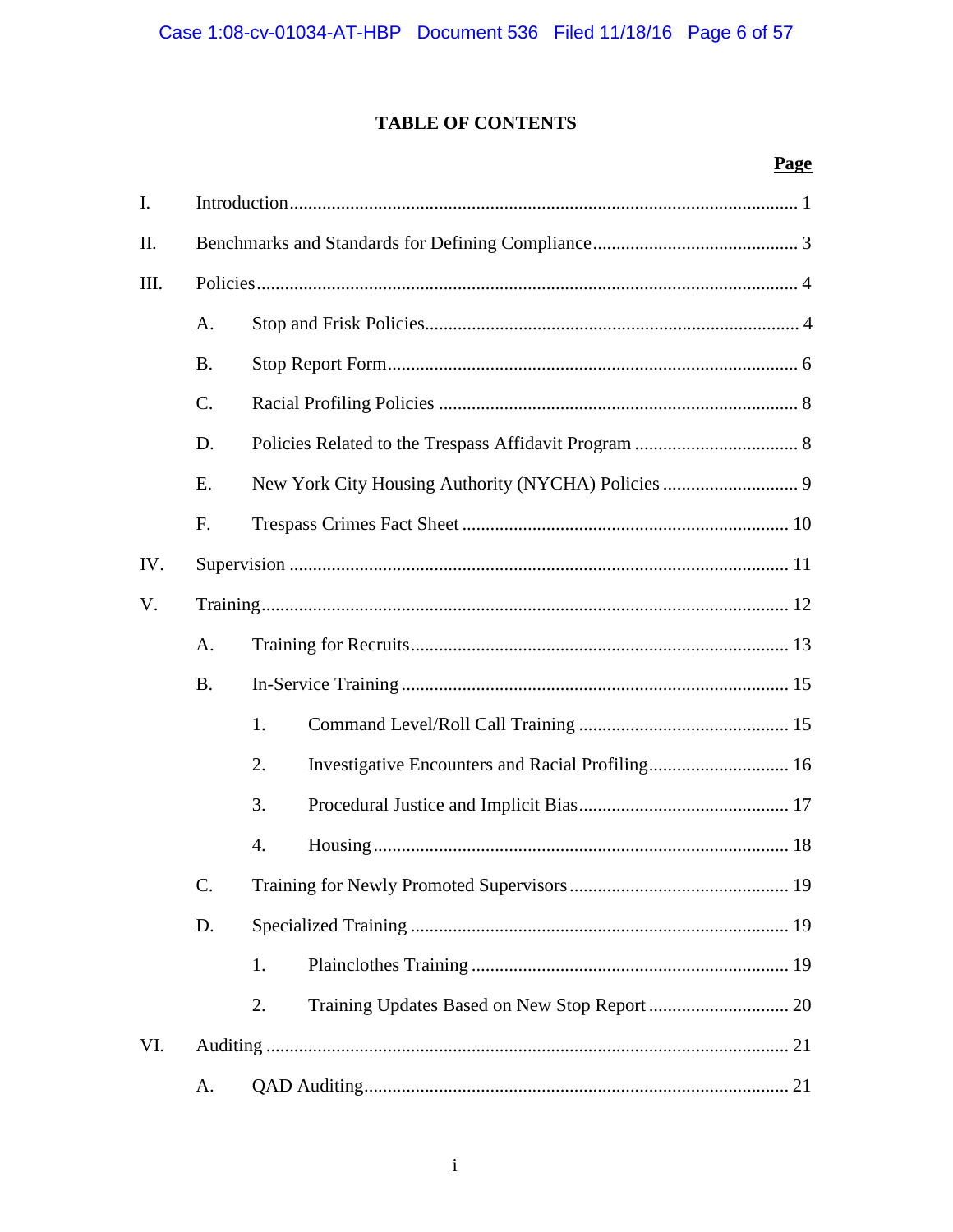## Case 1:08-cv-01034-AT-HBP Document 536 Filed 11/18/16 Page 7 of 57

|       |                 | 1. |                |  |
|-------|-----------------|----|----------------|--|
|       |                 | 2. |                |  |
|       |                 |    | a.             |  |
|       |                 |    | $b$ .          |  |
|       |                 |    | $\mathbf{c}$ . |  |
|       | <b>B.</b>       |    |                |  |
|       | $\mathcal{C}$ . |    |                |  |
| VII.  |                 |    |                |  |
| VIII. |                 |    |                |  |
| IX.   |                 |    |                |  |
|       | A.              |    |                |  |
|       | <b>B.</b>       |    |                |  |
|       |                 | 1. |                |  |
|       |                 | 2. |                |  |
|       |                 | 3. |                |  |
| X.    |                 |    |                |  |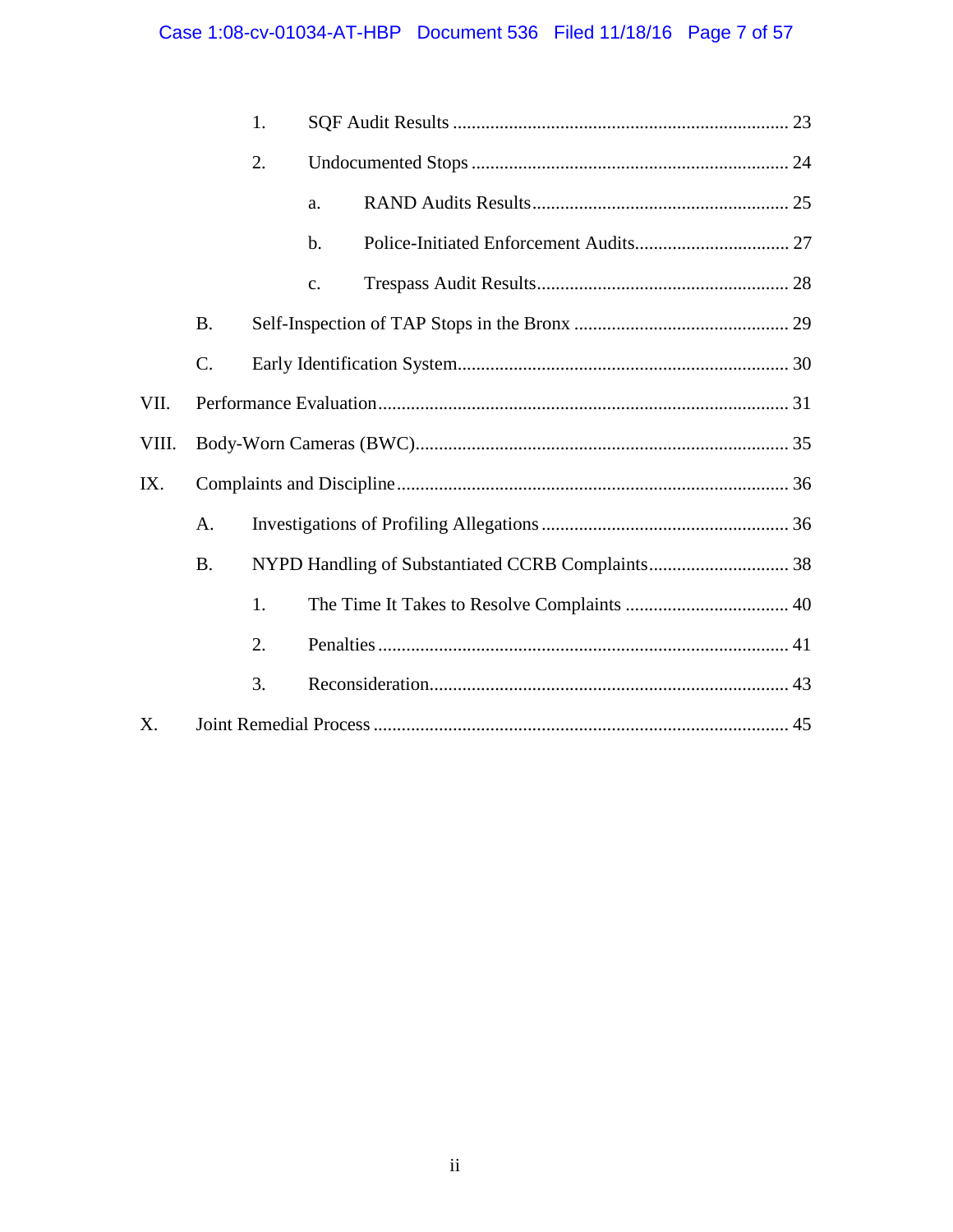### **Monitor's Fourth Report**

#### **I. Introduction**

This is the fourth report of the Independent Monitor overseeing implementation of the court orders and the parties' agreements in the cases *Floyd v. City of New York*, *Ligon v. City of New York* and *Davis v. City of New York*.

The orders in the three cases require reforms related to stop and frisk, trespass enforcement (i.e., stops and arrests for trespass), and bias-free policing. In these areas, the orders require changes in policy, supervision, training, auditing, performance measurement, and handling of complaints and discipline. The orders also call for a one-year pilot program testing the use of body-worn cameras (BWC). This report details the state of progress towards compliance in each of these spheres.

The period since the monitor's report in February 2016 has seen at least these significant positive developments:

(1) The NYPD's Patrol Guide Section on investigative encounters has been amended to meet the requirements of the court orders;

(2) A new stop report was launched supporting the Patrol Guide changes;

(3) New policies were written and should soon be implemented governing interior patrols in buildings enrolled in the Trespass Affidavit Program (TAP) and in New York City Housing (NYCHA) buildings; and

(4) Some improvements in auditing were put in place and work continues on others.

Still on the to-do list: the Department has not yet started in-service training on stop and frisk for all its members on patrol. Nor is there a plan yet for evaluating the courses and the instructors. On body-worn cameras, the NYPD has indicated that the roll-out of the one-year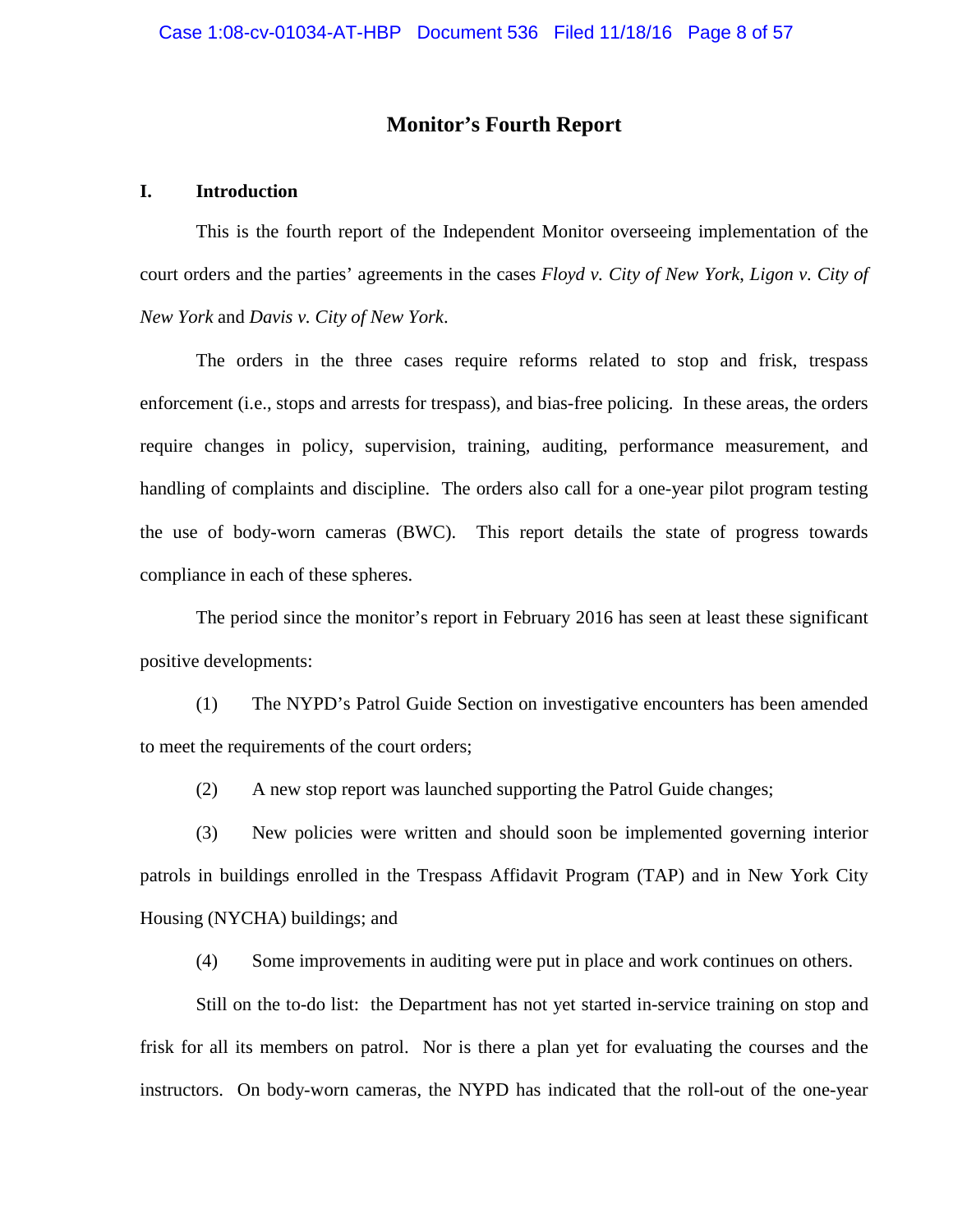### **I. Introduction** Case 1:08-cv-01034-AT-HBP Document 536 Filed 11/18/16 Page 9 of 57

pilot program will not begin until the first quarter of 2017, a delay largely related to requirements of the procurement process. The status of other tasks is also covered in the body of the report.

As always, when reviewing the state of progress in each of the areas covered in the court orders, a caveat is appropriate. The details noted in this report, though important for tracking compliance, should not obscure the larger point of the reforms. Each individual requirement must work as part of a whole coherent system supporting the aim of the court orders—namely, ensuring constitutional, respectful and accountable policing in the areas the court orders cover. As this monitorship has consistently stressed, this is an achievable goal in New York City, dependent on sustained leadership, not just at Police Headquarters but also throughout the police ranks. Amid competing pressures, it is critical that these reforms remain a priority and that sufficient resources be devoted to their achievement.

This report comes at a time of transition. On September 16, 2016, William Bratton stepped down as New York City's police commissioner. From the outset, Mr. Bratton embraced the reforms ordered by the court and agreed to by the Department. He said repeatedly and publicly that those reforms do not conflict with, and in fact support, effective policing that promotes safety for the City and members of the service. His leadership allowed the Department to work collaboratively with the monitor and the plaintiffs and helped facilitate the progress reported here and in earlier reports.

The monitor team looks forward to continuing that collaborative relationship under Mr. Bratton's successor, Commissioner James O'Neill. In recent public statements, Commissioner O'Neill spoke of the deep wounds, especially among people of color, caused in part by what he referred to as the stop, question and frisk "debacle" of the past and the need to heal those wounds.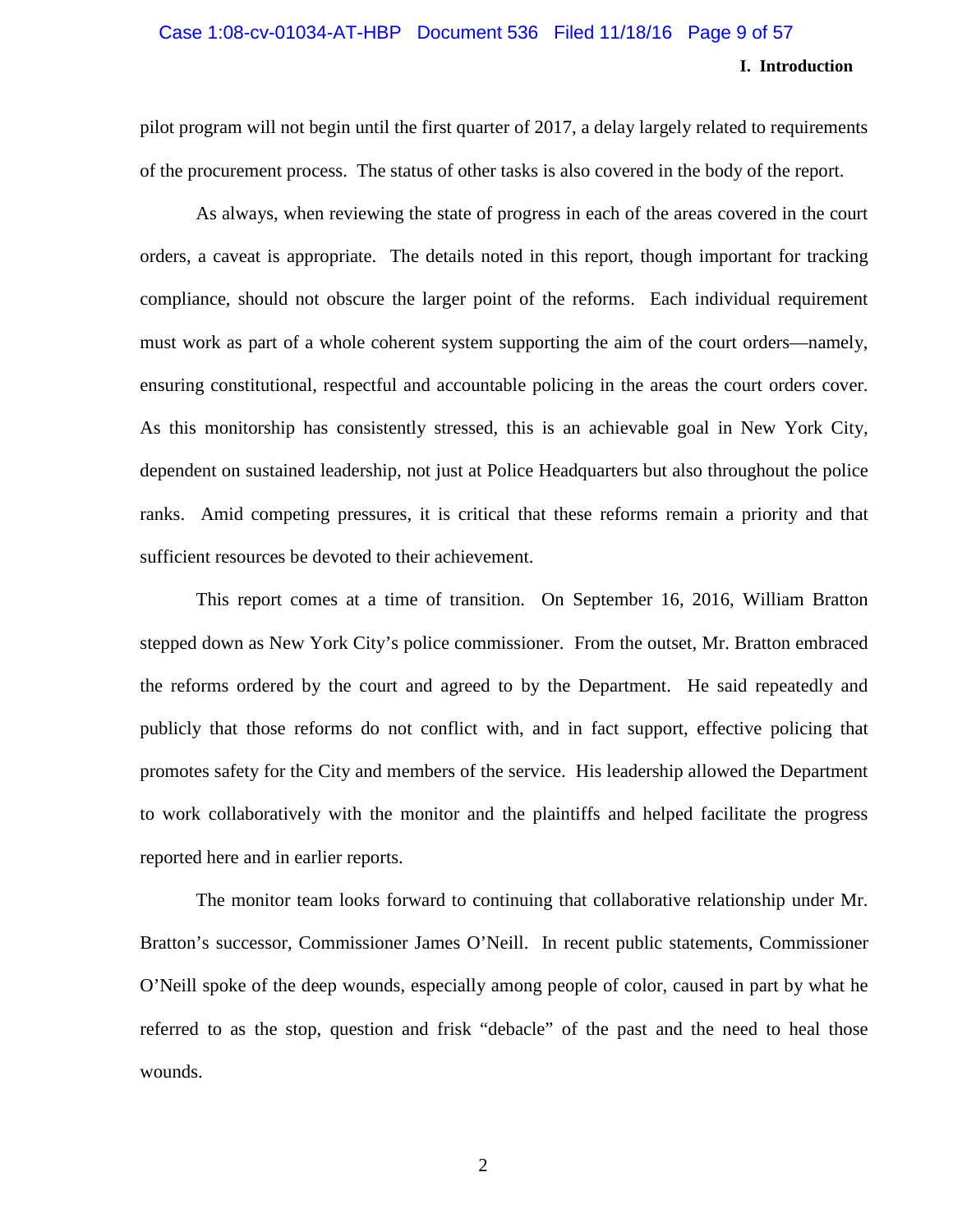#### **II. Benchmarks and Standards for Defining Compliance**

#### **II. Benchmarks and Standards for Defining Compliance**

One of the monitor's important functions is to report to the court on whether the City and the NYPD are in "substantial compliance" with the court's orders. The monitor continues to be in discussion with all the parties about how best to measure compliance. Nonetheless, it is appropriate now to set out some general considerations that will inform the monitor's recommendation to the court.

Some aspects of judging "substantial compliance" are relatively straightforward, but many are not. For example, the court orders and agreements by the parties require certain changes in policies appearing in the NYPD Patrol Guide or other official NYPD documents. Determining whether the appropriate changes have been made just requires reading the documents.

Changing written policy, however, is not meaningful unless the change is implemented and sustained in the field. That requires that officers be appropriately trained and supervised, that the NYPD's systems of rewards and discipline support the requirements, and that the Department has in place auditing and review mechanisms to detect when officers are not following the policies and effective processes to correct violations and minimize future violations. Here, assessing the adequacy of compliance is more complex, and the monitor team will be reviewing each of these areas.

For example, there is no single correct way to design an audit system or a curriculum for recruits or more experienced members of the service. The same holds true for other aspects of the remedial requirements. In assessing compliance, the monitor will be relying on the expertise of the monitor team, informed by substantial input from the NYPD, its experts, and the plaintiffs and their experts. The question at the end of the day will be whether each of these requirements,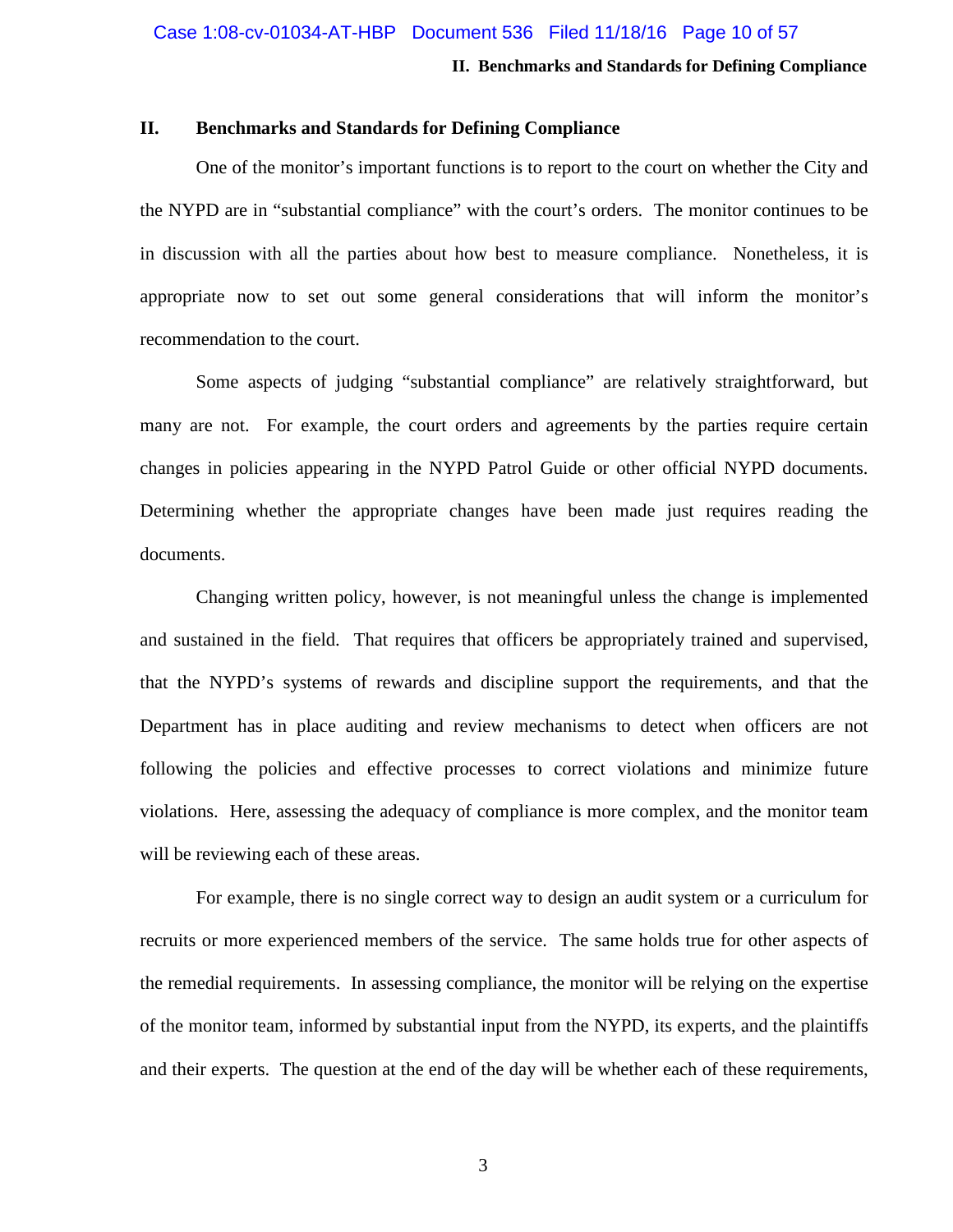#### Case 1:08-cv-01034-AT-HBP Document 536 Filed 11/18/16 Page 11 of 57

#### **III. Policies A. Stop and Frisk Policies**

working together, can provide a system of constitutional, respectful policing as experienced by New York City's residents.

Therefore, in addition to assessing compliance with respect to each of the specific courtordered requirements, the monitor team will be performing its own audits on sample stops and undertaking its own statistical reviews as part of determining whether the Department's performance complies with the Fourth and Fourteenth Amendments to the Constitution.

Finally, as the goal of the court orders is to ensure that the NYPD incorporates procedures and processes that *sustain* constitutional and respectful policing, compliance cannot be judged in a single snapshot. Rather, the monitor will be looking for trends over time whether performance is improving, deteriorating or remaining static.

As in prior reports, this report now describes the requirements of the court orders and discusses developments and the state of progress in each.

#### **III. Policies**

#### **A. Stop and Frisk Policies**

Under the court orders, as agreed to by the City and the Department, the NYPD Patrol Guide must:

- State what constitutes a stop, when a stop may be conducted, when a frisk may be conducted and when a search may be conducted;
- Require officers to document stops and frisks and the reasonable suspicion for each, both on a stop report form and in officers' activity logs; and
- Require supervisory review of stops, including an assessment of the constitutionality of the stop and not just that a stop report form (previously called a UF-250) was completed.

In August 2015, the monitor submitted to the court the NYPD's new procedures on stop and frisk, which are included in Patrol Guide (P.G.) 212-11, *Investigative Encounters: Requests for Information, Common Law Inquiry and Level 3 Stops*, which the court approved. The revised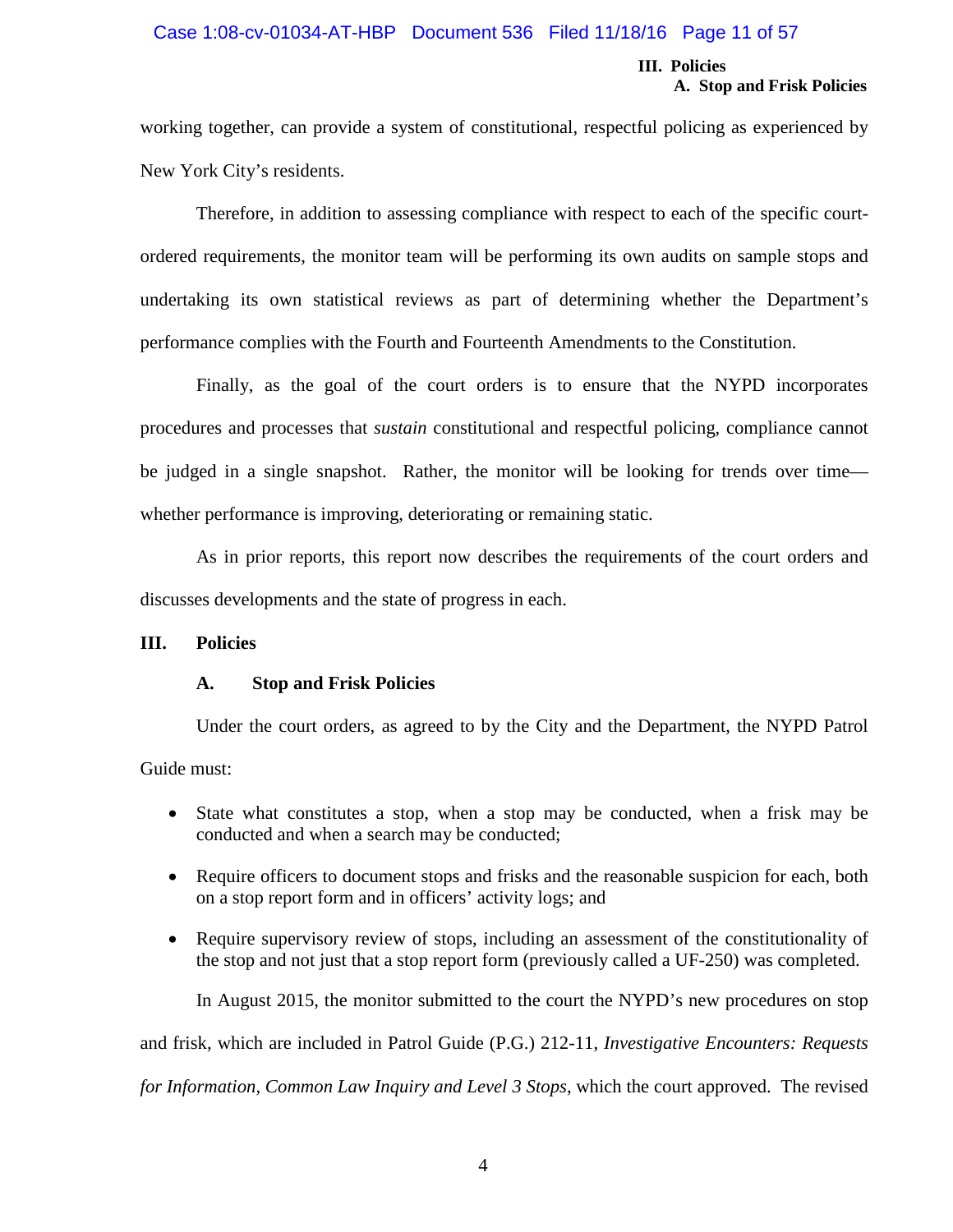#### Case 1:08-cv-01034-AT-HBP Document 536 Filed 11/18/16 Page 12 of 57

#### **III. Policies A. Stop and Frisk Policies**

Patrol Guide meets the requirements of the court orders. It correctly states the legal standard for when an officer may stop a person (i.e., make a *Terry* stop) and includes a definition of reasonable suspicion. It states that an officer must have reasonable suspicion that the person stopped is armed and dangerous to frisk that person. The Patrol Guide also addresses encounters between officers and civilians that are less intrusive than a stop or an arrest. All such encounters are governed by the New York State Court of Appeals decision in *People v. DeBour*, <sup>1</sup> which sets out four levels of encounters: a simple Request for Information (Level 1); a Common Law Right of Inquiry (Level 2); a *Terry* stop, when an officer detains a person to investigate (Level 3); and an arrest (Level 4). The investigative encounters procedures, P.G. 212-11, describe the standards that govern each level.

In March 2016, the monitor submitted and the court approved a new stop report form, described in Section III.B below. At the same time, the court approved changes to P.G. 212-11 so that the documentation requirements in P.G. 212-11 correspond to what appears on the new stop form.

Patrol Guide 212-11 now in effect requires documentation of all stops and makes more explicit the responsibilities of supervising officers up the chain of command. The supervisor is required to discuss the circumstances of the stop with the officer who made the stop, and then review the stop and any frisk or search, if conducted. If a stop report is inaccurate or incomplete, the supervisor must direct the officer to make the necessary corrections. If the supervisor determines that the officer did not have reasonable suspicion for the stop, reasonable suspicion for the frisk or an appropriate basis for the search, the supervisor must refer the officer for further

1 40 N.Y.2d 210 (1976).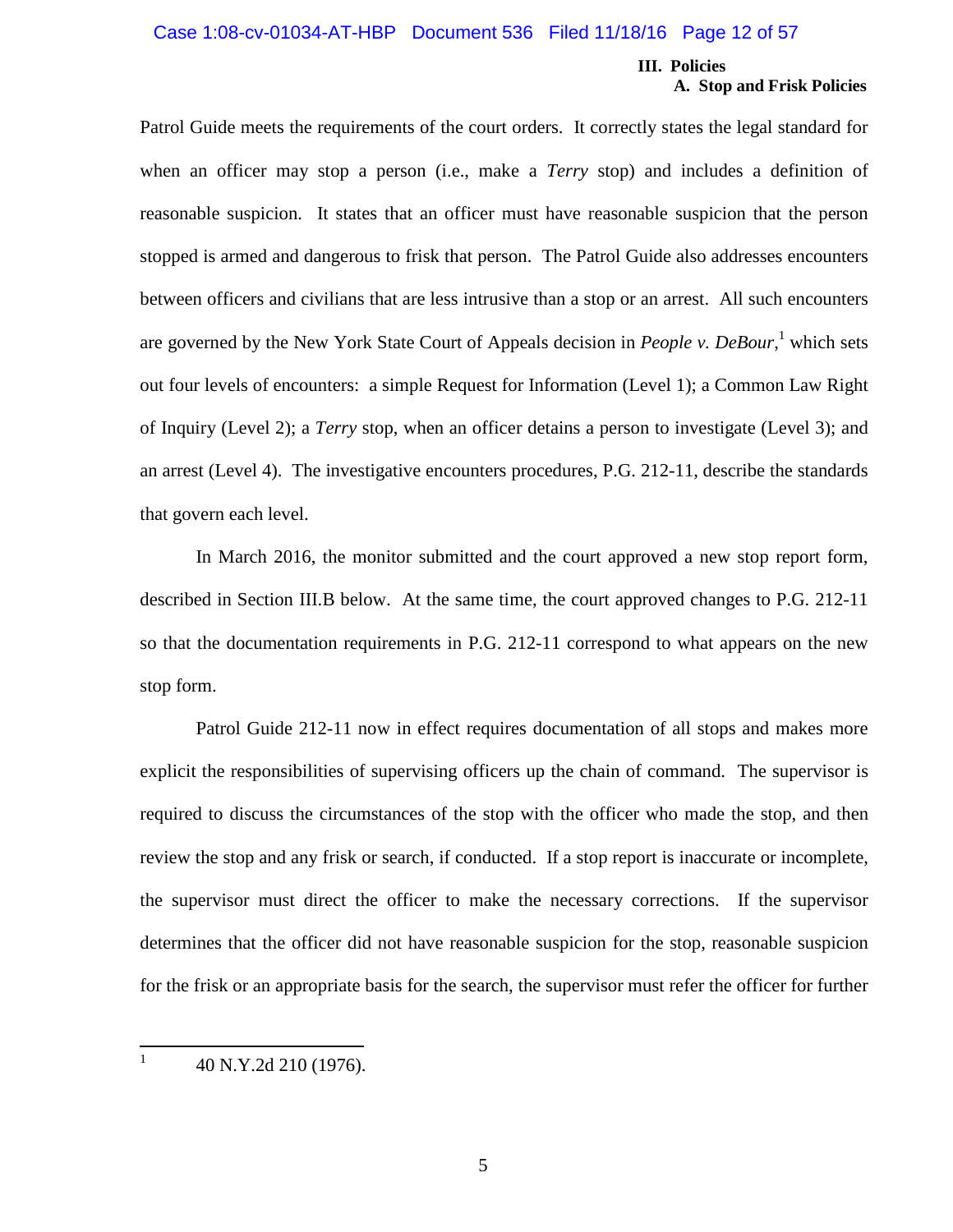#### Case 1:08-cv-01034-AT-HBP Document 536 Filed 11/18/16 Page 13 of 57

#### **III. Policies B. Stop Report Form**

action: instruction, additional training or other remedial action, including, if appropriate, discipline.

#### **B. Stop Report Form**

The court orders and the parties' agreements require that the NYPD develop and implement a new stop report form to be used by officers every time a person is stopped. In March 2016, the monitor submitted and the court approved the NYPD's new stop report form. The Department requisitioned and distributed approximately 50,000 new forms to its commands and, on June 27, 2016, the Department directed that all members of the service use the new stop report form and cease using the prior report form. A copy of the new report form, PD 383-151 (03-16), is attached as Appendix 1.

As required, the new stop report documents stops when they occur and any related frisk or search. It has a narrative section in which the officer describes in his or her own words the reasons for the stop and a separate narrative section for describing the reasons for the frisk and the search, if conducted. The court found that without narrative sections, the prior version of the stop form, which had only checkboxes for the factors leading to the stop, did not provide sufficient information to assess the legal sufficiency of the officer's reasons for a stop, frisk or search. The new form also simplifies the checkboxes that had been in use and eliminates ones that led to rote justifications ("furtive movement," "high crime area" and "suspicious bulge"). Now that the new form is in use, officers are required to provide descriptions of the facts and circumstances that contributed to the officer's suspicions, and not merely to check a box.

The stop report additionally has a section in which supervisors document the review currently required by NYPD policy (P.G. 212-11) and any follow-up action called for by that review. An officer's supervisor must confirm that he or she reviewed the constitutionality of the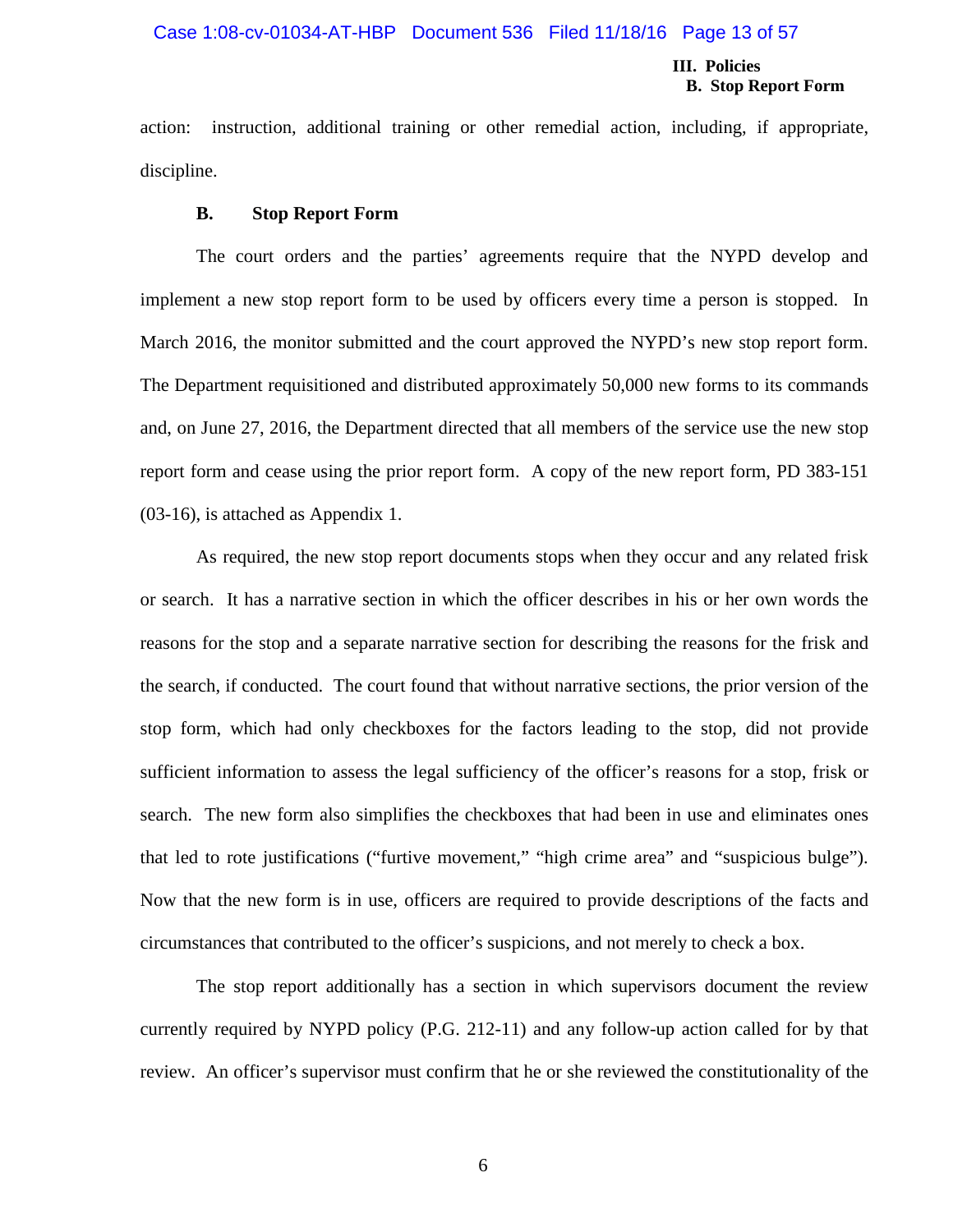#### Case 1:08-cv-01034-AT-HBP Document 536 Filed 11/18/16 Page 14 of 57

#### **III. Policies B. Stop Report Form**

stop and discussed the facts of the stop with the officer. The supervisor must check boxes indicating whether or not: (1) the supervisor reviewed the encounter with the officer; (2) the report was accurate and complete; (3) the supervisor was present on the scene; (4) the corresponding activity log entry was reviewed; (5) there was a sufficient basis for the stop; and (6) there was a sufficient basis for the frisk or search, if conducted. The supervisor must also note whether any corrective action was taken, if appropriate.

The new stop report was the product of substantial work. In the summer and fall of 2015, a new form was piloted for 90 days in five precincts, one transit district and one housing police service area (PSA). During and after the pilot program, there was substantial discussion among the NYPD, the other parties and the monitor team about the content of the form—specifically, what information to collect and how the instructions should be phrased. All the parties understood that designing this form involved necessary trade-offs. The new stop report balances the several goals of such a form—documenting stop, question, frisk and search activity, providing guidance about when these interventions are permissible, and facilitating their review by supervisors and others in the Department. The form meets the requirements of the court orders and the parties' agreements.

The NYPD has developed a new online records management system that will incorporate the new stop report form. The monitor has submitted the procedures for the new electronic stop report form to the court for approval. Once the stop report form goes online, officers will be able to access and prepare the new stop report form on their smartphones and tablets, making it easier for them to complete the form.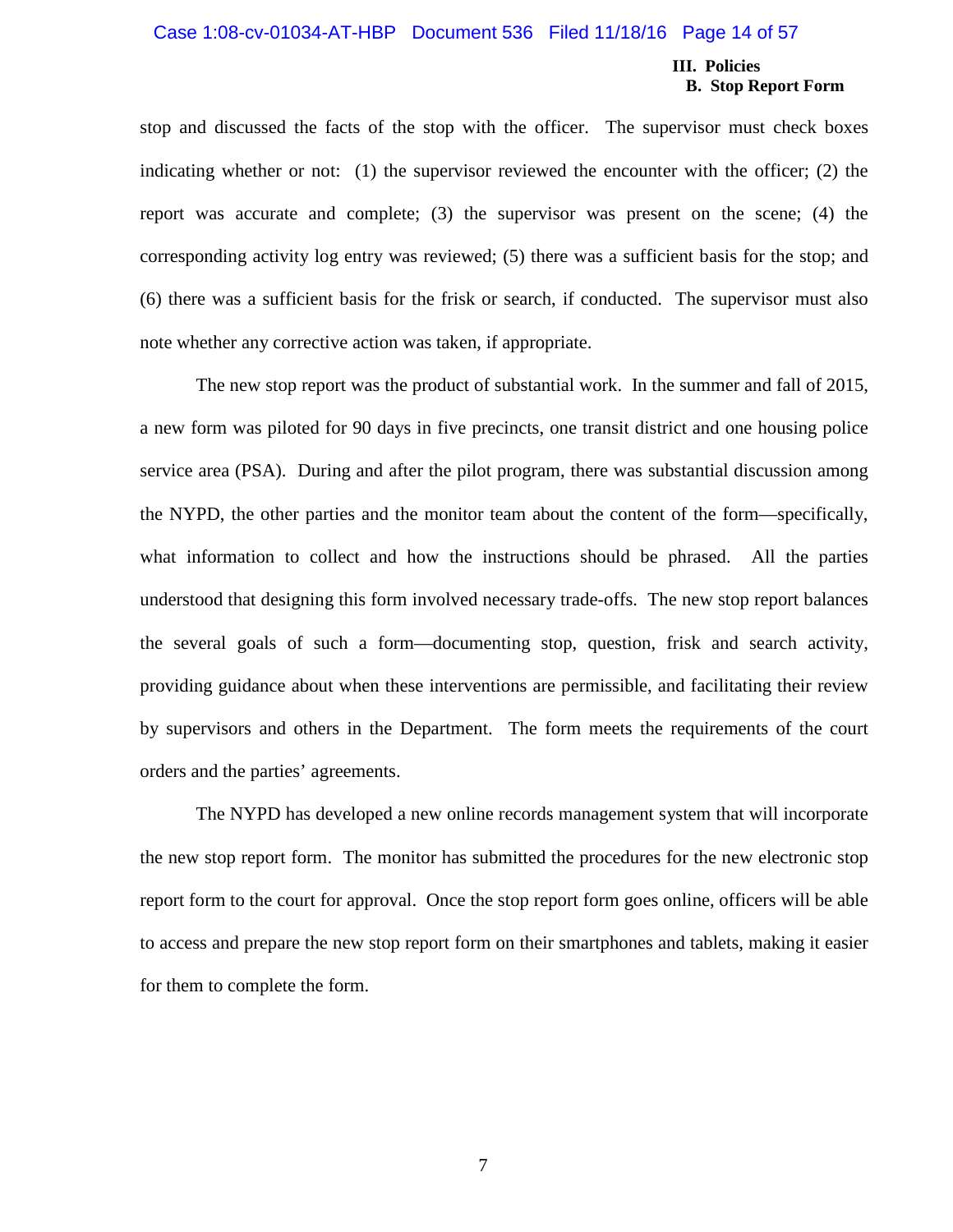#### **III. Policies**

**C. Racial Profiling Policies**

**D. Policies Related to the Trespass Affidavit Program**

#### **C. Racial Profiling Policies**

The NYPD's policy barring racial profiling and other bias-based policing, P.G. 203-25, was approved by the court on August 24, 2015. This Patrol Guide section states that race, ethnicity or national origin may be considered by officers in taking police enforcement action only when it is part of a specific and reliable suspect description that includes not just race, age, and gender, but other identifying characteristics or information. A person may not be targeted for stops simply because he or she is a member of a racial or ethnic group that appears more frequently in local crime suspect data.

The section also includes a description of Section 14-151 of the New York City Administrative Code prohibiting bias-based profiling. The Administrative Code includes demographic categories in addition to race, color and national origin: religion, creed, age, alienage or citizenship status, gender, sexual orientation, disability and housing status.

The Department's racial profiling policy, P.G. 203-25, meets the requirements of the court orders and parties' agreements. As with the Department's stop and frisk policy, substantial compliance regarding the racial profiling policy also requires that Department personnel be trained on the policy and that the Patrol Guide section be followed in practice.

#### **D. Policies Related to the Trespass Affidavit Program**

The court's orders in *Ligon v. City of New York* require the NYPD to revise its procedure for patrolling buildings enrolled in the Trespass Affidavit Program (TAP), also known as Operation Clean Halls. TAP is a program in which building owners authorize the NYPD to conduct patrol activities inside and around their buildings, including, in some buildings, floor-tofloor inspections, called interior patrols or vertical patrols.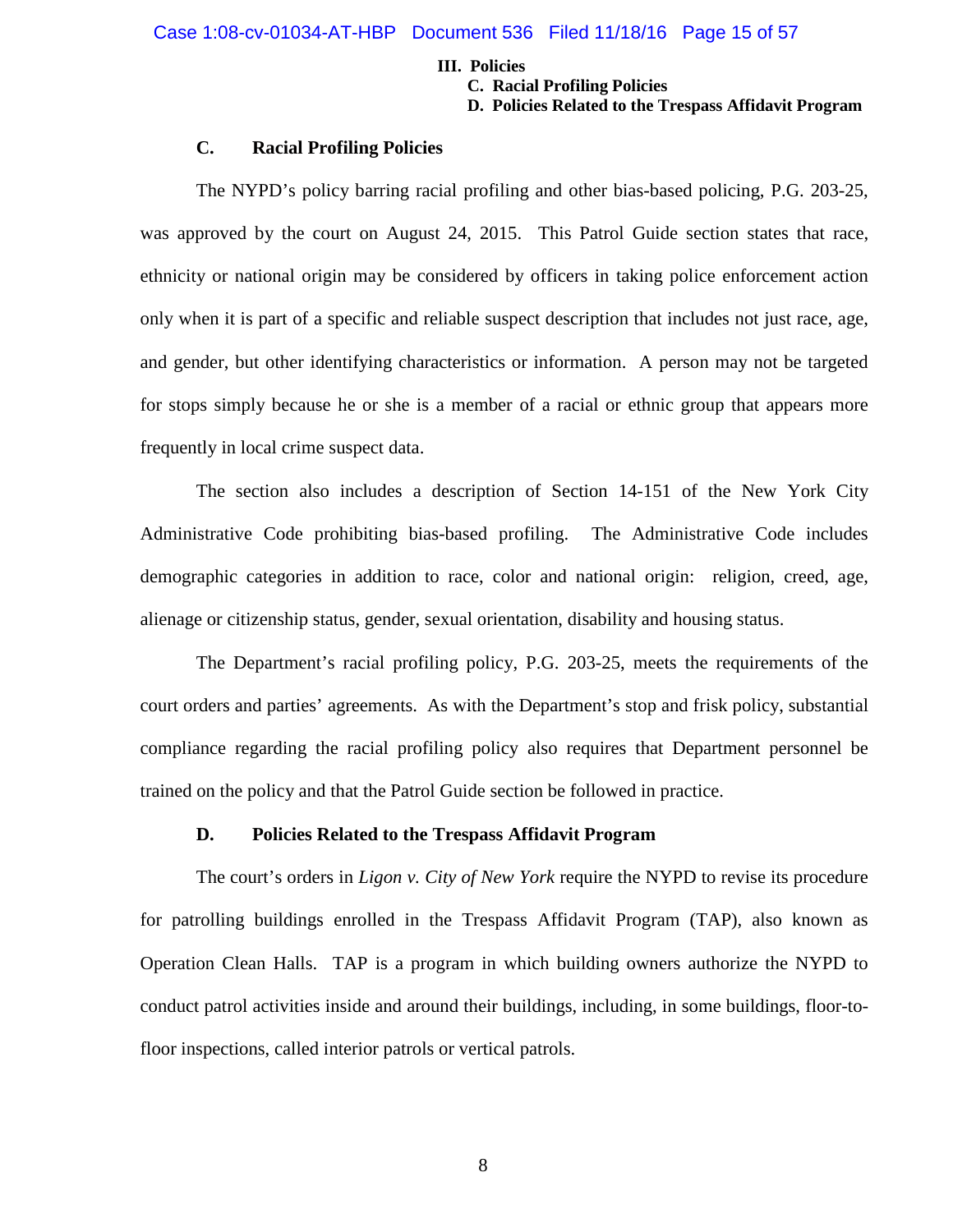#### Case 1:08-cv-01034-AT-HBP Document 536 Filed 11/18/16 Page 16 of 57

#### **III. Policies E. New York City Housing Authority (NYCHA) Policies**

On May 31, 2016, the monitor submitted, and on June 2, 2016, the court approved, new NYPD procedures for interior patrols in TAP buildings (P.G. 212-59). According to the new procedures, stops inside and outside TAP buildings must comply with the NYPD's stop and frisk policies, P.G. 212-11. The procedures also state that "mere presence" in a TAP building, or entry into or exit from a TAP building, does not constitute an "objective credible reason" for a *DeBour* Level 1 approach and request for information, nor does it constitute reasonable suspicion for a Level 3 *Terry* stop. The revised procedures governing stops in and around TAP buildings make the changes required by the court's orders.

The NYPD is currently working with the parties and the monitor to finalize roll call training for interior patrols in TAP buildings. The NYPD expects to publish the new P.G. 212- 59, conduct the roll call training and implement the new procedures in early December.

#### **E. New York City Housing Authority (NYCHA) Policies**

The settlement in *Davis v. City of New York* requires a new Patrol Guide provision for the interior patrol of NYCHA buildings (P.G. 212-60) that promotes constitutional interactions between NYPD officers and persons encountered during interior patrols. An agreed-upon Patrol Guide section was submitted by the parties with their settlement papers, and approved by the court. The Patrol Guide section states, among other things, that, without more, entering, being in or exiting a NYCHA building is not an "objective credible reason" justifying an officer's approach and request for information. The settlement also included agreed-upon changes to NYPD training materials and a revised Trespass Crimes Fact Sheet, an NYPD form used by officers to describe the circumstances leading to or supporting an arrest for trespass (see Section III.F below). When the court approved the settlement on April 28, 2015, it approved these documents as well.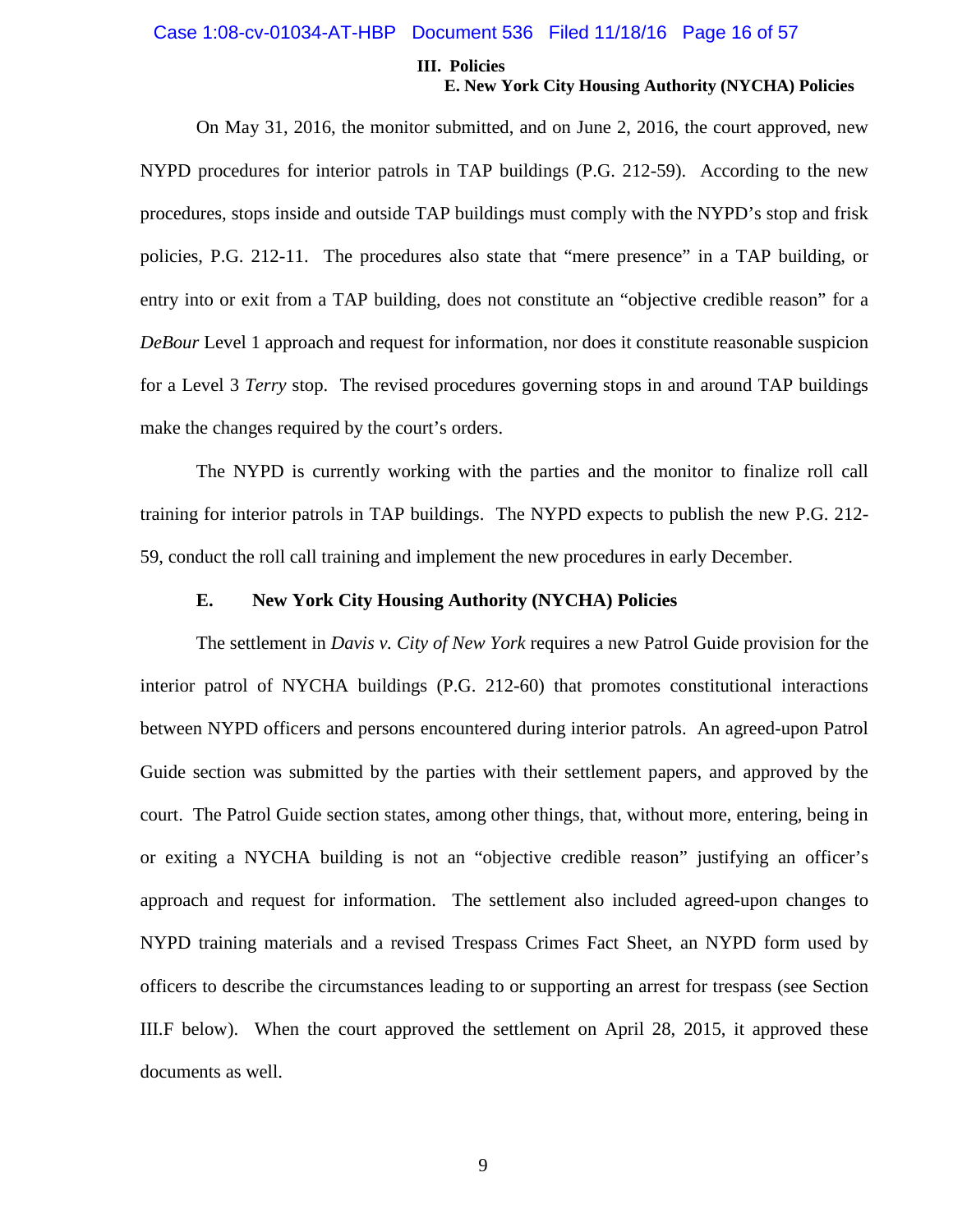#### Case 1:08-cv-01034-AT-HBP Document 536 Filed 11/18/16 Page 17 of 57

#### **III. Policies F. Trespass Crime Fact Sheet**

The promulgation of the Patrol Guide section (P.G. 212-60) and the Trespass Crimes Fact Sheet, however, was delayed because the NYPD and the plaintiffs in *Davis, Ligon* and *Floyd* agreed that the procedures for NYCHA patrols (P.G. 212-60) should align as much as possible with the procedures for patrol of buildings enrolled in the Trespass Affidavit Program (P.G. 212- 59) and should be consistent with the stop-and-frisk procedures applicable to all investigative encounters (P.G. 212-11). Aligning these three policies took until May 2016.

On May 31, 2016, the monitor submitted, and on June 2, 2016, the court approved, revisions to P.G. 212-60. These changes were the result of significant discussions among the NYPD, the City Law Department, the plaintiffs in *Davis* and the plaintiffs in *Ligon* to produce policies for interior patrols in both NYCHA buildings and TAP buildings that are consistent with each other, that provide clear guidance to officers and that will result in interior patrols respecting the rights of the residents of those buildings and their guests.

The NYPD is currently working with the parties and the monitor to finalize roll call training for interior patrols in NYCHA buildings. The NYPD expects to publish the new P.G. 212-60 and the Trespass Crimes Fact Sheet, conduct the roll call training, and implement the new procedures in early December.

#### **F. Trespass Crimes Fact Sheet**

As part of the *Davis* settlement, the parties agreed on a new form to be completed by officers when they make a trespass arrest in a NYCHA building (the Trespass Crimes Fact Sheet). The promulgation of this form was delayed because the *Davis* and *Ligon* plaintiffs and the Department agreed that there should be a single form used for trespass arrests in both NYCHA buildings and TAP buildings. The parties worked to create a Trespass Crimes Fact Sheet that will now be used for all trespass arrests in both TAP buildings and NYCHA buildings,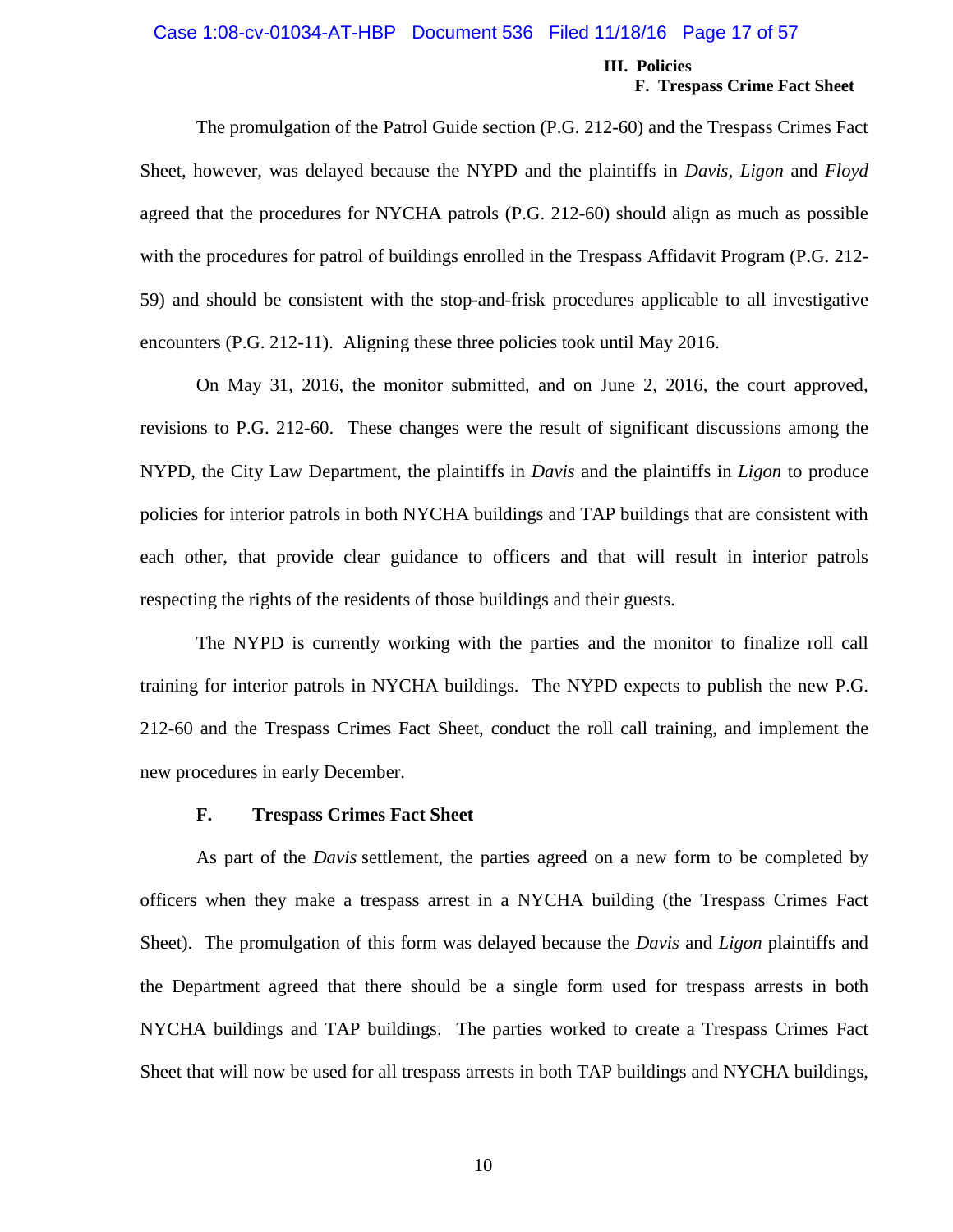### **IV. Supervision** Case 1:08-cv-01034-AT-HBP Document 536 Filed 11/18/16 Page 18 of 57

and the court approved the form on June 2, 2016. The form also combines the Trespass Crimes Fact Sheet with a supporting deposition that can be used by district attorneys in criminal proceedings. Both P.G. 212-59 and P.G. 212-60, the policies for interior patrols in TAP buildings and NYCHA buildings, respectively, now reference the Trespass Crimes Fact Sheet and require a supervisor to sign off on the form. The new form will be in use when the Department publishes P.G. 212-59 and P.G. 212-60.

#### **IV. Supervision**

The court orders and the parties' agreements require that supervisors review stop report forms and activity logs not just for completeness and accuracy, but for the constitutionality of the stop and, if conducted, the frisk and search. If an officer's actions are improper, the officer's supervisor must take corrective action.

The new Patrol Guide section 212-11 governing stops and frisks meets these requirements. It requires supervisors to respond to the scene of stops when feasible, discuss the circumstances of the stop with the officer making the stop before the end of the officer's tour, and review the officer's stop report form and activity log. The supervisor must determine whether the stop was based on reasonable suspicion of a felony or Penal Law misdemeanor; if a frisk was conducted, whether the frisk was supported by reasonable suspicion that the person was armed and dangerous; if a search was conducted, whether it was reasonable; and if force was used, whether the use of force was reasonable. The supervisor must direct the officer to make corrections to the stop report form if it is inaccurate or incomplete, and, if appropriate, instruct the officer or refer the officer for additional training or other remedial action, including, if appropriate, disciplinary action. The NYPD's new written policies meet the requirements of the court orders and the parties' agreements.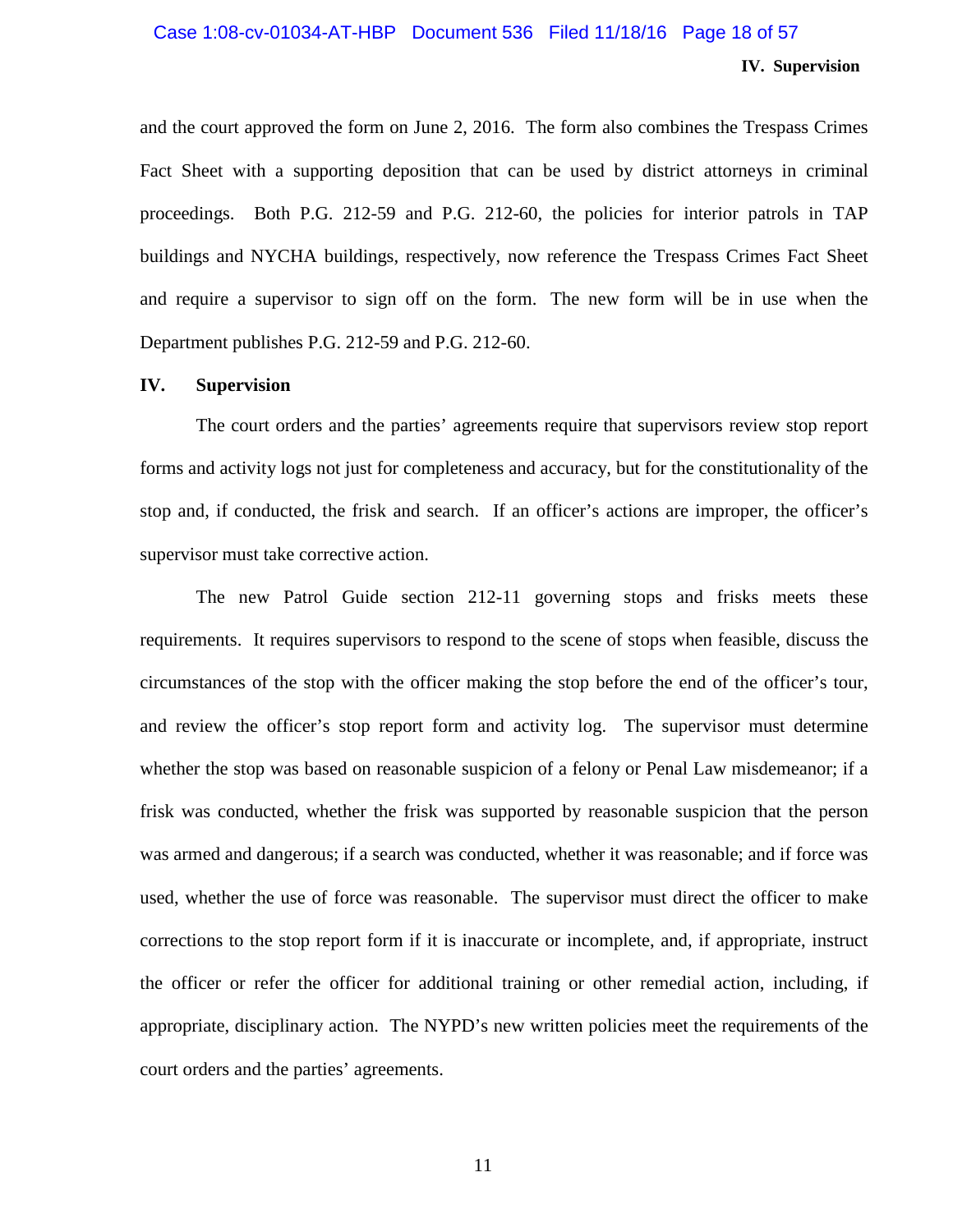#### Case 1:08-cv-01034-AT-HBP Document 536 Filed 11/18/16 Page 19 of 57

#### **V. Training**

For these new stop and frisk policies to take hold, supervisors must play an increased leadership role. This is particularly true for sergeants, who are closest to the officers, and precinct and unit commanders, who set the tone. These supervisors must ensure that the stops, frisks and trespass arrests made by their officers are legal and proper and that these activities are properly documented. Under the new procedures, supervisors must take a more active role in supervision, oversight, teaching and, when appropriate, discipline.

#### **V. Training**

The monitor team has continued to spend many hours at the Police Academy observing classes and role-play scenarios on the subjects relevant to the monitor's mandate—stop and frisk, racial profiling, and housing and interior patrols. The plaintiffs and their experts have observed some of this training. As noted in the monitor's Second Report, the monitor team has provided the NYPD with recommendations for improvements in Academy training. Those recommendations covered the topics of teaching quality, curriculum development, course and teacher evaluation, and subject integration (for example, combining lessons on tactics and the legal principles being taught). Effective training requires well-written training materials and quality instruction so that the materials are communicated successfully. Another area discussed with the Department is the importance of regularly assessing the training program to evaluate whether members of the service are learning and retaining the material.

The NYPD now has a new Deputy Commissioner of Training, Dr. Tracie Keesee. Deputy Commissioner Keesee previously served in the Denver Police Department for 25 years and is a co-founder of the Center for Policing Equity, which promotes police transparency and accountability. Dr. Keesee has begun to make organizational changes: for example, the creation of a new branch of the Training Bureau called the Center for Innovations in Training and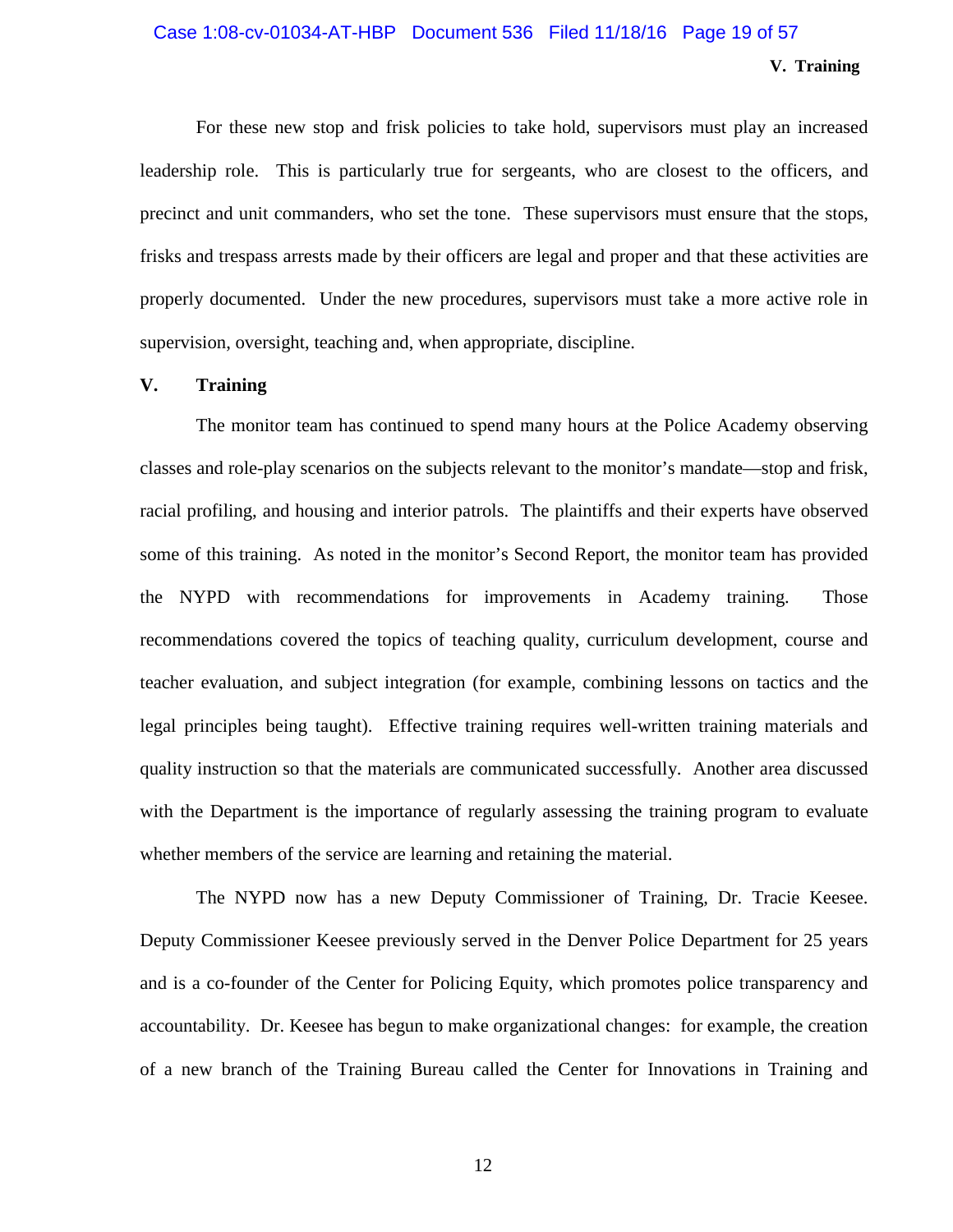#### Case 1:08-cv-01034-AT-HBP Document 536 Filed 11/18/16 Page 20 of 57

#### **V. Training A. Training for Recruits**

Education. The Center will be responsible for coordinating and overseeing efforts to improve curriculum development and alignment, increase instructor development and instructor training, and enhance course and instructor evaluation. Richard Glover has been hired as the executive director of the Center. Mr. Glover was a member of the faculty at John Jay College of Criminal Justice and previously was the Chief of Training for the New York City Department of Education.

According to the NYPD, the Training Assessment and Instructor Development Units will be reviewing all training courses provided by the Department and implementing stringent professional standards, with the goal of improving the quality of training. To accomplish this goal, these units will need to conduct ongoing appraisals of instructor qualifications, training methodologies and whether officers and recruits learn the key concepts of the courses being evaluated. The Instructor Development Unit also will need to provide Department instructors with the knowledge and skills necessary to deliver effective classroom instruction.

#### **A. Training for Recruits**

Training materials for Police Academy recruit classes on stop and frisk, racial profiling and interior patrols for TAP and NYCHA buildings were rewritten and approved by the court in April 2015. The materials for these courses undergo revisions as new NYPD policies are approved (e.g., P.G. 212-11, *Investigative Encounters*), and in response to continued review by the parties and the monitor team. For example, Policing Legally, the course devoted to teaching the law of investigative encounters to recruits, has been updated to reflect the new stop report form, including instruction on what to include in the narrative sections and emphasis on the newly enhanced role of supervisors in reviewing the constitutionality of stops. The course on interior patrols of TAP and NYCHA buildings will be updated to reflect the new procedures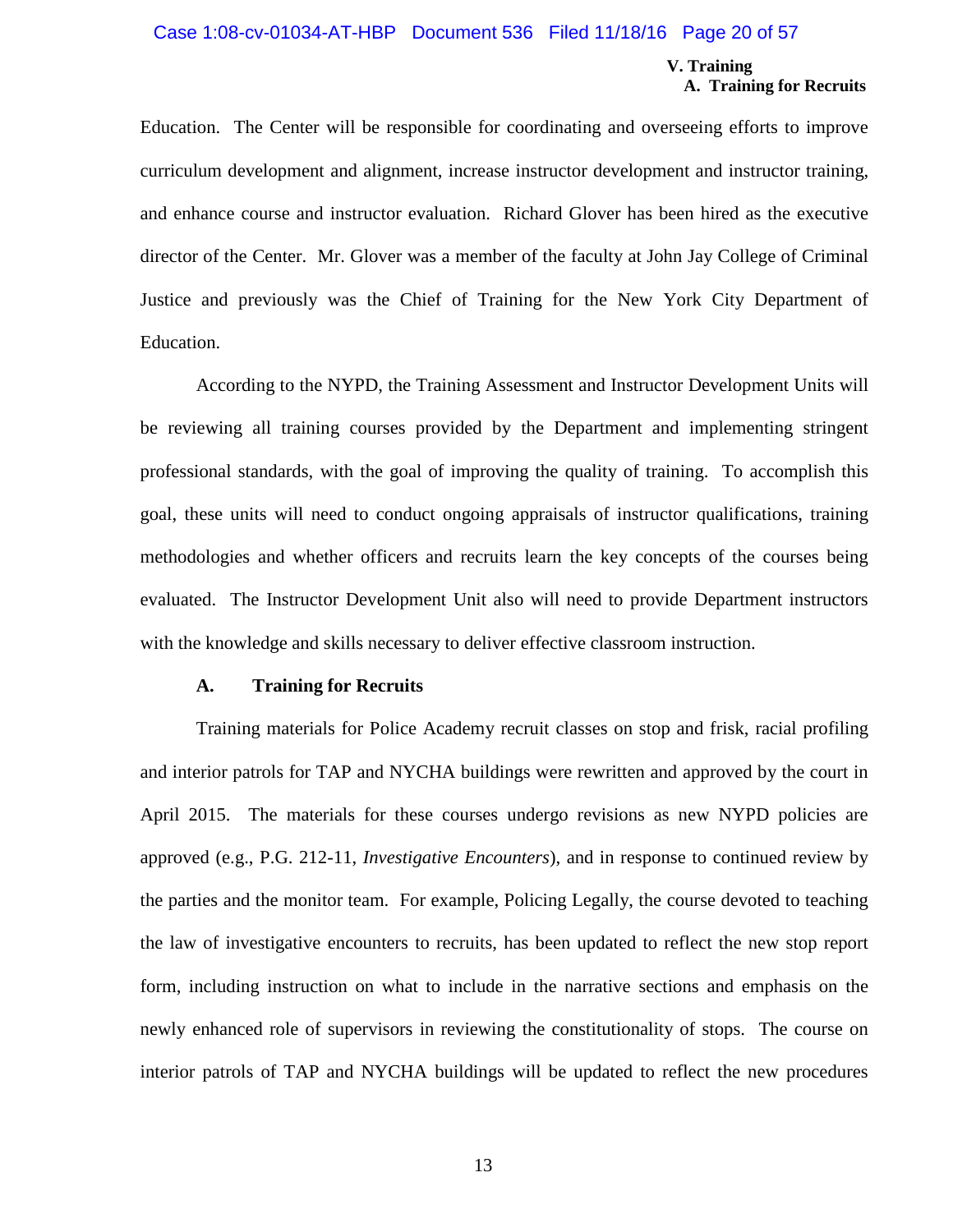#### Case 1:08-cv-01034-AT-HBP Document 536 Filed 11/18/16 Page 21 of 57

#### **V. Training A. Training for Recruits**

governing those topics, P.G. 212-59 and P.G. 212-60. The recruit training material will also need to be revised as the parties finalize in-service training on procedural justice and implicit bias, and material on these topics can be incorporated in the recruit curriculum.

The NYPD is developing more scenario-based instruction for recruits. Scenarios for recruits are being taught in mock environments at the Academy and are scheduled to coincide with classroom instruction for the courses on the remedial topics: Policing Legally, Policing Impartially and Housing Interior Patrol. The parties are also developing additional scenarios on racial profiling and biased policing for use in both recruit and in-service training.

One recruit training segment identified in the *Floyd* liability and remedies decisions as needing revision is a training module conducted by the Firearms Training Section on the Characteristics of Armed Suspects. $<sup>2</sup>$  This training teaches recruits about factors that should raise</sup> their awareness when attempting to determine whether or not an individual they encounter is armed. The original PowerPoint and lesson plan reviewed by the court included a section on "unusual firearms," such as guns in the shape of cell phones or pens. The court found that the material was misleading, as it could encourage officers to perform stops and frisks based just on bulges created by cell phones or other common objects, which officers could not reasonably suspect to be weapons. The NYPD deleted this section of the training.

In reviewing the training module, however, the parties identified other material in the training that needed to be revised to ensure the training did not convey messages inconsistent with the legal standards for conducting a frisk. The Risk Management Bureau worked with the Firearms and Tactics Section of the Police Academy and the plaintiffs and their experts to edit the material and create a new lesson plan, which has been circulated to the parties. The monitor

<sup>2</sup> *Floyd v. City of New York*, 959 F. Supp. 2d 540, 614 (S.D.N.Y. 2013) (liability decision); *see Floyd v. City of New York*, 959 F. Supp. 2d 668, 680 (S.D.N.Y. 2013) (remedies opinion).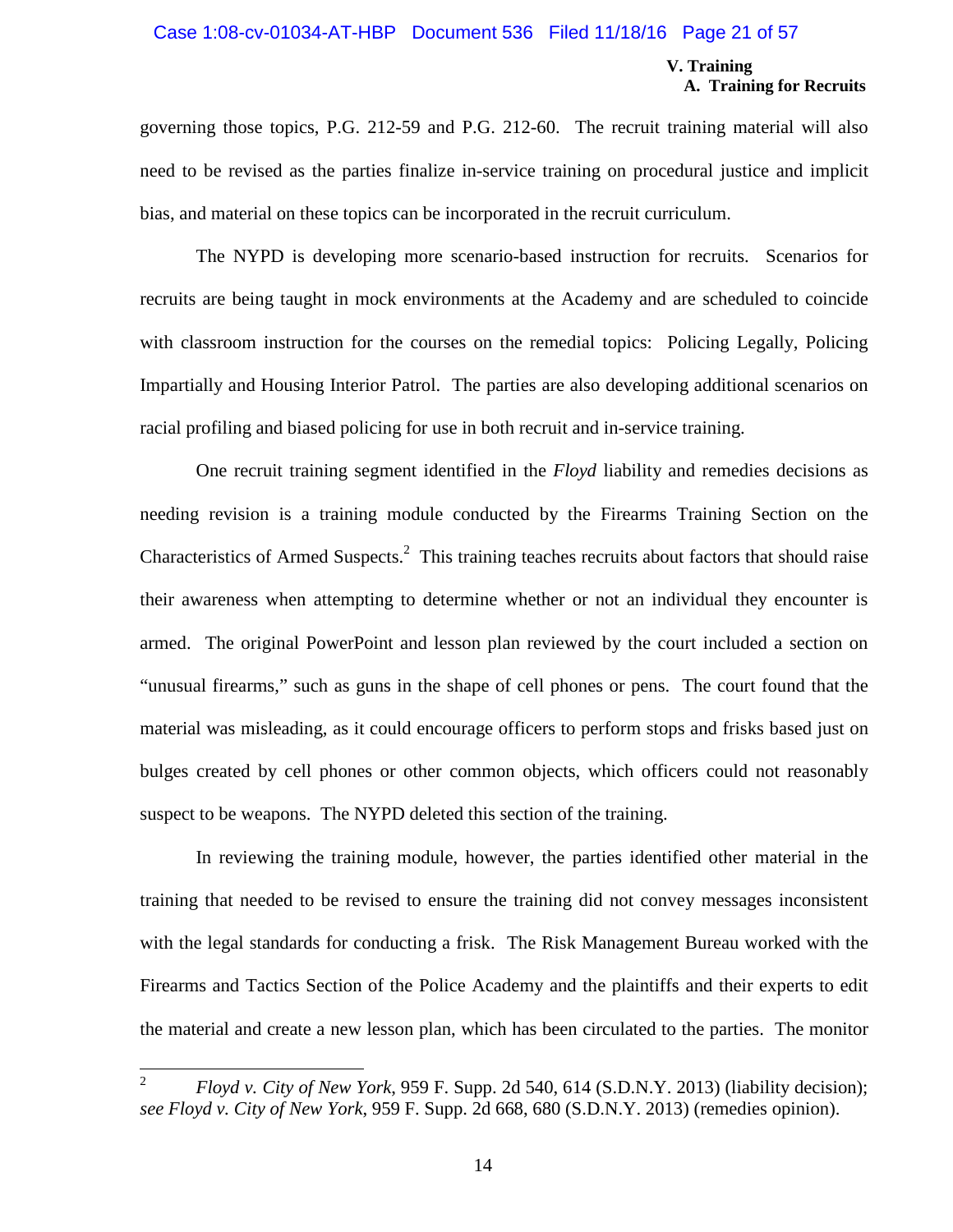#### Case 1:08-cv-01034-AT-HBP Document 536 Filed 11/18/16 Page 22 of 57

#### **V. Training B. In-Service Training**

team and the parties observed a recruit class being trained using the new lesson plan and will be working to finalize the training materials based on observations from that class.

#### **B. In-Service Training**

#### **1. Command Level/Roll Call Training**

In-service training is conducted at several venues, one of which is at the officer's command. There, the training sergeant or others often conduct brief training sessions. The most common time for command training is at roll call. Roll call is at the beginning of the officer's shift; it is a time when supervisors give assignments and alert officers to relevant information. Roll call training is important, but, of necessity, it cannot be lengthy or include sustained discussion between the officers and the trainer.

The Department has produced five short videos regarding P.G. 212-11 for roll call training to ensure that the training and information provided to NYPD members is uniform. The first of these videos is an introduction to the new stop-and-frisk procedures, and was played at successive roll calls in October 2015. The next three videos cover the *DeBour* levels of investigative encounters (Level 1 requests for information, Level 2 common-law right of inquiry and Level 3 *Terry* stops) and were played at successive roll calls in February, May and June 2016, respectively. The final video covers the proper documentation and supervision of stops, and was finalized after the new stop report form was approved. That video was played at successive roll calls in July 2016, contemporaneously with the release of the new stop report. These five videos remain available online to members of the service.

The Department is now preparing roll call videos that address the newly revised Patrol Guide sections regarding interior patrols of TAP and NYCHA buildings, P.G. 212-59 and P.G. 212-60. The parties are reviewing PowerPoint presentations and scripts for these videos, and the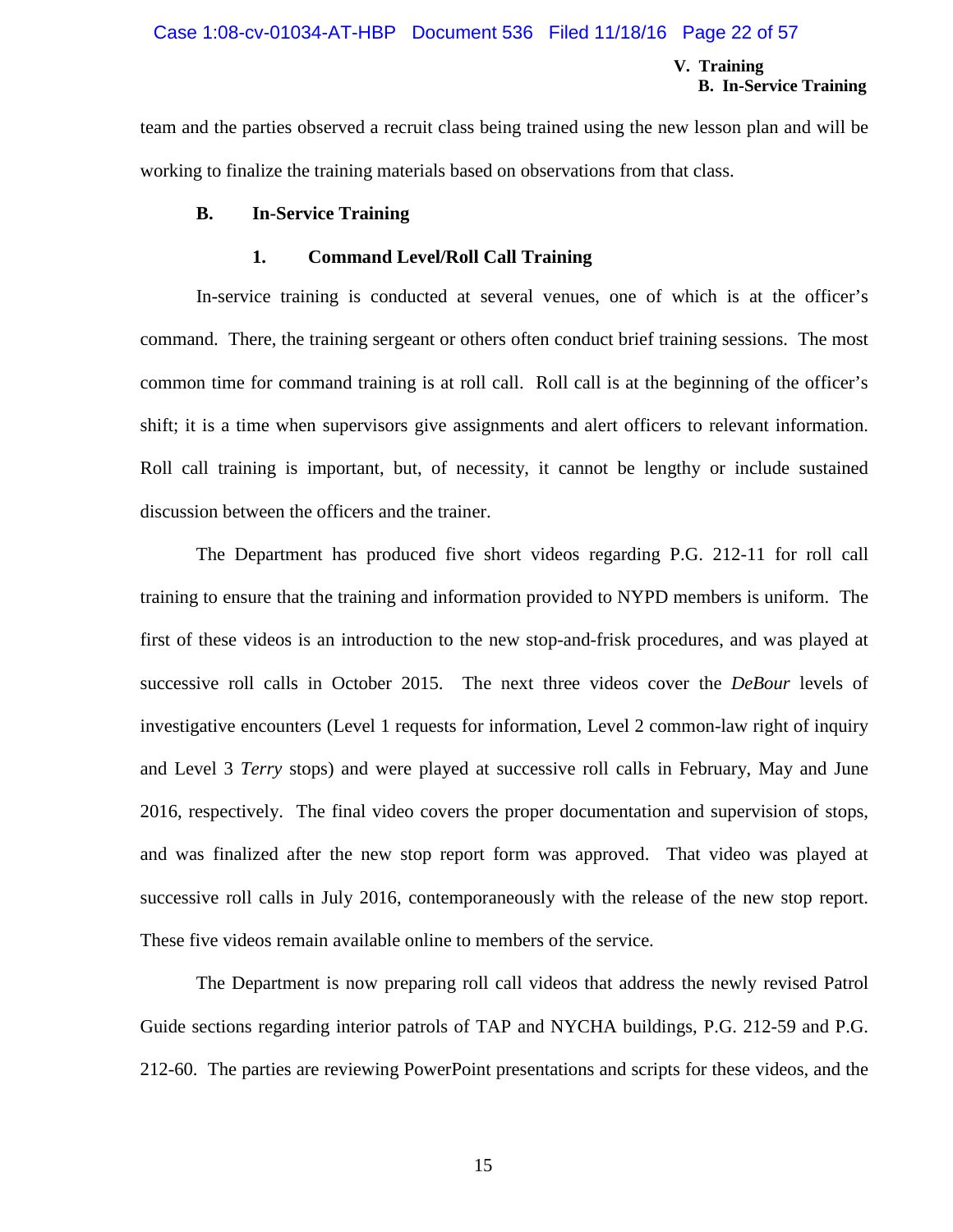#### Case 1:08-cv-01034-AT-HBP Document 536 Filed 11/18/16 Page 23 of 57

#### **V. Training B. In-Service Training**

final videos are expected to be played at roll call after the policies are published, which the Department expects to do in early December.

#### **2. Investigative Encounters and Racial Profiling**

Currently, all NYPD officers are required to attend in-service training at the Police Academy each year. The Department is working with the parties and the monitor to increase the amount of in-service training and develop a refresher course on the law and procedures for investigative encounters. It is contemplated that the course will include a PowerPoint presentation and interactive discussion in the morning and an afternoon of scenario and role-play training. The parties have exchanged and discussed several drafts of the lesson plan and PowerPoint presentation, beginning with a draft prepared by the NYPD in January. This process has been long because the parties understand the critical importance of this training and want to get it right. The training must cover the fundamental principles of stop, question, and frisk, trespass enforcement, and bias-free policing. The training must clearly convey the changes in NYPD procedures and what is expected of officers and supervisors regarding the documentation and supervision of stops. It also should explain why the training is important to the officers and the Department and provide members of the service some of the history that led to the training.

The parties are now moving toward a final draft of this training. Academy instructors have conducted a run-through of the morning presentation for other instructors, members of the monitor team and plaintiffs. Substantive feedback has resulted in changes to the draft materials as well as to methods of delivery. The Academy is working on an afternoon session that will present scenarios and ask officers to assess the level of the encounter and determine which investigative measures they can legally use. There will also be role-playing exercises where officers and supervisors will prepare and review stop reports and determine as supervisors what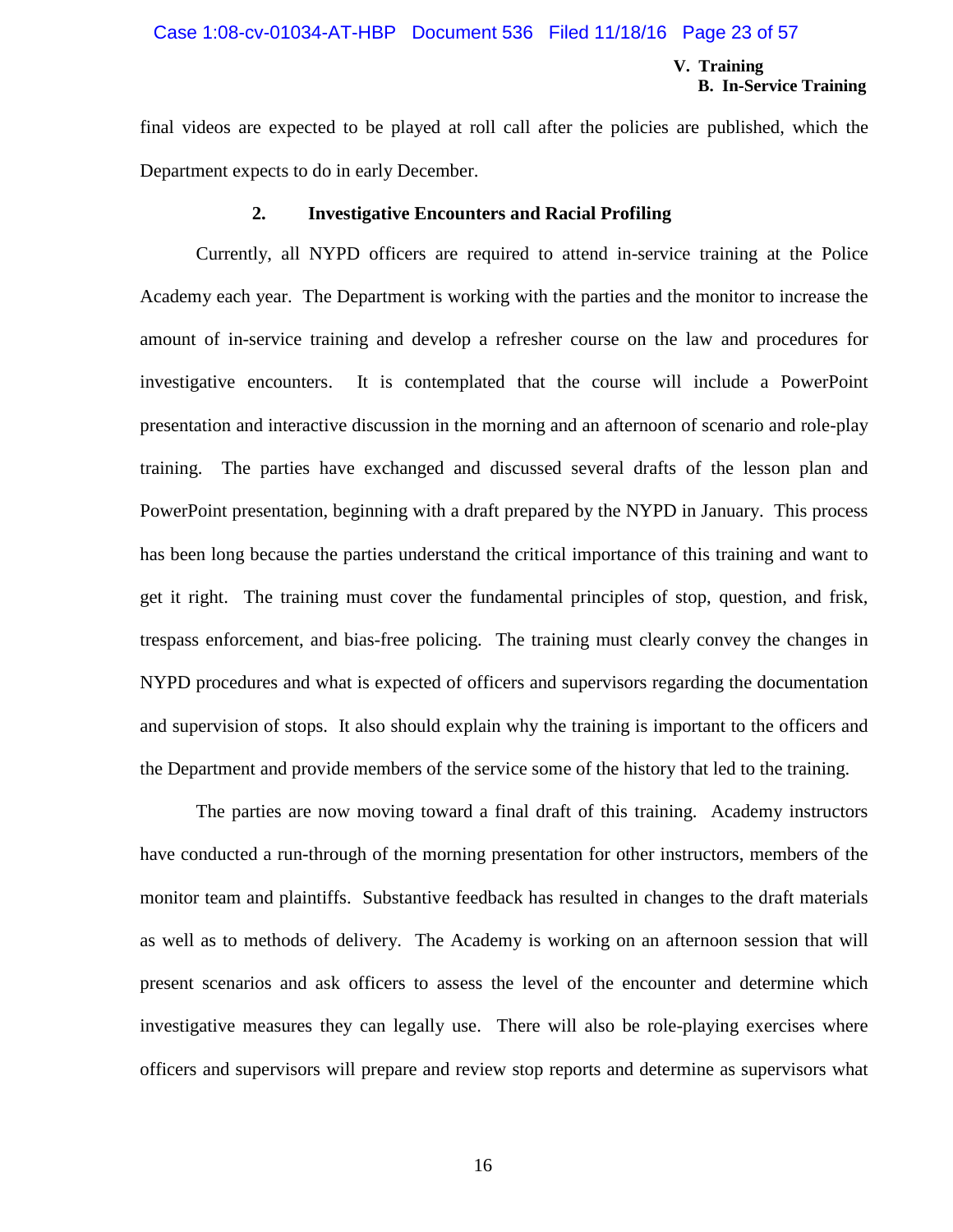#### Case 1:08-cv-01034-AT-HBP Document 536 Filed 11/18/16 Page 24 of 57

#### **V. Training B. In-Service Training**

follow-up action may be necessary. The NYPD is planning to conduct additional workshops of the in-service training with the parties and members of the service, and will pilot the training before it is finalized and approved for use Department-wide.

#### **3. Procedural Justice and Implicit Bias**

The NYPD is developing two additional days of in-service training. One day will be dedicated to "procedural justice." This is a phrase used to describe the necessity of treating civilians with respect, listening to them and explaining the officer's actions. The Department has retained Professor Tracey Meares of Yale Law School to assist in the development of this training. As a foundation to fashion its curriculum, the Department is using material created by police departments in other cities and the National Initiative for Building Community Trust and Justice. The NYPD team is working with Professor Meares to draft modules that include discussion of the history of New York City and the NYPD, and how that history relates to legitimacy and procedural justice both within the Department and in the communities being policed. The training will include lectures, videos, audience participation and interactive exercises. The NYPD and Professor Meares gave a presentation on the current state of the draft curriculum to the monitor team and the parties in early August.

A second day of in-service training day will be dedicated to training on implicit bias. This is the concept that everyone has biases of which he or she is not aware, arising from the particular environment (neighborhood, family, friends, media, etc.) in which he or she lives. The point of the training is to make officers more aware of what those biases are so that they do not interfere with the officers' law enforcement functions. The Department has retained Professor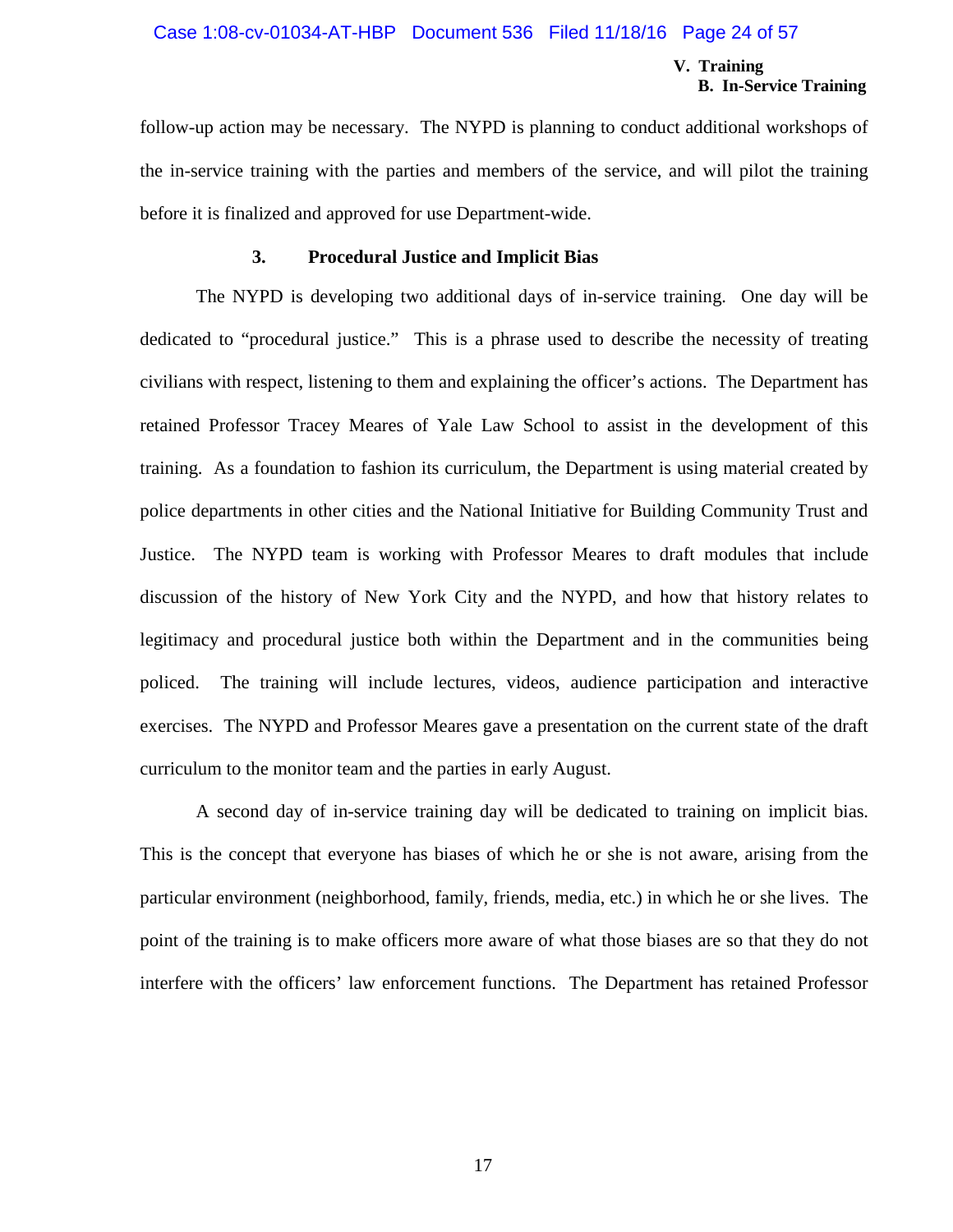#### Case 1:08-cv-01034-AT-HBP Document 536 Filed 11/18/16 Page 25 of 57

#### **V. Training B. In-Service Training**

Phillip Atiba Goff to assist in the development of this training.<sup>3</sup> Dr. Goff is working with a team of instructors from the Recruit Training and Specialized Training Sections of the Police Academy. Dr. Goff presented a draft of the PowerPoint presentation to the monitor team and the parties in early August. The Department has also workshopped the training with experts from John Jay College, the Department of Justice, the Center for Policing Equity and other police departments.

The Department expects to conduct workshops of both the Procedural Justice module and the Implicit Bias module and distribute revised drafts of the lesson plans to the parties by the end of the year. The NYPD could then have a run-through of the training for the parties. The Department understands that the success of both these courses depends on the ability of its instructors to communicate the concepts, and it also recognizes the need to spend more time training a sufficient number of instructors to do this training.

Once the in-service trainings on procedural justice and implicit bias have been developed and approved, the Department anticipates adapting some of their content for training recruits, executives and specific specialized units, as appropriate.

#### **4. Housing**

The Department is also working on an additional day of in-service training that will be offered exclusively to Housing officers. This training will be in addition to the roll call training on the revised Patrol Guide section 212-60. The additional one-day training will include instruction on the new P.G. 212-60 (interior patrols) and on NYCHA house rules, and officers will role-play scenarios that apply the law of investigative encounters to interior patrols in

<sup>&</sup>lt;sup>3</sup> Dr. Goff is a professor at John Jay College of Criminal Justice and the president and cofounder of the Center for Policing Equity.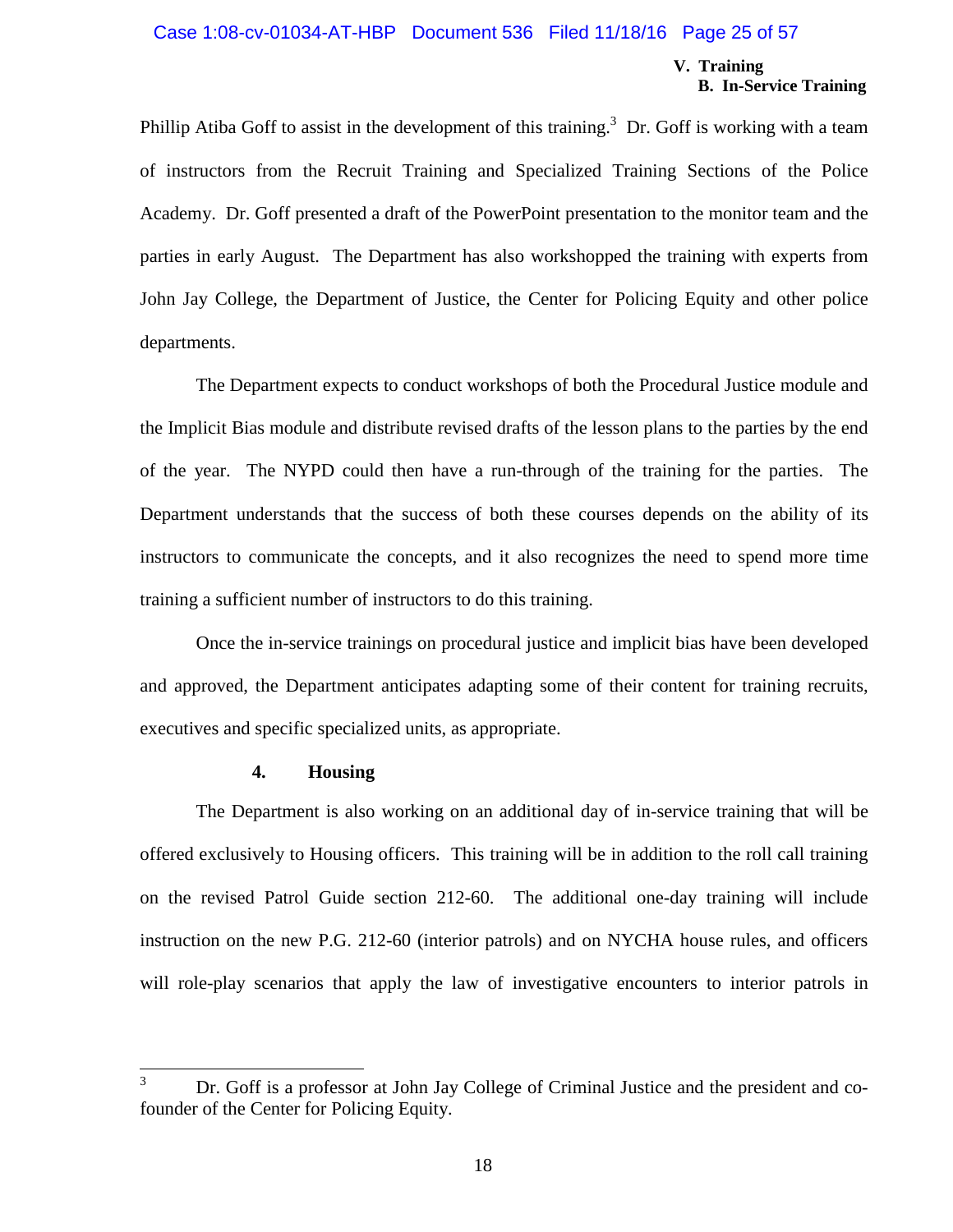### Case 1:08-cv-01034-AT-HBP Document 536 Filed 11/18/16 Page 26 of 57

#### **V . Training**

#### **C. Training For Newly Promoted Supervisors D. Specialized Training**

NYCHA buildings. The training also provides an opportunity to integrate tactics training with the legal and policy training, to improve officer and civilian safety.

#### **C. Training for Newly Promoted Supervisors**

Training for newly promoted sergeants, lieutenants, and captains is currently undergoing extensive revision. Members of the monitor team, the Academy's Leadership Development group and the Risk Management Bureau, with input from the plaintiffs, have drafted revised training focusing on the expanded responsibilities of supervisors, particularly sergeants under P.G. 212-11, and on the new stop report form. The training will be more interactive than it was in the past. The group working on this training developed a series of online quizzes, allowing participants to see immediately how many people in the class chose each potential answer. This allows the instructor to gauge the knowledge level of the class and whether more time should be spent on particular topics. The training also will include body-worn camera footage, and participants will evaluate those encounters as though they were supervisors. A draft of the training module was presented to the parties and the monitor in June, revised materials were circulated in July, and in August and September a version of the training was tested with two new classes of sergeants and a new class of lieutenants. Judging from the classes the monitor team has observed, providing training on supervisory responsibilities along with a refresher on investigative encounters is important and necessary. Once the training module is finalized, it will be submitted for court approval.

#### **D. Specialized Training**

#### **1. Plainclothes Training**

The NYPD conducts a three-day training course for officers who will be starting as plainclothes officers, including officers who will be joining a precinct-based anti-crime or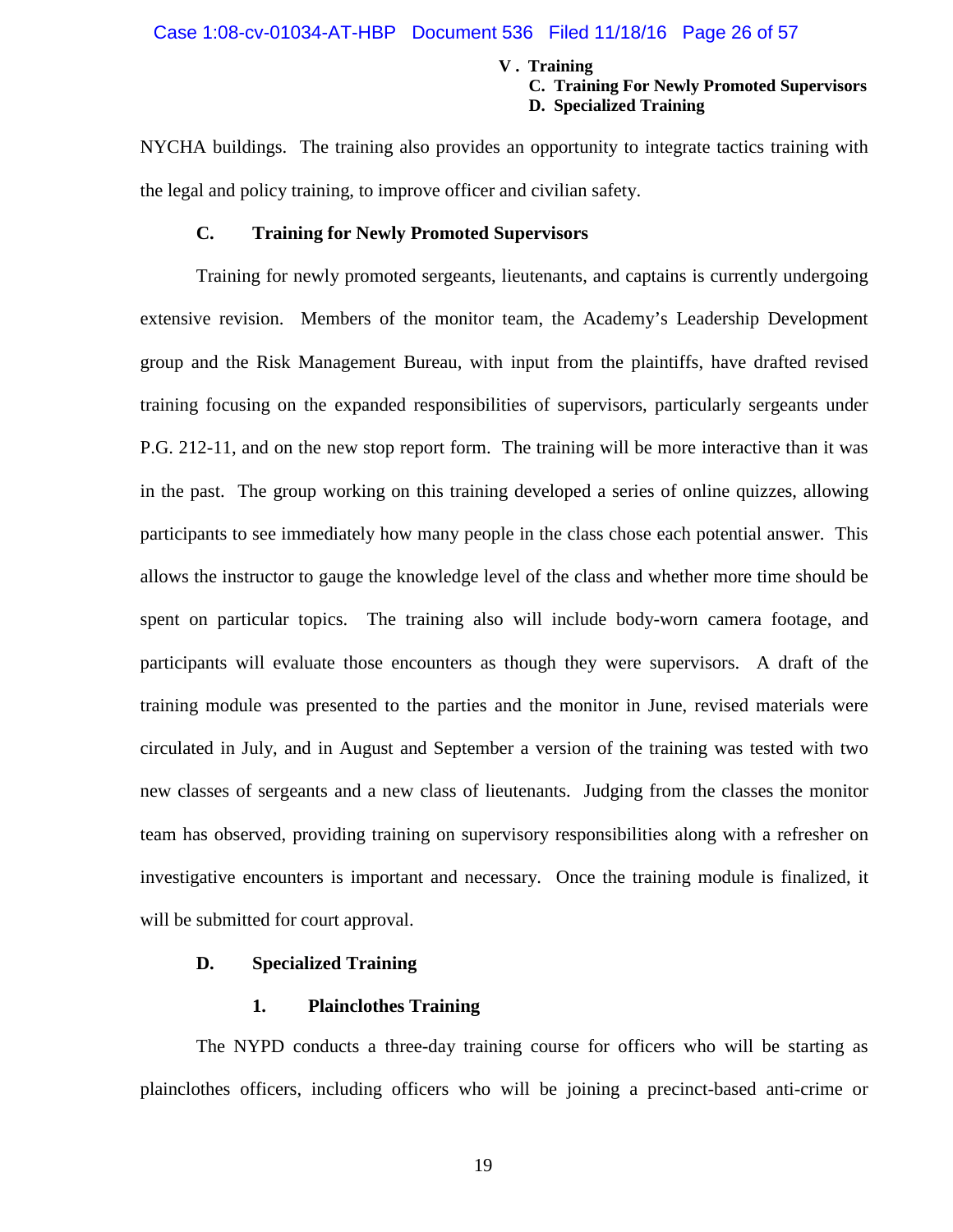#### Case 1:08-cv-01034-AT-HBP Document 536 Filed 11/18/16 Page 27 of 57

#### **V. Training D. Specialized Training**

conditions units, or any other unit that works in plainclothes. It is important to ensure that these officers get their own training on stop and frisk policies, because their work more often involves actively seeking to detect and apprehend criminals and because they are making a significant proportion of stops. The basic plainclothes course involves a combination of skills—tactical mindset, knowledge of the law and defensive tactics, among other things. The course should place greater emphasis on the integration of physical tactics, the law, and the dynamics of interpersonal encounters. Officers in plainclothes assignments must have an in-depth working knowledge of the law and how to use this knowledge to do their jobs more effectively and more safely, while at the same time protecting the rights of those encountered.

In previous training for plainclothes officers, the NYPD played a 40-minute video to provide instruction on investigative encounters. Although the video contained useful real-world examples, other parts of it were somewhat confusing and at odds with the new Patrol Guide section 212-11 and related trainings. The Department replaced the video with a lecture on investigative encounters using a PowerPoint presentation modeled on training materials previously approved by the court. The NYPD is currently working with the monitor team to expand the investigative encounters component of this training to include more practical training aimed specifically at plainclothes officers and a new section on the law of investigative encounters. The existing curriculum for the plainclothes course is being revamped to integrate these concepts. Focus groups with incumbent plainclothes officers took place in October, and a draft of the new course should be completed by the end of the year.

#### **2. Training Updates Based on New Stop Report**

In addition to updating recruit training materials to reflect the new stop report, the Department also updated a number of other training modules for more senior officers to reflect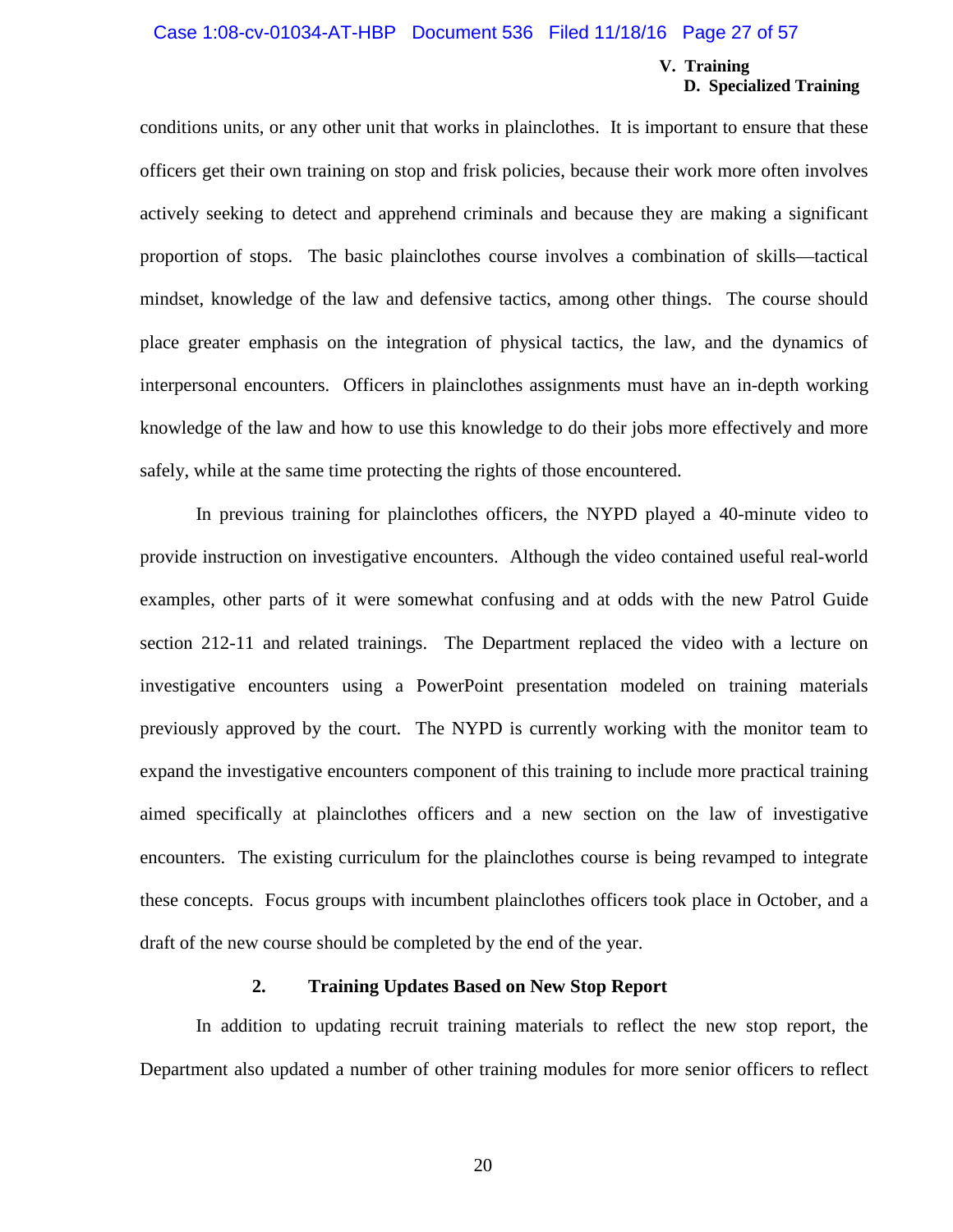#### Case 1:08-cv-01034-AT-HBP Document 536 Filed 11/18/16 Page 28 of 57

#### **VI. Auditing A. QAD Auditing**

the new procedures for documenting stops. Among the materials updated were reference materials on the Department's Investigative Encounters Resources Center, which are now accessible to officers online. The Department also conducted a brief training session with the Department's training sergeants regarding the procedures for the new stop report.

#### **VI. Auditing**

In order to maintain the remedial reforms, the Department must have in place a system that permits it to discover and then correct deviations from NYPD policy and the law. For this reason, the Department's auditing function is essential.

#### **A. QAD Auditing**

The NYPD's Quality Assurance Division (QAD) is responsible for evaluating compliance with the Department's policies and procedures, including those relating to stop and frisk and trespass enforcement. QAD evaluates each precinct, transit district and housing PSA command, the unit that responds to demonstrations (the Strategic Response Group), each borough task force and the Detective Bureau. The audit procedures assess both compliance with constitutional standards and whether the paperwork has been properly prepared. The Department also performs audits to assess the extent to which stops and frisks are being conducted but not documented.

QAD has made significant progress in changing the way the NYPD audits its activities to address shortcomings identified by the court. The changes include updating its audit methodology and the forms used to record audit findings to reflect the revisions to P.G. 212-11 and the implementation of the new stop report. These changes are being reviewed and discussed by the parties.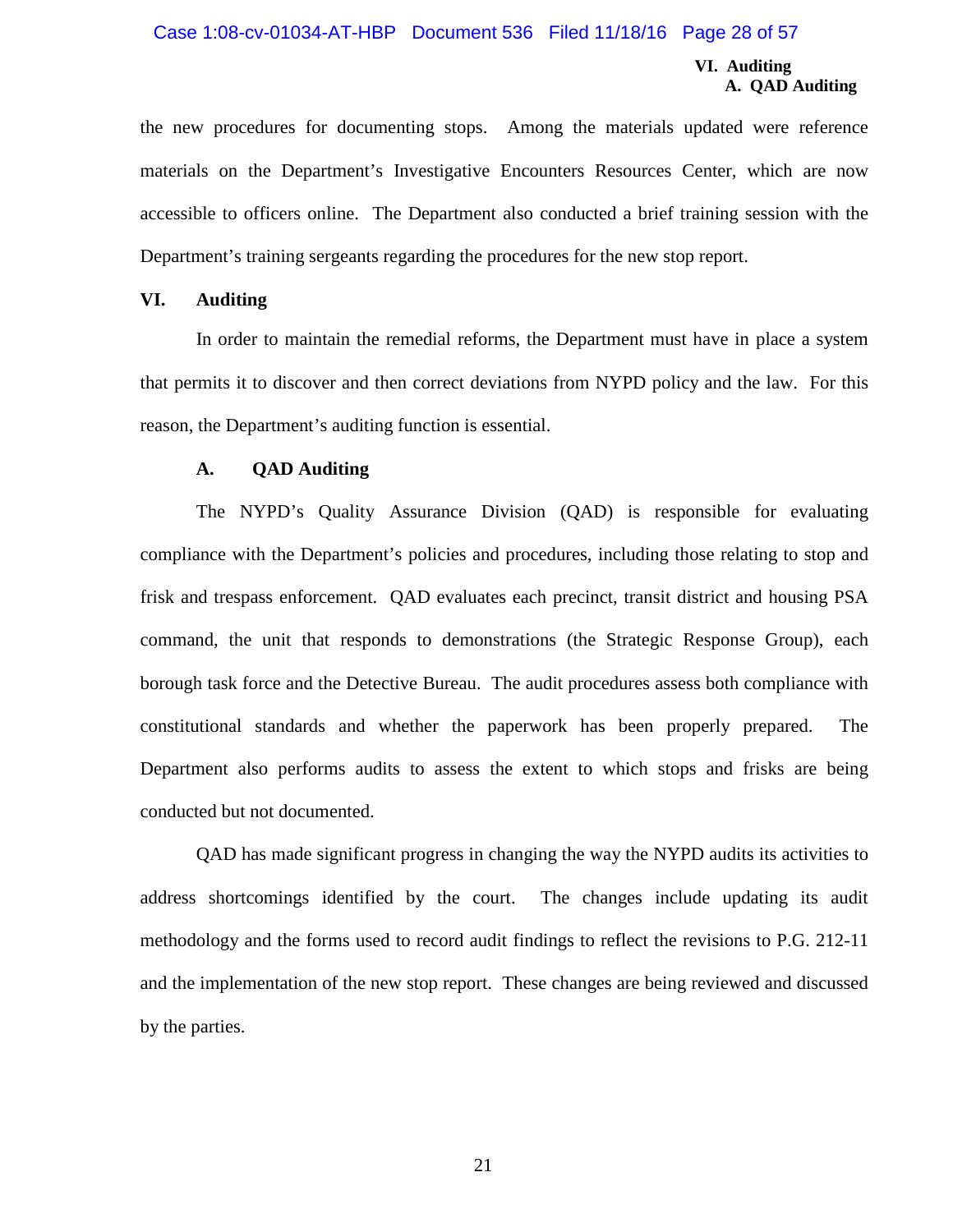#### Case 1:08-cv-01034-AT-HBP Document 536 Filed 11/18/16 Page 29 of 57

#### **VI. Auditing A. QAD Auditing**

QAD is currently conducting four types of audits relevant to the remedial measures: (1) stop, question and frisk audits; (2) trespass stops/arrest audits; (3) police-initiated enforcement audits; and (4) RAND audits (so called because they are based on an audit recommended by the RAND Corporation) to identify undocumented stops. Each is described more fully below, along with the results of QAD audits from the first and second quarters of 2016.

Regarding the QAD audits for the first and second quarters of 2016, which are described below, there are two things to note. First, during that time period, the NYPD was still using the old stop reports (Stop, Question and Frisk Report Worksheet), because the new stop report form had not yet been promulgated. The older form did not have a space for a narrative, and therefore the auditors looked to the officers' activity logs for a narrative description of what led to the encounter and the frisk and search, if conducted. Second, although the stops that were reviewed were made after the NYPD revised its stop and frisk procedures (included in P.G. 212-11), the NYPD had not conducted its in-service stop and frisk training (which is still in the future) and many of the stops were made before the roll call training videos on investigative encounters were played in the precincts. The new stop report will more easily allow officers to articulate the reasons for their actions, and new training should improve the officers' compliance with the NYPD's policies and the Constitution. Our examination of QAD's audits during this period did permit the monitor team to review QAD's audit methodology, how it produces audit reports, and the worksheets that it uses to prepare and report on its audits.

In addition to conducting its own audits, QAD oversees a self-inspection program in which the Integrity Control Officer (ICO) in each command must identify and evaluate the last 25 stop reports and corresponding activity log entries. If there are fewer than 25 stop reports for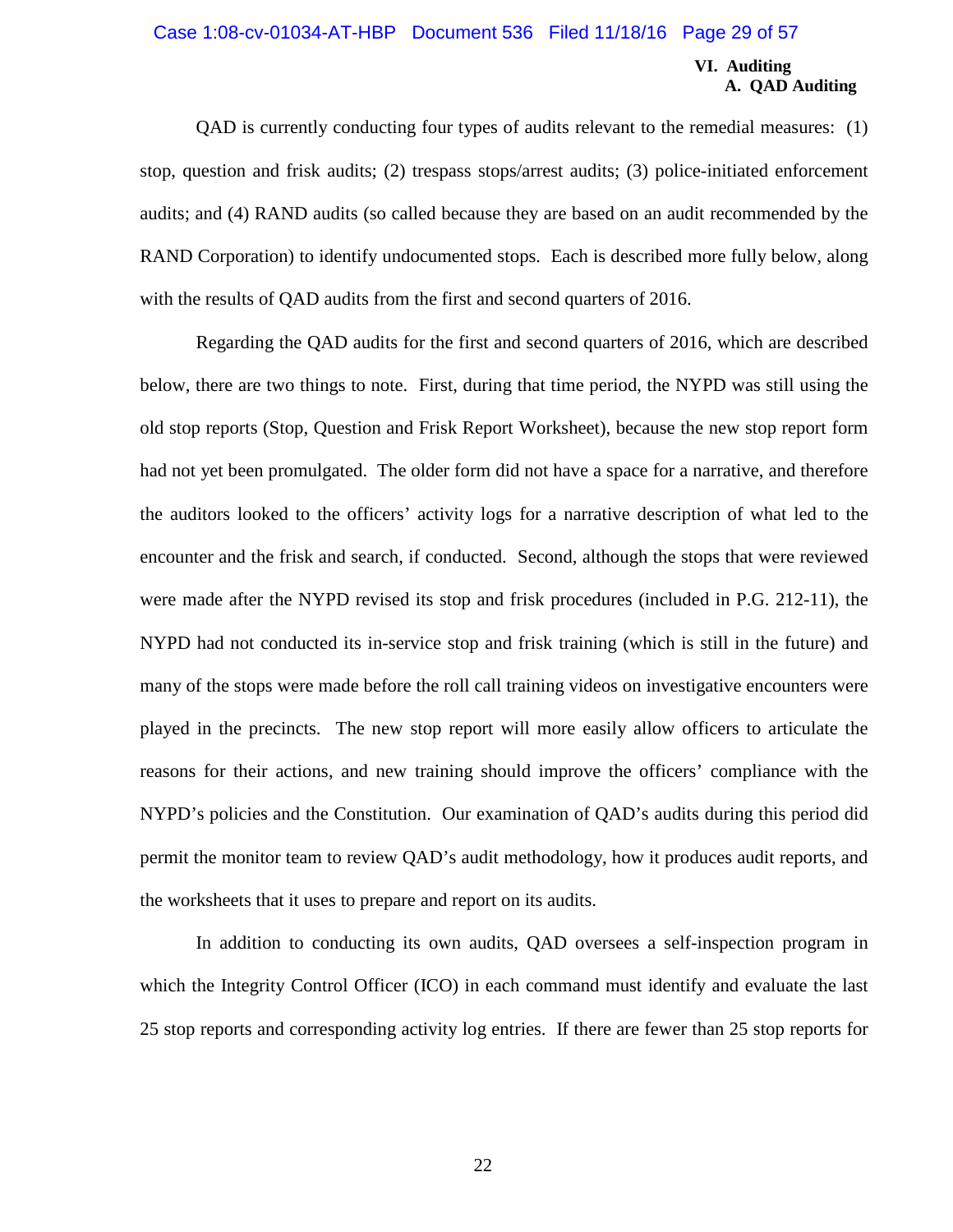#### Case 1:08-cv-01034-AT-HBP Document 536 Filed 11/18/16 Page 30 of 57

#### **VI. Auditing A. QAD Auditing**

the month reviewed, the ICO must evaluate all of the stop reports. The parties are now reviewing a new self-inspection worksheet that QAD created for the ICOs to use.

#### **1. SQF Audit Results**

QAD conducts SQF audits of every precinct and command each quarter. In 2016, QAD began using a sampling methodology developed with the monitor team and reviewed by the parties. The number of stops audited for a particular precinct depends on the number of stops made in that precinct during the previous three-month period. For precincts with fewer than 25 stops in that period, QAD reviews all the stops in the quarter. For precincts with more than 25 stops in the prior quarter, QAD audits a random sample of stops. The sampling methodology was developed so that over four quarters, QAD will have reviewed a sufficient number of stops to obtain not only a representative sample of stop reports for the city as a whole, but also a representative sample of stop reports from each precinct.

For the first quarter of 2016, QAD evaluated 1,984 stop reports and activity log entries in 132 commands for compliance with the new Patrol Guide procedure. QAD determined that officers articulated individualized reasonable suspicion for the stop in 81 percent of the activity log entries audited during this period. Officers articulated the basis for the frisk and the basis for the search in 65 percent and 66 percent of the activity log entries audited during the same period, respectively.

For the second quarter of 2016, QAD audited 130 commands and evaluated 2,156 stop reports and activity logs. QAD determined that 77 percent of the stop reports and activity logs articulated reasonable suspicion to justify the stop. The person stopped was frisked in two-thirds of the stops, and QAD determined that 71 percent of the stop reports and activity logs articulated reasonable suspicion to justify the frisk. Twenty-two percent of persons stopped were searched,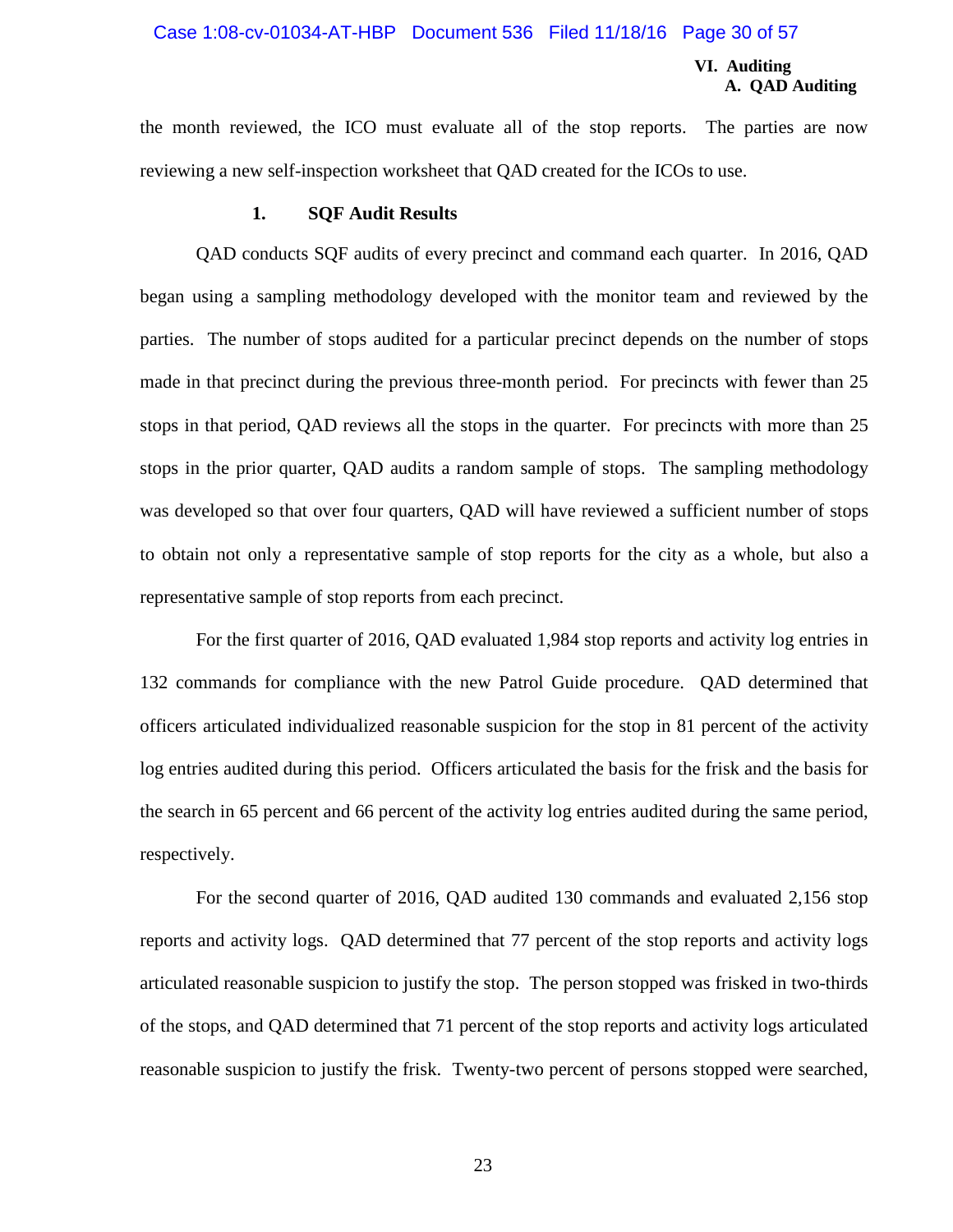#### Case 1:08-cv-01034-AT-HBP Document 536 Filed 11/18/16 Page 31 of 57

#### **VI. Auditing A. QAD Auditing**

and QAD determined that legal justification for the search appeared in the documents in 69 percent of the cases. QAD also looked for reported stops that appeared in both the QAD audit and the command's self-inspection. QAD and the command were consistent in their evaluation of the reports in 94 percent of these stops.

As noted above, the audits conducted in the first and second quarters of 2016 were based on stops recorded using the old stop report, so the auditors were evaluating the encounter based on what was written in the officers' activity logs. The new stop report form was developed out of recognition that an officer's activity log is not the best place for officers to articulate and record the facts and observations supporting the officer's reasonable suspicion. For that reason, the results of the audits from the first and second quarters of 2016 are not necessarily an adequate measure of compliance. However, they do raise a caution, and also provide a baseline from which to evaluate results from future audits.

Starting with the audits from the fourth quarter of 2016, the monitor team will be obtaining a sample of the stop reports that were audited by QAD, along with the QAD audits, so that the monitor team can evaluate the auditors' work, and also review a sufficient number of stops to be representative of the city.

#### **2. Undocumented Stops**

The NYPD has acknowledged that undocumented Level 3 *Terry* stops are a serious issue that needs to be addressed. As noted in Section III.B above, the parties worked hard to devise a new stop report, recognizing its importance in documenting stop, question, frisk and search activity, giving guidance about when these interventions are permissible, and facilitating their review by supervisors and others in the Department. If stop forms are not filled out when appropriate, these benefits will not be realized as contemplated. The Department's leadership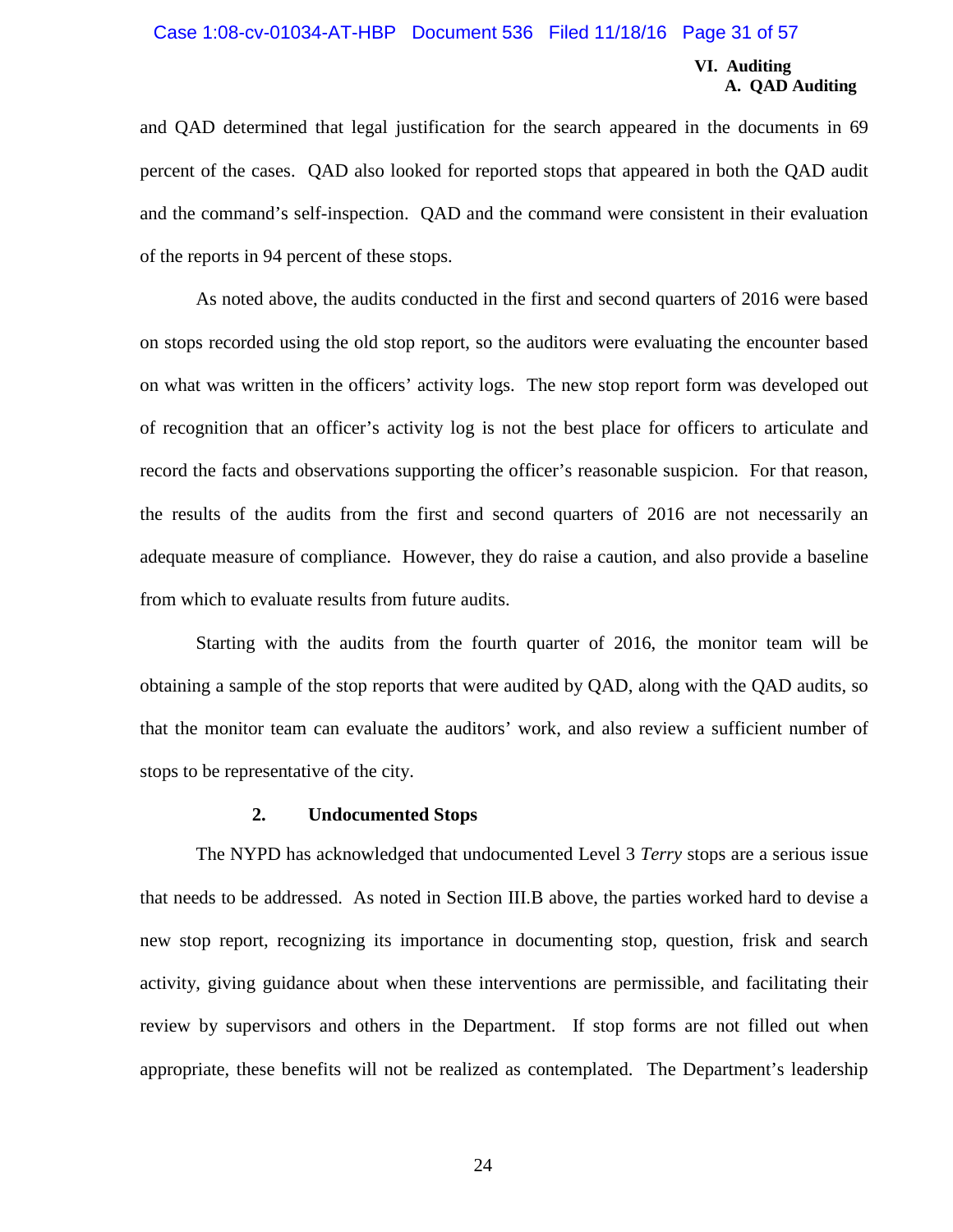#### Case 1:08-cv-01034-AT-HBP Document 536 Filed 11/18/16 Page 32 of 57

#### **VI. Auditing A. QAD Auditing**

will find it more difficult to know what is actually happening on the street. A significant percentage of undocumented stops would undermine the Department's and the monitor's ability to assess compliance with the court orders.

There are three types of audits that QAD performs to determine the extent of the problem and ensure proper recordkeeping: (1) RAND audits, reviewing NYPD radio transmissions; (2) police-initiated enforcement audits, reviewing arrests that started as Level 3 *Terry* stops; and (3) trespass enforcement audits, reviewing trespass arrests that started as Level 3 *Terry* stops. The results of each of these audits, described below, show that the failure to document stops remains a problem and signal the need for continued action to fix the problem.

#### **a. RAND Audits Results**

One way that QAD audits the underreporting of Level 3 *Terry* stops is by conducting what it calls RAND audits. In a RAND audit, the NYPD uses radio transmissions to identify instances in which stops appear to have been made, but a stop report was not recorded. QAD uses keyword searches of the NYPD's Intergraph Computer Aided Dispatch (ICAD) to identify events that likely involved stop encounters. These keywords include "stopped," "show-up," "holding" and "warrant check." QAD auditors then review the ICAD events, listen to the corresponding radio transmissions, and determine whether a corresponding stop report was prepared. QAD performs this test in two commands each week or eight commands per month, an increase from seven commands per month since the monitor's last report.

The results of QAD's test are reported to the commanding officer, who is then required to investigate further and report back to QAD whether the encounter did, in fact, require a stop report and whether one had been filed. Commands must submit a response through Department channels within six weeks of the date of the audit report.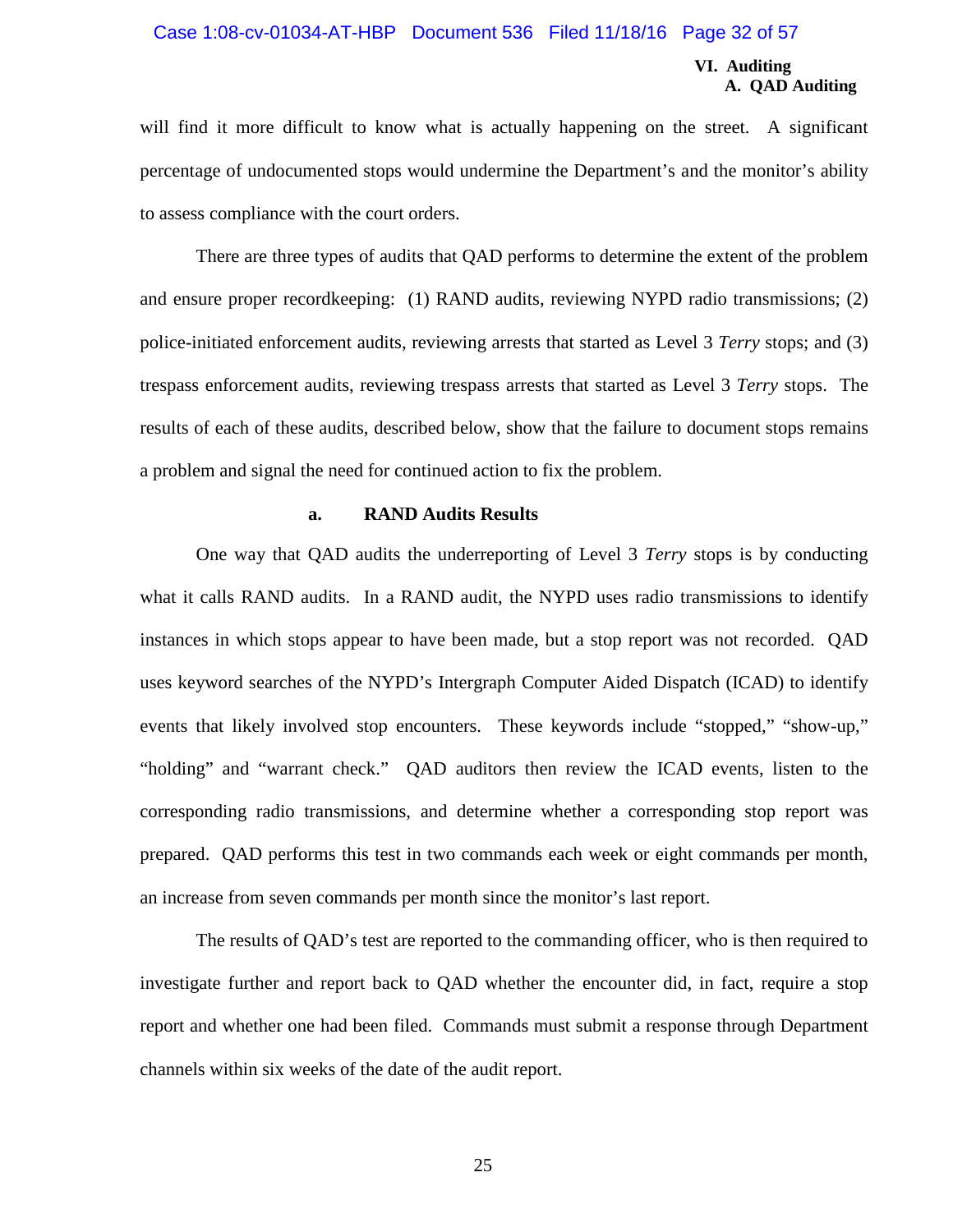#### Case 1:08-cv-01034-AT-HBP Document 536 Filed 11/18/16 Page 33 of 57

#### **VI. Auditing A. QAD Auditing**

The data below summarize QAD's audits conducted in the first quarter of 2016 and the command responses to those audits. During this period, QAD audited 28 precincts. The keyword search located 630 ICAD events. After listening to the radio transmissions, the auditors identified 36 ICAD events as possible Level 3 *Terry* stops. Two events had stop reports in the SQF database; 34 did not.

Of the 34 ICAD events identified by the QAD as possible stops without a stop report, the investigation at the command determined that no stop report was required in 14 of those incidents. The following reasons were given:

- Two involved disputes among civilians, not stops to investigate crimes;
- Eight were instances for which probable cause existed at the beginning of the encounter;
- One was an encounter identified by the officer as a Level 2 encounter rather than a *Terry* stop;
- One involved a truant and a "truant referral" was required, not a stop report;
- One was an observation with no encounter; and
- One was a car stop for an equipment violation.

Of the remaining 20 of the 34 ICAD events for which no stop report was in the SQF database, the commands agreed with QAD that a Level 3 *Terry* stop had occurred, requiring the preparation of a stop report. In six cases, a stop report was completed and on file in the command, but the stop reports had not been entered into the SQF database at the time of the QAD audit. For the other 14, the following actions were taken:

- Seven resulted in instructions or training for the officers who did not record the stop;
- Three resulted in entries in the minor violations  $\log^4$  for officers who did not record the stop; and

<sup>4</sup> The minor violations log is a logbook kept at each command that records minor violations of Department rules by members of the service. The information in these logs is not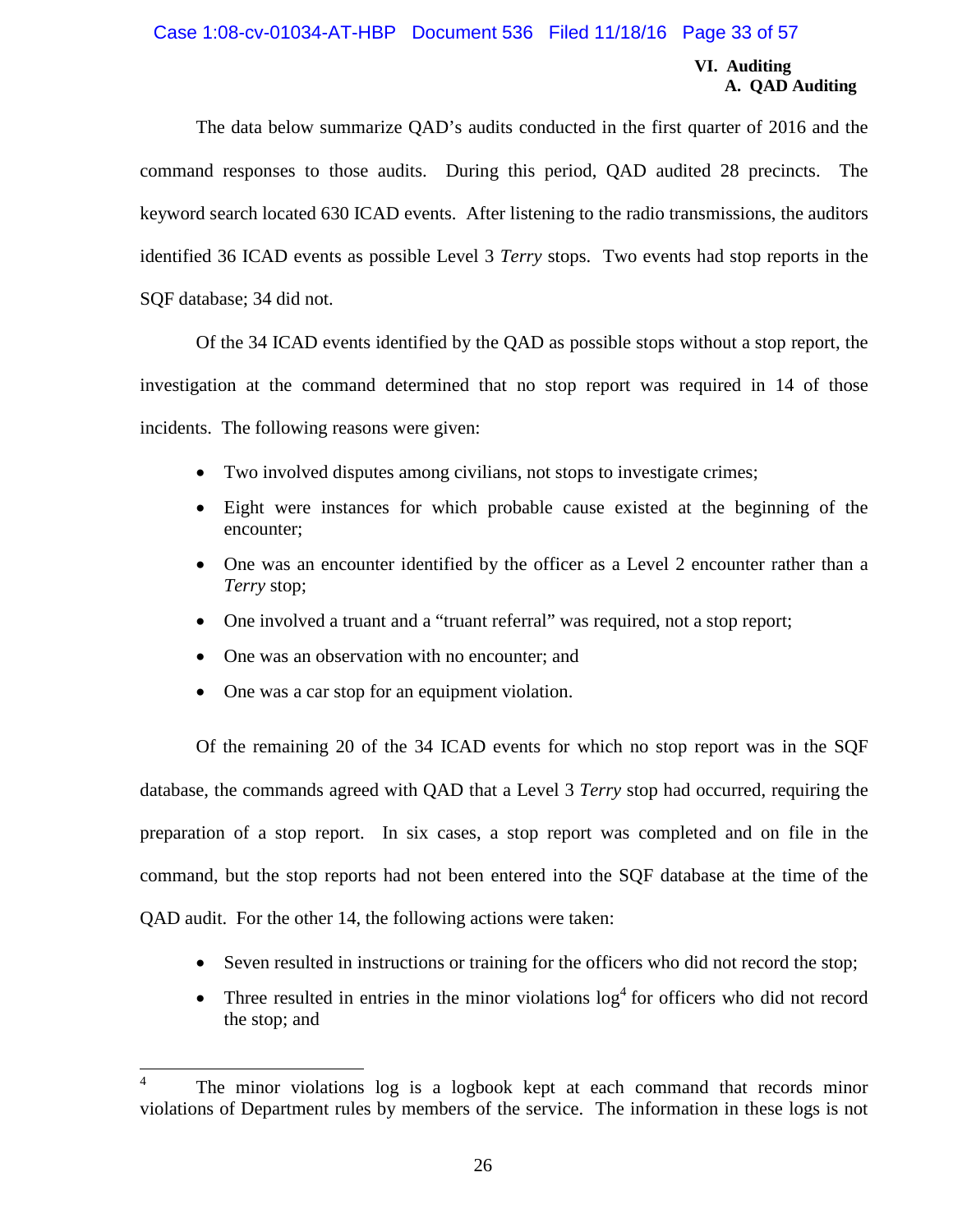#### Case 1:08-cv-01034-AT-HBP Document 536 Filed 11/18/16 Page 34 of 57

#### **VI. Auditing A. QAD Auditing**

• In four cases, no action was taken with respect to officers who did not record the stop.

For the second quarter of 2016, QAD conducted RAND audits in 22 commands, including 16 patrol precincts, four transit districts and two PSAs. There were 560 ICAD events featuring the words searched. Of those, QAD determined that 25 ICAD events appeared to be Level 3 *Terry* stops. A stop report was found for five of these 25 events.

Of the 20 ICAD events identified by QAD as possible undocumented stops, the command investigation determined that two encounters started with probable cause and, in one case, patrol officers were assisting a complainant, so that stop reports were not required. As yet, one command has not reported on two events. In the remaining 15 cases, the commands reporting agreed that a Level 3 *Terry* stop had occurred and a stop report was required. In two of these 15 cases, stop reports were on file at the command, but had not been entered into the SQF database at the time of the QAD audit. Commands took the following actions with respect to the remaining 13 cases:

- Eight resulted in instructions for the officers who did not record stops;
- Two command disciplines were issued;
- In one case, a minor violations log entry was made (see footnote 4 for a description of the minor violations log); and
- In two cases, no action was taken with respect to the officers who did not record the stop.

#### **b. Police-Initiated Enforcement Audits**

QAD also uses a "police-initiated enforcement" audit to detect undocumented stop encounters. In these audits, QAD looks at certain types of arrests and determines whether a stop preceded the arrest and, if so, whether a stop report form was prepared. The arrests examined are

tracked centrally, it does not become part of a member's personnel record, and there are no penalties or additional consequences for being listed in the log.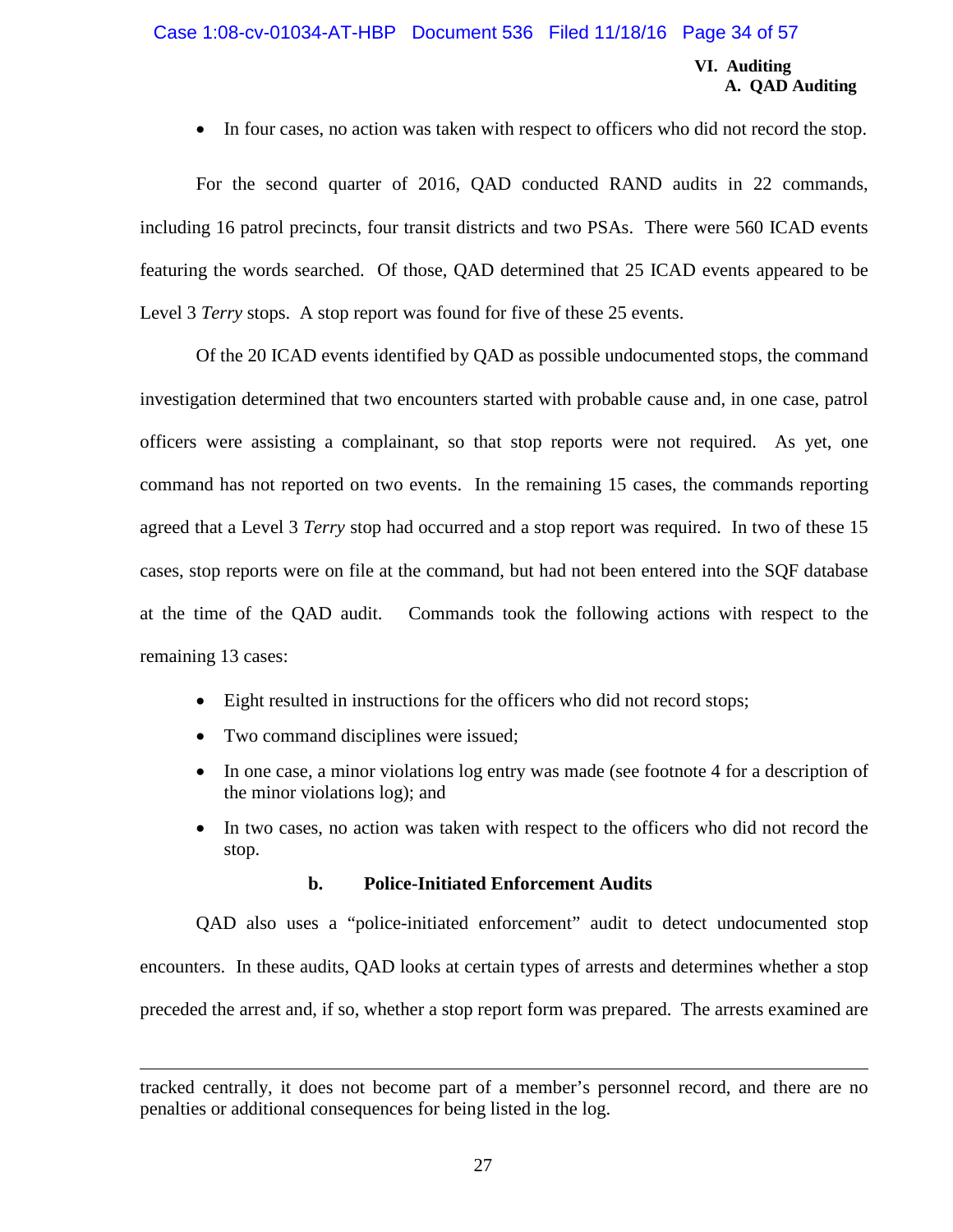#### Case 1:08-cv-01034-AT-HBP Document 536 Filed 11/18/16 Page 35 of 57

#### **VI. Auditing A. QAD Auditing**

for criminal possession of a controlled substance, criminal possession of a weapon and arrests where the People of the State of New York are the complainants on the Complaint Report. Arrest documents and court affidavits are reviewed to evaluate whether the arrest involved a *Terry* stop and whether the officers prepared a stop report for the arrest, when required. For each command, QAD looks at up to 25 of these arrests. The results of QAD's audits are sent to the commands, which review the audits and report back to QAD. The command responses note any disagreements with QAD's findings and any corrective action taken to address deficiencies.

For the second quarter of 2016, QAD identified 124 police-initiated arrests that may have involved a *Terry* stop. The commands provided information showing that 25 of these arrests did not involve a *Terry* stop (in most cases, the officer had probable cause at the beginning of the encounter). For the remaining 99 arrests, which did involve a *Terry* stop, there was a stop report filed in the command for 13 of these arrests (13 percent).

#### **c. Trespass Audit Results**

In the second quarter of 2016, as part of the police-initiated enforcement audit, QAD began evaluating criminal trespass arrests at NYCHA and TAP buildings. QAD conducted this audit to ascertain whether a Level 3 *Terry* stop was conducted during these arrests and, if so, whether a stop report was on file in the command.

This review found 59 trespass arrests in TAP buildings, of which 32 were found to involve a likely *Terry* stop. A stop report was on file in only one of those 32 incidents (three percent).

As for trespass arrests in NYCHA buildings, for the second quarter of 2016, the review found 162 trespass arrests. QAD identified 64 of those trespass arrests as potentially involving a *Terry* stop. The commands have provided information showing that three of these arrests did not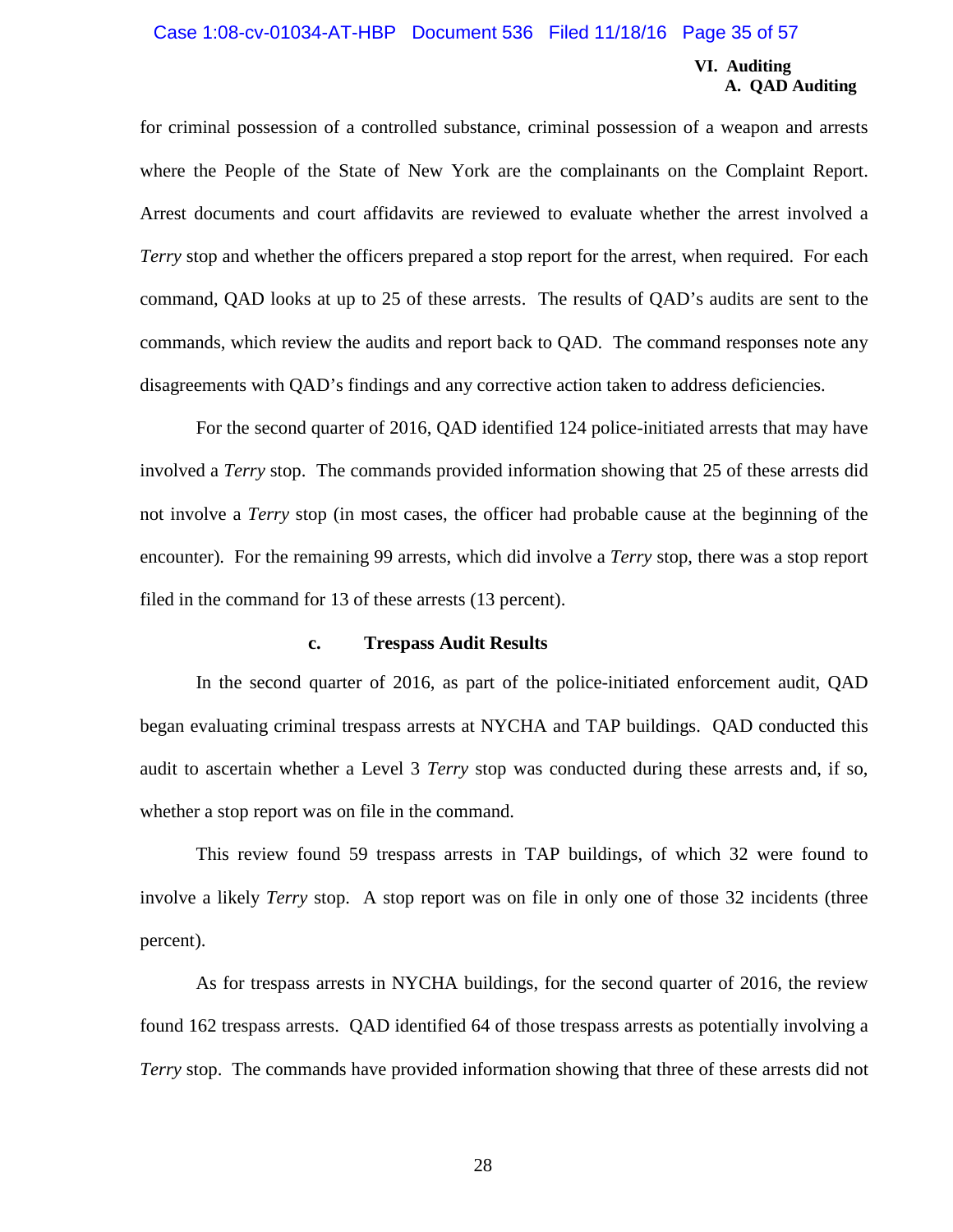#### Case 1:08-cv-01034-AT-HBP Document 536 Filed 11/18/16 Page 36 of 57

#### **VI. Auditing B. Self-Inspection of TAP Stops in the Bronx**

involve a *Terry* stop. In 15 of the remaining 61 trespass arrests (25 percent), a stop report was on file in the command.

#### **B. Self-Inspection of TAP Stops in the Bronx**

As part of the *Ligon* remedial order, the NYPD is required to develop procedures for ensuring that stop reports are completed for all trespass stops outside TAP buildings in the Bronx, and for reviewing the constitutionality of those stops.

In an effort to meet this requirement, in April 2015 the NYPD began requiring ICOs in the Bronx to conduct monthly self-inspections of trespass stops at Bronx TAP buildings. After a review of these self-inspections, the monitor's second report noted that the ICOs did not clearly identify the deficiencies in the stop reports and address them, including attention to when the stop reports did not articulate reasonable suspicion for the stop or for a frisk, when conducted.

The Department's Risk Management Bureau recognized these shortcomings in the ICOs' reviews and conducted remedial training for Bronx ICOs and assistant ICOs in April 2016. The training included a refresher on stop and frisk, trespass enforcement and the TAP program, identified common errors in stop reports and activity logs, and emphasized the need to ensure proper documentation of stops. The Risk Management Bureau also noted that the ICOs did not include in their reports stops that were in the SQF database and should have been in the ICOs' assessment reports.

After the training in April 2016, the ICOs continued to conduct self-assessments of trespass stops at Bronx TAP buildings. They reviewed the seven stop reports on file for May and June 2016. It appears that the ICOs still had not identified and addressed deficiencies in the stop reports.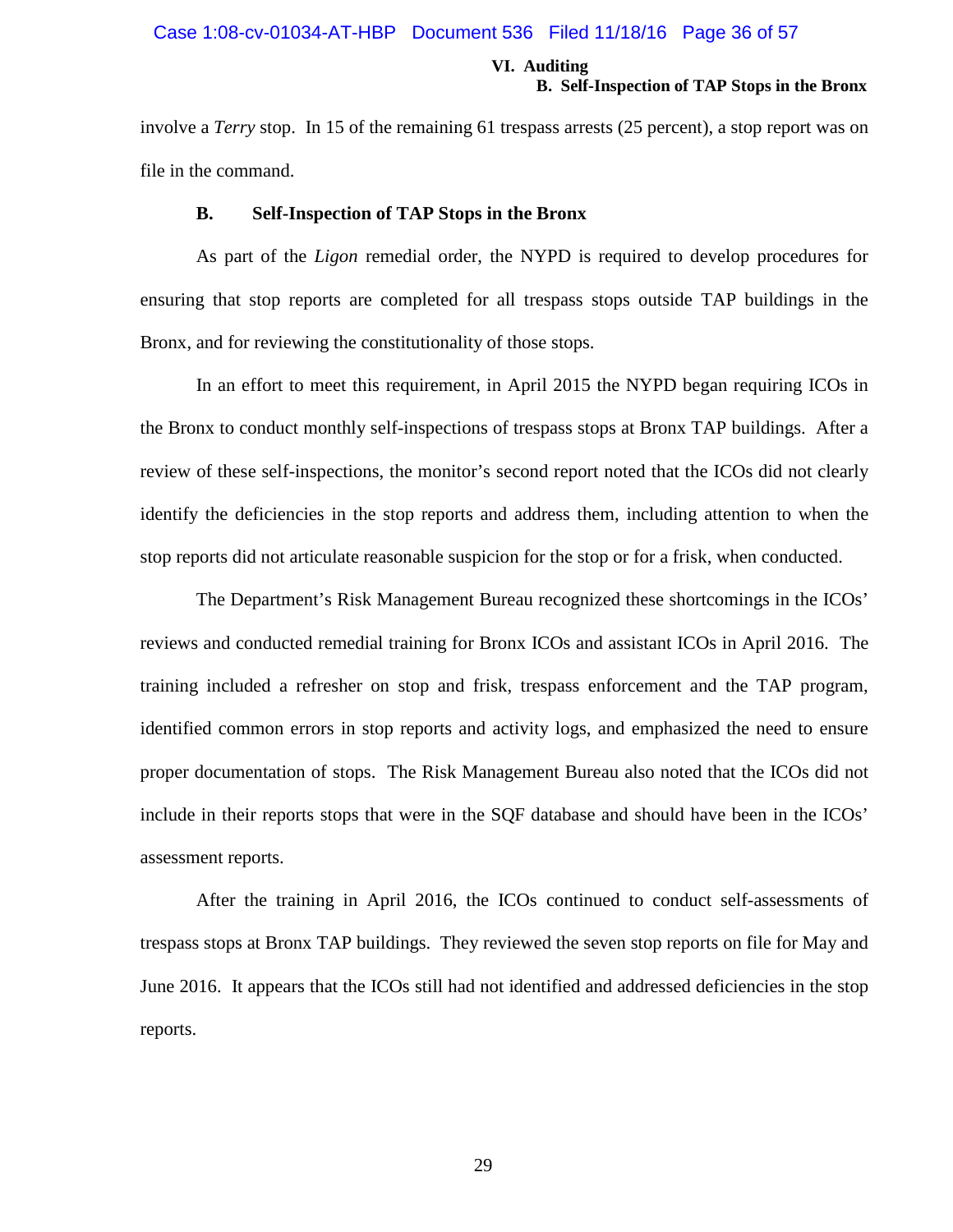#### Case 1:08-cv-01034-AT-HBP Document 536 Filed 11/18/16 Page 37 of 57

#### **VI. Auditing C. Early Identification System (EIS)**

In early June 2016, the court approved an operations order creating a pilot program for increased supervisory review of criminal trespass stops in the Bronx. The pilot program requires review at the precinct level of all *Terry* stops for criminal trespass in or outside of TAP buildings in the Bronx. The precinct ICO must review a sample of stop reports for completeness, accuracy and constitutionality of the underlying stop. The ICO must then track the results and confer with officers and their supervisors when deficient stop reports are identified. Monthly reports from the program will be submitted to the Risk Management Bureau for further analysis.

The monitor has not yet received the monthly assessment reports from the court-approved Bronx TAP pilot program. However, if the pilot program is to meet the requirements of the *Ligon* court order, several issues must be addressed. The ICO reviews of stop reports and activity logs must be more thorough. Commanding officers and the Bronx Borough Command need to take ownership of this effort. They have responsibility for ensuring that the stops themselves are lawful, that the self-inspections are done well and that deficiencies are dealt with. And the issue of underreporting needs to be addressed and fixed. Otherwise, it is impossible to know whether the stops reviewed by the ICOs are all the stops being conducted.

#### **C. Early Identification System**

The NYPD currently tracks officer performance using several databases and behavioral indicators to identify members of the service who display at-risk behavior. These indicators include disciplinary actions, substandard evaluations, civil lawsuits, Civilian Complaint Review Board (CCRB) complaints, use of force complaints, racial profiling complaints, supervisor recommendations and information from the NYPD's personnel system. The Performance Analysis Section of the Risk Management Bureau then identifies members of the service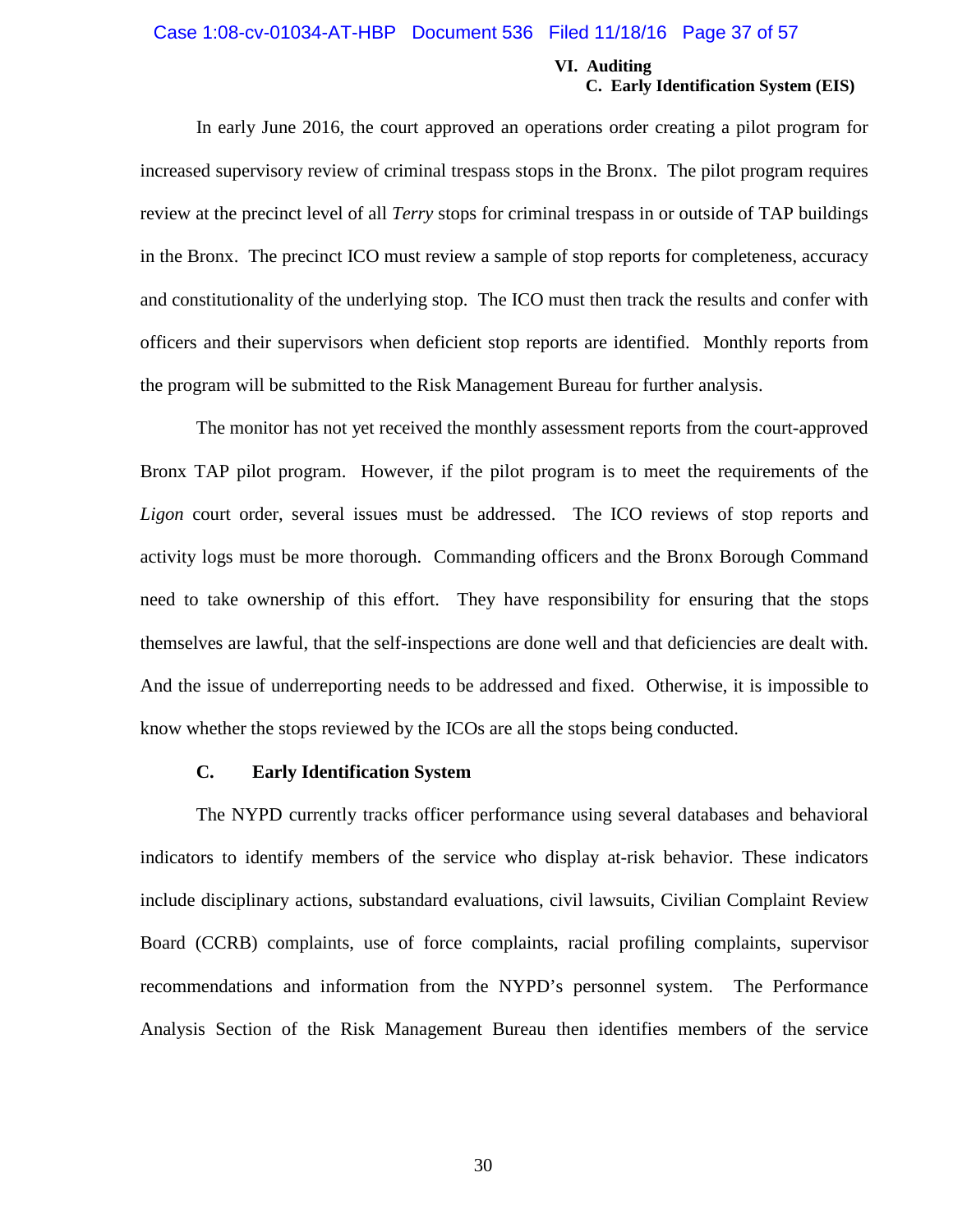### Case 1:08-cv-01034-AT-HBP Document 536 Filed 11/18/16 Page 38 of 57

#### **VII. Performance Evaluation**

to be placed in a performance monitoring program. This, however, is just the beginning of what a robust early identification system would look like.

More robust systems include centralized databases that collect and analyze information relating to at-risk behavior and provide automated alerts to supervisors so that patterns of at-risk behaviors can be addressed and corrected before more serious misconduct occurs. In determining what data should trigger an alert to a supervisor, some systems examine not only the quantity of certain behaviors (e.g., three uses of force in a year or two vehicle accidents), but also compare an officer's behavior with the behavior of his or her peers in similar locations and assignments. Another feature of a robust system is the ability to identify troubling patterns and trends in commands, precincts, squads and units.

The Department has stated that it is in the early stages of developing an early identification system. It is beginning by automating the databases used by the Performance Evaluation Section and adding information to those databases regarding lawsuits and claims against the City. The Department has yet to decide what triggers might be used, what additional databases will be included, how supervisors will be provided the alerts and how supervisors will use those alerts to address at-risk behavior. NYPD will provide a briefing on these issues for the parties in the near future.

#### **VII. Performance Evaluation**

The Department's development of a robust system for evaluating officers is critical for success of the remedial efforts, because evaluations affect many of the incentives that can improve or worsen officer behavior.

In the past, as noted earlier, officer evaluations were based largely on "numbers" (i.e., the quantity of enforcement activity). Officers felt pressure to produce these numbers in order to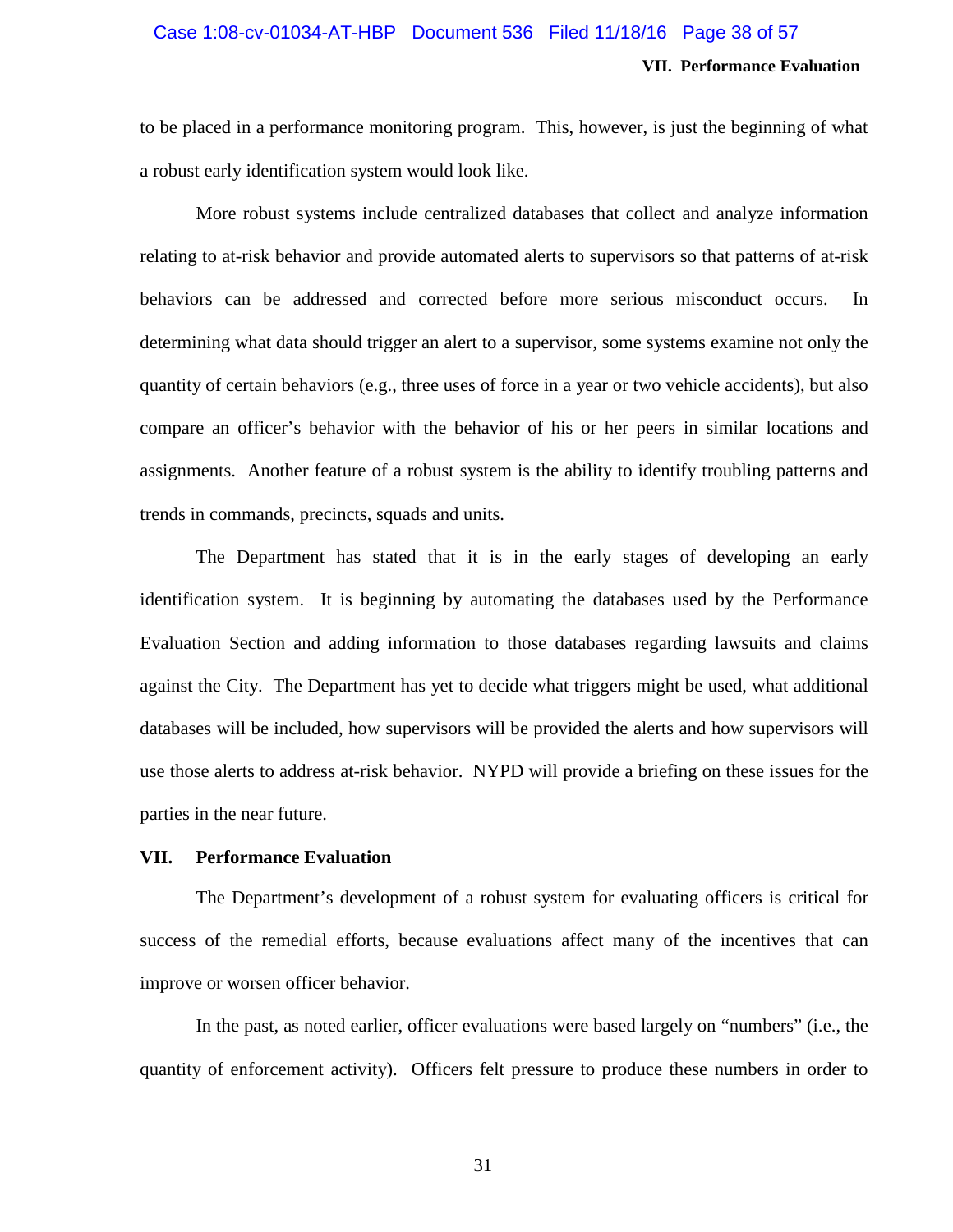#### Case 1:08-cv-01034-AT-HBP Document 536 Filed 11/18/16 Page 39 of 57

#### **VII. Performance Evaluation**

receive a positive evaluation. Otherwise, they feared, they would be disadvantaged in many ways—for example, in assignments, promotions, overtime, time off and transfers.

As a policy matter, the Department's leaders have stated, including at Compstat meetings, that they are interested in quality, not quantity. But that shift has yet to be incorporated in the Department's performance evaluation system, something police officers care a lot about. A serious effort is under way by the Department to create a new evaluation system that reflects the quantity-to-quality change. This is not a simple task. Numbers are not meaningless, but rather need to be put into proper perspective and considered along with other important qualities and policing goals, such as good judgment, responsiveness, community engagement, problem-solving and adherence to law and policy.

As things stand, the Department's activity reporting system, known as "Quest for Excellence" or "Quest," requires officers to complete daily activity reports recording their activities, including stops, citations, summons, arrests and other enforcement actions. Supervisors then review these reports on a weekly, monthly and quarterly basis. It does not appear that the quality or legality of the enforcement activities gets evaluated, just the number of activities reported.

The NYPD surveyed members about ways to improve the current evaluation system and researched best practices used by police departments around the country. A primary goal of the new evaluation system is to convey to officers that they will be judged by the quality of their policing, rather than the quantity of their enforcement actions.

The NYPD's current draft of its new performance evaluation system includes three components: a Police Officer Profile and Evaluation, a Supervisor's Comment Form, and an Officer Self-Report Form.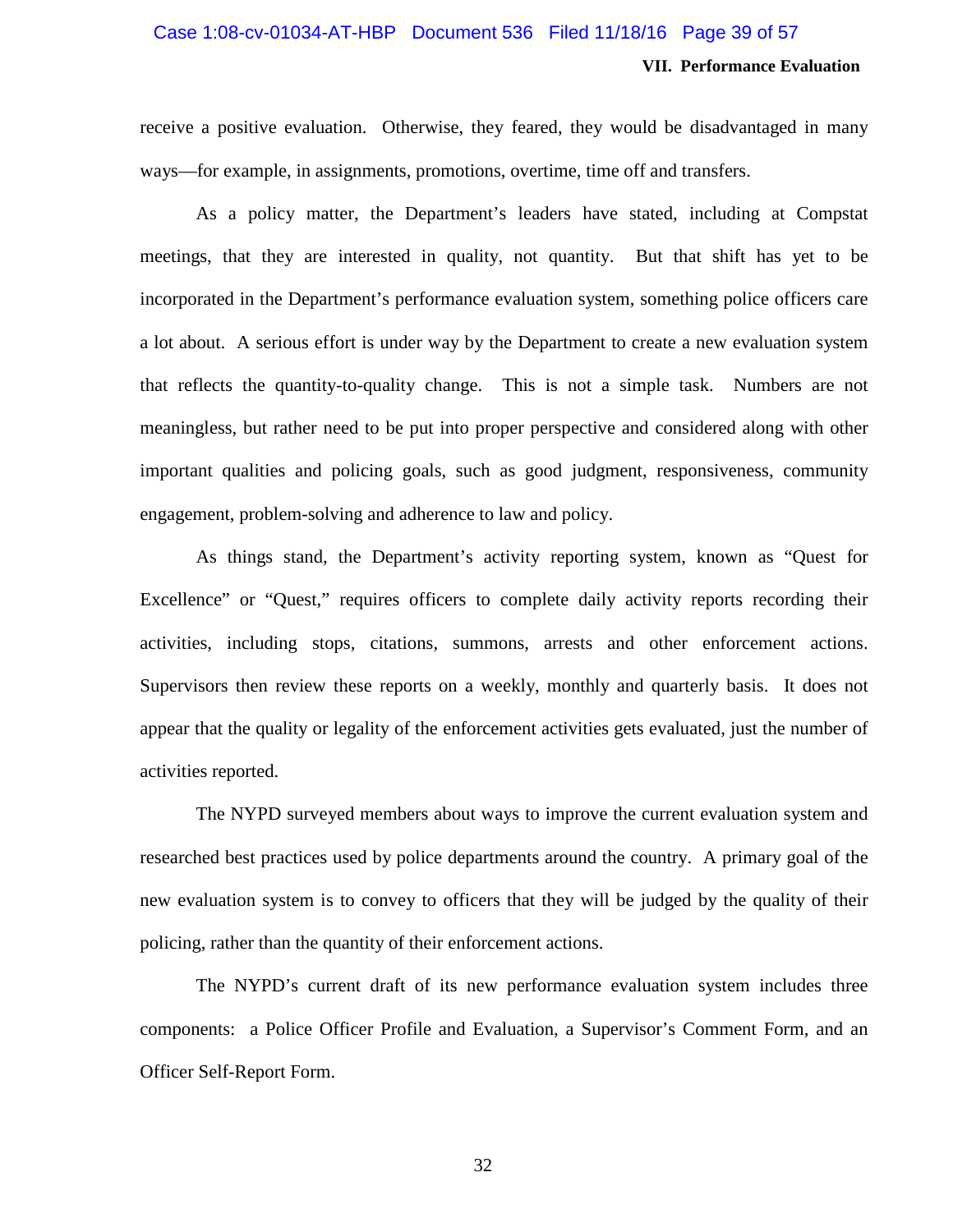### **VII. Performance Evaluation** Case 1:08-cv-01034-AT-HBP Document 536 Filed 11/18/16 Page 40 of 57

The Police Officer Profile is designed to provide a supervisor with information about the officer and how the officer's work compares to other officers in his or her platoon, in the borough and citywide. It includes links to the officer's reports regarding matters like arrests and criminal complaints and summonses but, importantly, does not have a link to the officer's stop reports. Instead, the officer's supervisor would be provided information on the officer's stop reports when an insufficient basis for the stop, frisk or search is noted, as well as information regarding any follow-up action from those stops.

The draft form calls for the supervisor to rate the officer in 12 performance areas, including problem identification, judgment, responsiveness, community interaction and implementation of proactive policing strategies. After discussions with the parties and at the monitor's recommendation, the NYPD draft now includes "Application of Law and Procedures" among the performance areas to be rated in the Officer Profile. As part of that performance area, the supervisor is to evaluate whether the officer understands and appropriately applies the law and Department procedures and guidelines, including for arrests, summonses, stops, frisks and searches.

The NYPD plans to create a supervisor comment form to allow a member's supervisor to provide feedback on any of the performance areas covered in the evaluation. This form could be used for positive or negative feedback.

The officer's daily self-report will replace the current daily activity report, and officers will no longer be required to report daily on activities that are already tallied in NYPD databases, such as arrests and stops. Officers will have to record their daily assignment and sector, and any A or B summonses until those items are recorded electronically by the NYPD. In addition, the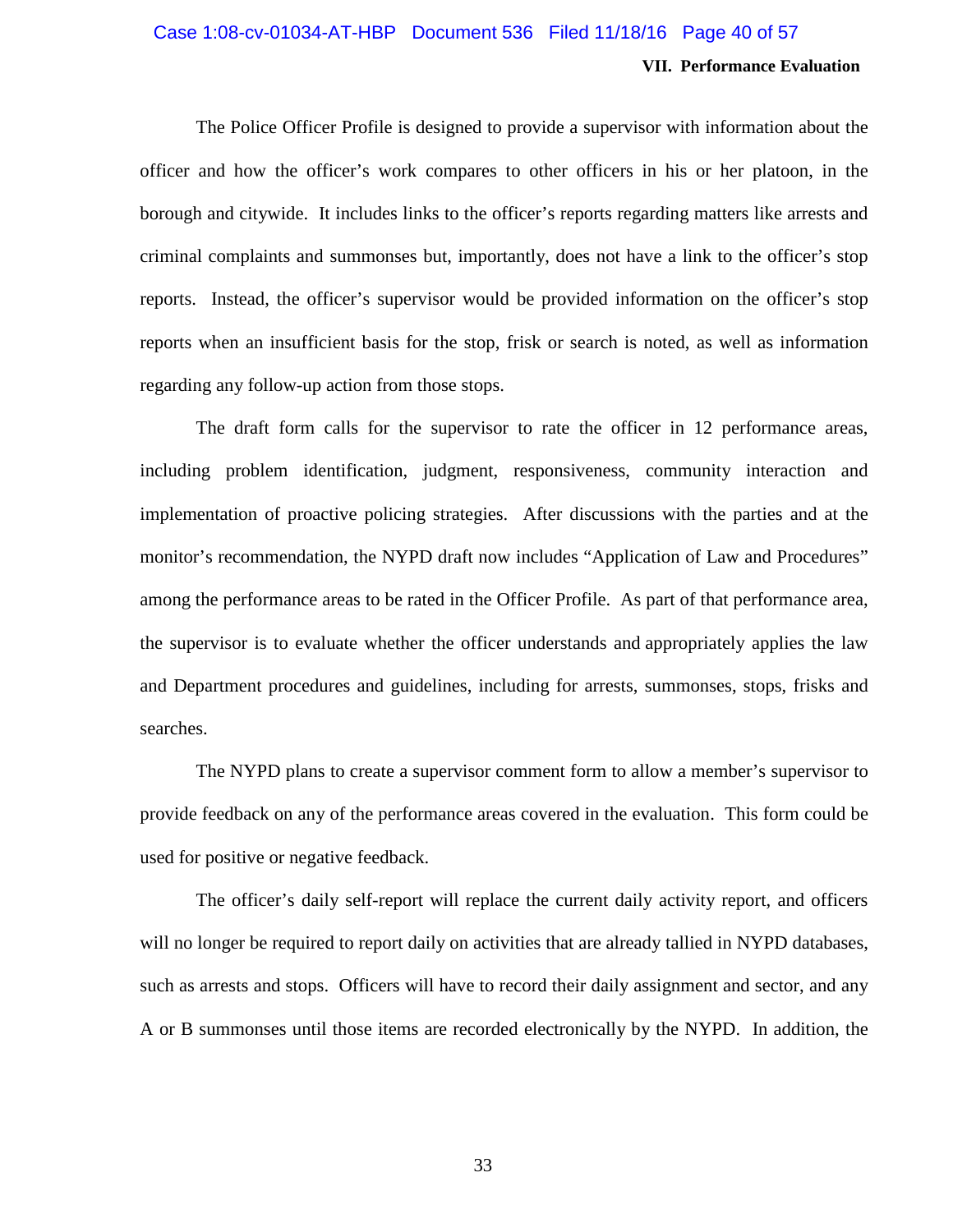#### Case 1:08-cv-01034-AT-HBP Document 536 Filed 11/18/16 Page 41 of 57

#### **VII. Performance Evaluation**

self-report provides an opportunity for the officer to report on notable accomplishments, community engagement and interaction, and problem-solving efforts.

Under the draft performance evaluation framework, the supervisor comment forms and officer self-report forms would feed into the officer's profile, allowing supervisors to take the information into account for their evaluations. As described by the NYPD, evaluations would be quarterly, and the four evaluations per year would replace Quest's monthly and quarterly evaluations, as well as the current annual evaluation system.

The plaintiffs and the monitor have reviewed and provided comments on draft elements of the NYPD's contemplated performance evaluation system. The Department recently disseminated revised drafts to the parties. In addition to working on these drafts, the NYPD needs to focus on a related challenge: development of policies and business rules for how supervisors should weigh and evaluate the data in an officer's profile.

At a point when the development of the performance evaluation system is further along, the monitor will assess whether it appropriately weighs constitutional policing in the areas covered by the court orders and agreements.

It should be noted that the draft evaluation system as initially envisioned covered the evaluation of officers only, and did not change the evaluation system for sergeants, lieutenants, captains and other supervisors. The Department now anticipates that the new evaluation system will be expanded to cover sergeants and lieutenants after it is first implemented for officers. New performance measures and objectives for supervisors will need to be established, and these tools should include the supervisor's review of his or her subordinates' stop and frisk and trespass enforcement activities and whether the supervisor adequately addressed any insufficiencies.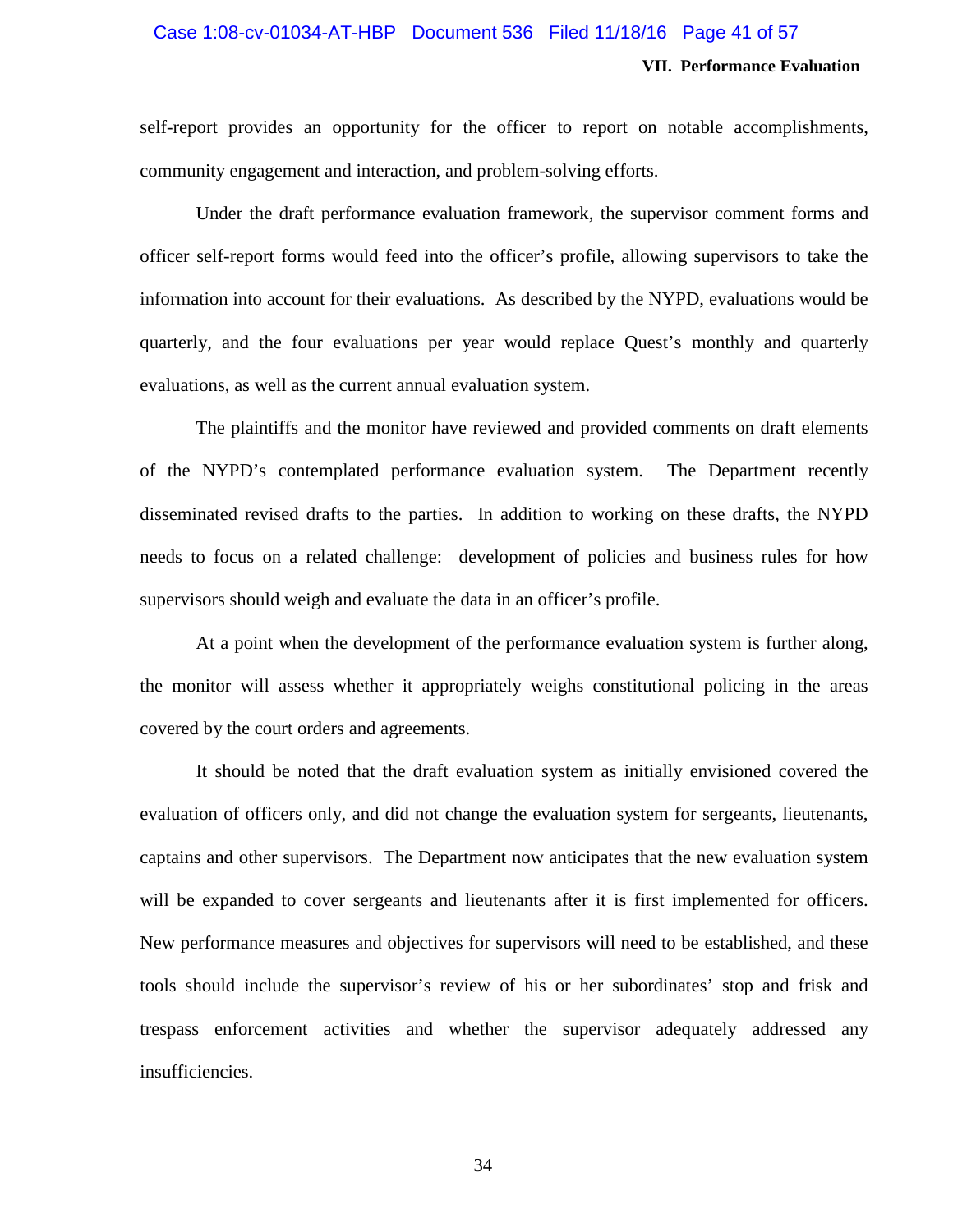**VIII. Body-Worn Cameras (BWC)**

#### **VIII. Body-Worn Cameras (BWC)**

In its August 12, 2013 remedial order, the court directed that the NYPD "institute a pilot project in which body-worn cameras will be worn for a one-year period." *Floyd v. City of New York*, 959 F. Supp. 2d 668, 685 (S.D.N.Y. 2013). The purpose of the BWC pilot program is to provide the public, the NYPD and the court with information to evaluate its benefits. Under the order, the monitor is required to establish procedures for reviewing recordings of stops by supervisors, preserving stop recordings for use in verifying complaints, and assessing the effectiveness of body-worn cameras in reducing unconstitutional stops and frisks. At the end of the one-year pilot, the monitor will work with the parties to "determine whether the benefits of the cameras outweigh their financial, administrative, and other costs." *Id.*

The monitor team has been working with the NYPD and plaintiffs to plan a pilot randomized control trial that will provide data necessary to evaluate the impact cameras have on the behavior of officers and civilians. As described in the monitor's Third Report of August 9, 2016, the plan calls for the deployment of approximately 1,000 cameras, with about 50 cameras in each of 20 "treatment" precincts. The activities of officers wearing BWCs will be compared to those of officers with similar assignments in 20 "control" precincts. All five boroughs have at least one precinct included in the treatment group.

The NYPD is currently in the midst of a procurement process for the BWCs mandated by law; at the same time, it is developing policies and procedures for their use. With respect to policies and procedures, the NYPD sought feedback on draft policies by meeting with stakeholders, plaintiffs and the monitor team, and also fielding surveys of officers and NYC residents. The NYPD is preparing a public report responding to the feedback and explaining its reasons for accepting or rejecting proposed changes to the draft BWC policy. The Department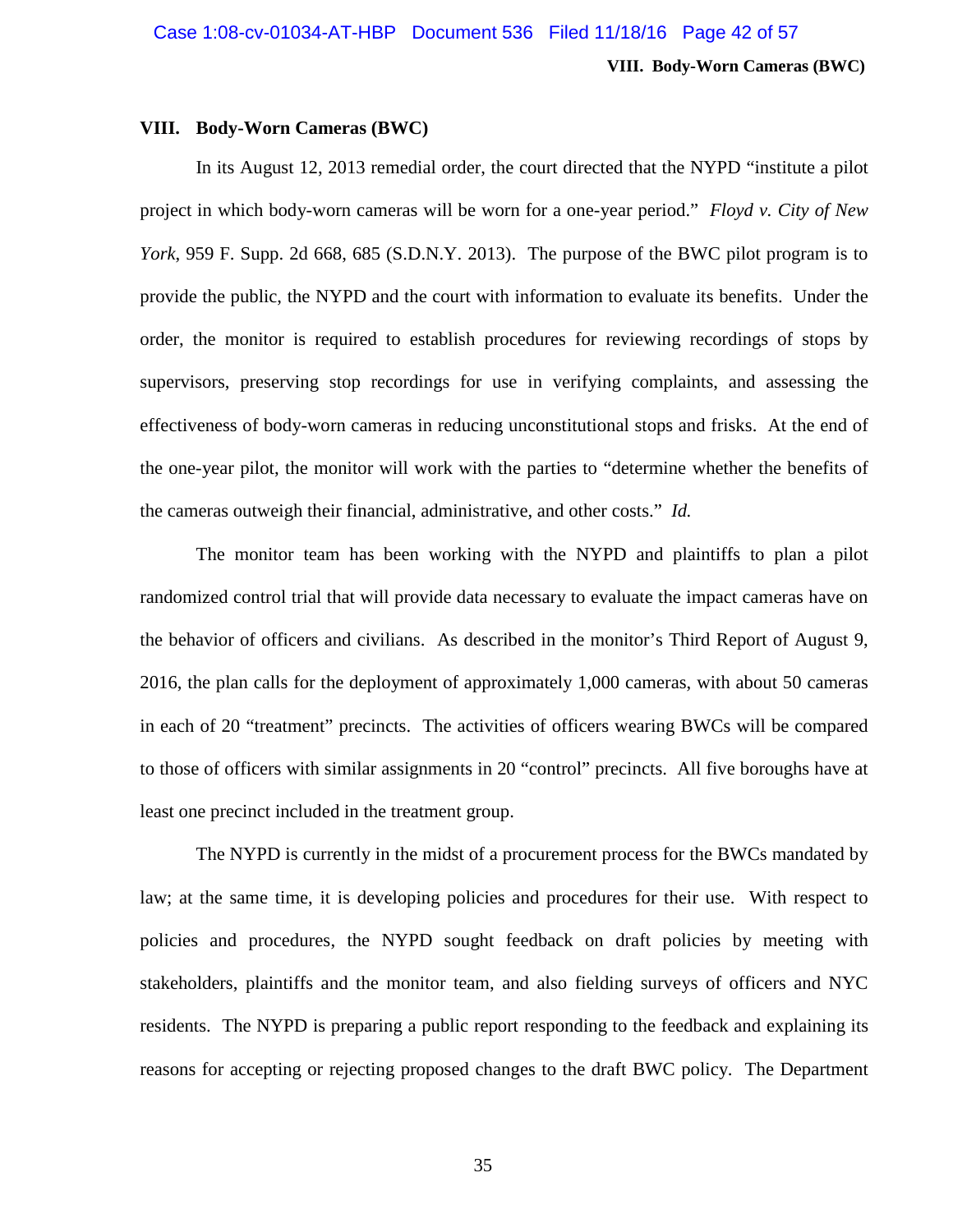#### Case 1:08-cv-01034-AT-HBP Document 536 Filed 11/18/16 Page 43 of 57

#### **IX. Complaints and Disciplines A. Investigations of Profiling Allegations**

will then distribute its proposed policies to the parties for review and, when finalized, the policies will be submitted for approval by the monitor and the court.

On procurement, the Department has selected a vendor and negotiated a contract with the vendor chosen. A public hearing on the selection was held on October 13.

Approvals are now needed by the Law Department, the Mayor's Office of Contract Services, the Mayor's Office of Management and Budget, the Department of Investigation, the Deputy Mayor and the Comptroller's Office. Once a contract is in place, the vendor will have to prepare and deliver cameras and software to meet NYPD specifications.

In addition, the Department needs to draft training materials for the officers who will be wearing the cameras and their supervisors.

#### **IX. Complaints and Discipline**

#### **A. Investigations of Profiling Allegations**

The court orders and the parties' agreements require the NYPD to begin tracking and investigating civilian complaints related to racial profiling and other allegations of bias. As a result, the NYPD has changed the way allegations of racial profiling and bias-based policing are categorized, processed, tracked and investigated. All profiling allegations, no matter how they are made to the NYPD (e.g., in writing, in a 311 or 911 call, by a call or visit to a precinct or to the Internal Affairs Bureau (IAB)), are now referred to IAB. The complaints are logged into the IAB's case management system and then assigned for investigation. Since January 2015, these investigations have been assigned to investigative units attached to the borough (not precinct) command or to the relevant bureau command (e.g., the Transit Bureau command). If a complaint also includes an allegation of corruption, IAB investigators will conduct the investigation.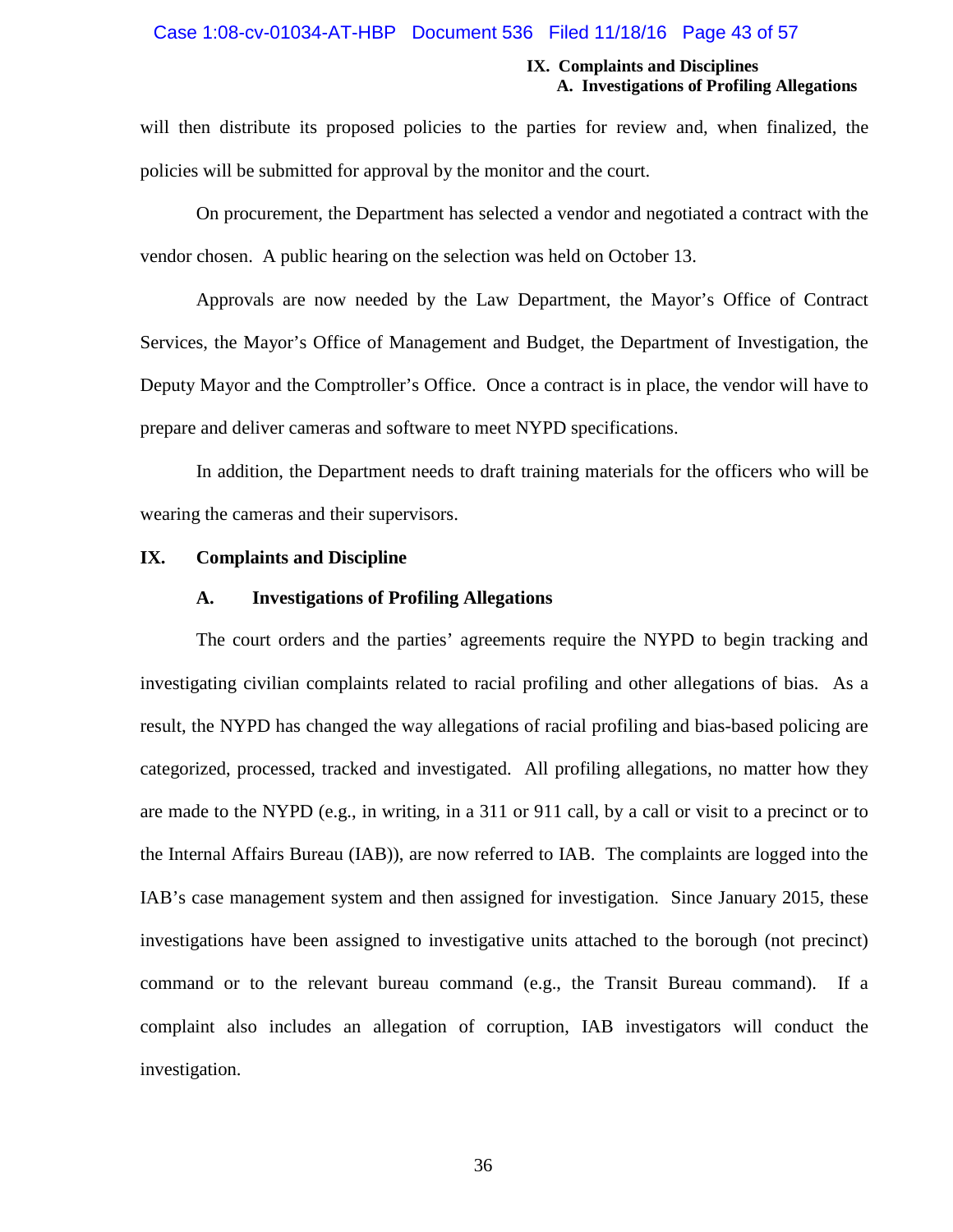#### Case 1:08-cv-01034-AT-HBP Document 536 Filed 11/18/16 Page 44 of 57

#### **IX. Complaints and Disciplines A. Investigations of Profiling Allegations**

The IAB has drafted guidelines for profiling investigations and training for its Command Center, IAB investigators and the borough investigative units. The material covers the new policies for racial profiling and bias-based policing and investigative techniques to be used for profiling complaints. The parties have reviewed the draft training materials and investigative guidelines and have exchanged comments and edits to the documents. The NYPD will be preparing new drafts for the parties to review so that the training materials and investigative guidelines can be finalized this year.

In 2015, the Department opened investigations of 509 allegations of profiling involving 475 officers. From January 1, 2016 to June 30, 2016, the NYPD opened investigations of 347 allegations of profiling involving 338 officers. Race (now combined with color, ethnicity and nationality) is the category with the most profiling allegations. Other categories included age, gender, religion, disability, gender identity, sexual orientation and housing status. For the complaints from 2015 and the first six months of 2016, the Department has completed its investigations of 394 allegations. Of the 394 allegations, officers were exonerated on 11 allegations, 279 allegations were determined to be unfounded and 104 were determined to be unsubstantiated.<sup>5</sup> No allegation of profiling has yet been substantiated. Proving bias is difficult, especially with respect to an individual stop or other enforcement action. That is why it is important to get the training and procedures right, and why the monitor team will continue to

<sup>5</sup> "Unfounded" means there is sufficient credible evidence to believe that the officer did not commit the alleged act. "Unsubstantiated" means the available evidence is insufficient to determine whether the officer did or did not commit misconduct. "Exonerated" means the officer was found to have committed the act alleged, but the officer's actions were determined to be lawful.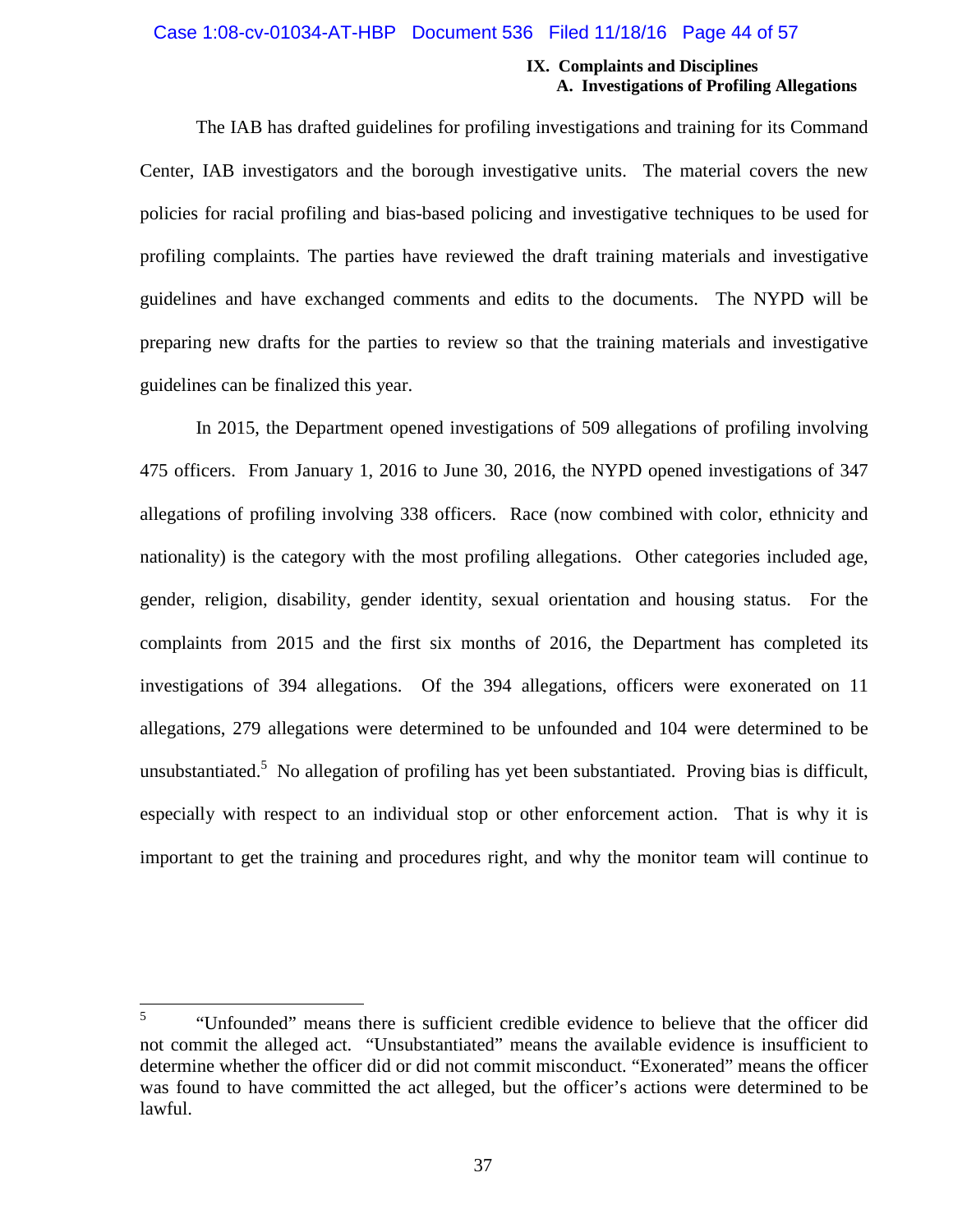#### Case 1:08-cv-01034-AT-HBP Document 536 Filed 11/18/16 Page 45 of 57

#### **IX. Complaints and Disciplines B. NYPD Handling of Substantiated CCRB Complaints**

review samples of profiling investigations to evaluate their thoroughness. In addition, the monitor will explore how the NYPD analyzes data on its stops and frisks and other enforcement activities, and how it uses data on profiling allegations to analyze trends and patterns of complaints.

Prior to December 2015, allegations of racial profiling or other bias-based policing made to the Civilian Complaint Review Board (CCRB) were documented by the CCRB in its database, but not investigated by the CCRB or referred to the NYPD for investigation. After a meeting with the monitor, IAB personnel and the CCRB, the Department and the CCRB agreed that, going forward, the CCRB would notify the IAB when a complainant states that he or she was profiled. The NYPD would then log in the complaint and assign it for investigation. The profiling complaints investigated by the NYPD from January 2015 to June 2016 include 188 allegations made initially to the CCRB.

#### **B. NYPD Handling of Substantiated CCRB Complaints**

Under the court orders, the NYPD must improve its procedures for handling CCRB findings of substantiated misconduct during stops. Specifically, the Department Advocate's Office (DAO) must provide more deference to credibility determinations made by the CCRB, use an evidentiary standard that is neutral between the claims of complainants and officers, and not require that physical evidence corroborate the complaint. These requirements arise from the court's findings that the NYPD failed to impose meaningful discipline when the CCRB had determined that officers engaged in unconstitutional stops and frisks. The court cited the percentage of cases in which the DAO declined to pursue discipline in substantiated cases in the years 2007-2012, and noted that in cases in which discipline was pursued, DAO "consistently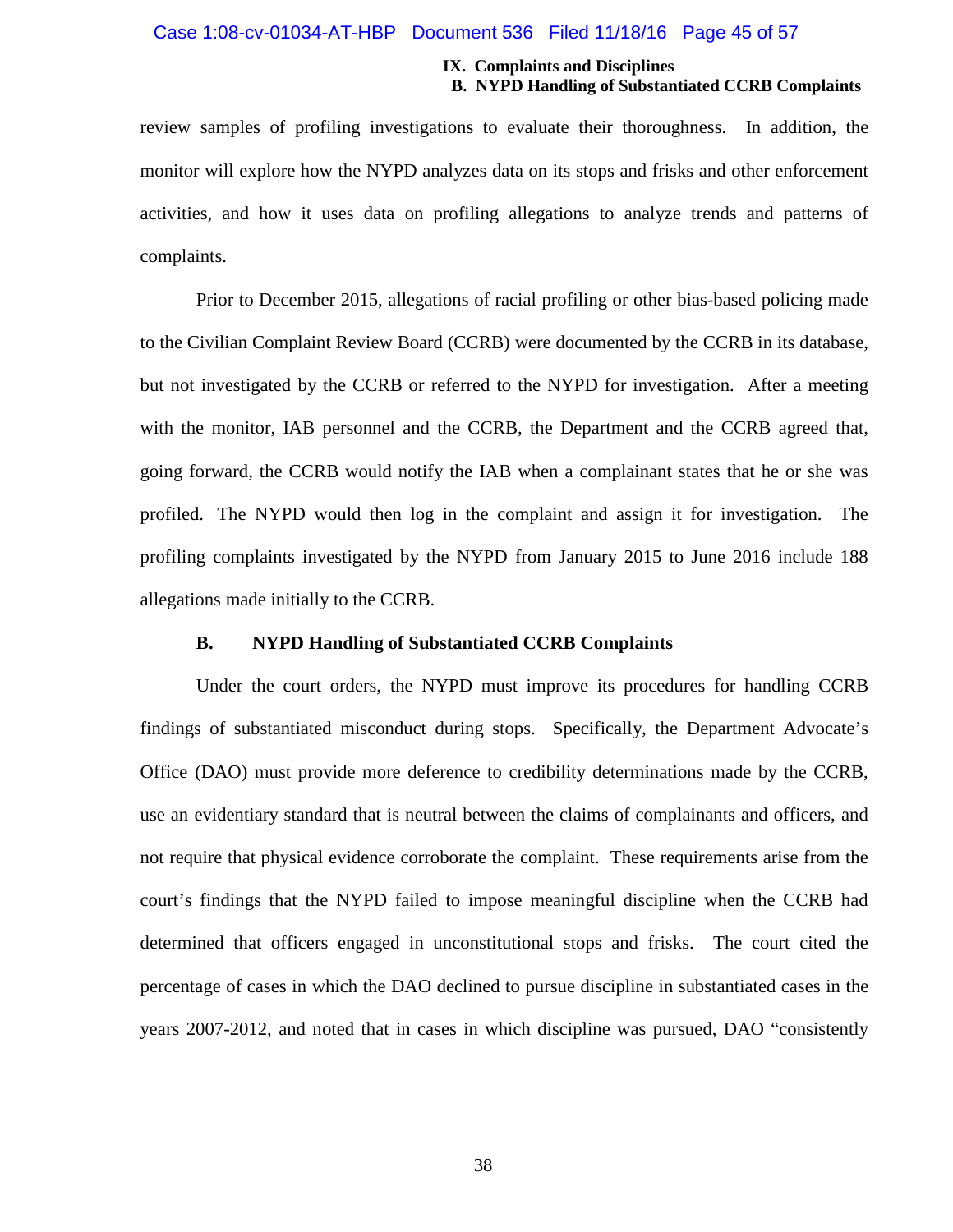#### Case 1:08-cv-01034-AT-HBP Document 536 Filed 11/18/16 Page 46 of 57

#### **IX. Complaints and Disciplines B. NYPD Handling of Substantiated CCRB Complaints**

downgraded the discipline" recommended by CCRB and recommended instructions, the least severe form of discipline, in the majority of cases in most years.

By agreement with the CCRB, the NYPD has changed the way it handles cases substantiated by the CCRB. The CCRB, not the NYPD, now prosecutes the more serious cases—those involving charges and specifications—when it substantiates the allegation. These cases are tried by the CCRB's Administrative Prosecutions Unit (APU) in the trial room of the NYPD in front of an administrative law judge. However, the NYPD can decide, in limited circumstances, that the CCRB should not prosecute the case, but that the NYPD should retain it and either prosecute the case itself, reduce the level of discipline so that charges and specifications are no longer served, or take no disciplinary action.

The NYPD and the CCRB also have established a new "reconsideration process" when the DAO disagrees with the CCRB's decision to substantiate an allegation or disagrees with the CCRB's recommended discipline. In such instances, the DAO requests in writing that the CCRB reconsider the case and states why. Then the CCRB can modify its substantiation decision or its recommendation for discipline, or it can decide that its original decision was correct. Both the DAO's recommendations and the CCRB's recommendations are sent to the police commissioner for a final decision.

The CCRB formally approved the reconsideration process in a December 2014 Board resolution. Many of the substantiated CCRB cases sent to the NYPD in 2014 were closed before the reconsideration process was put in place, but a large number of them were still being reviewed by the NYPD in 2015, after the reconsideration process was in place. There were also a small number of 2014 cases decided before the reconsideration process was officially adopted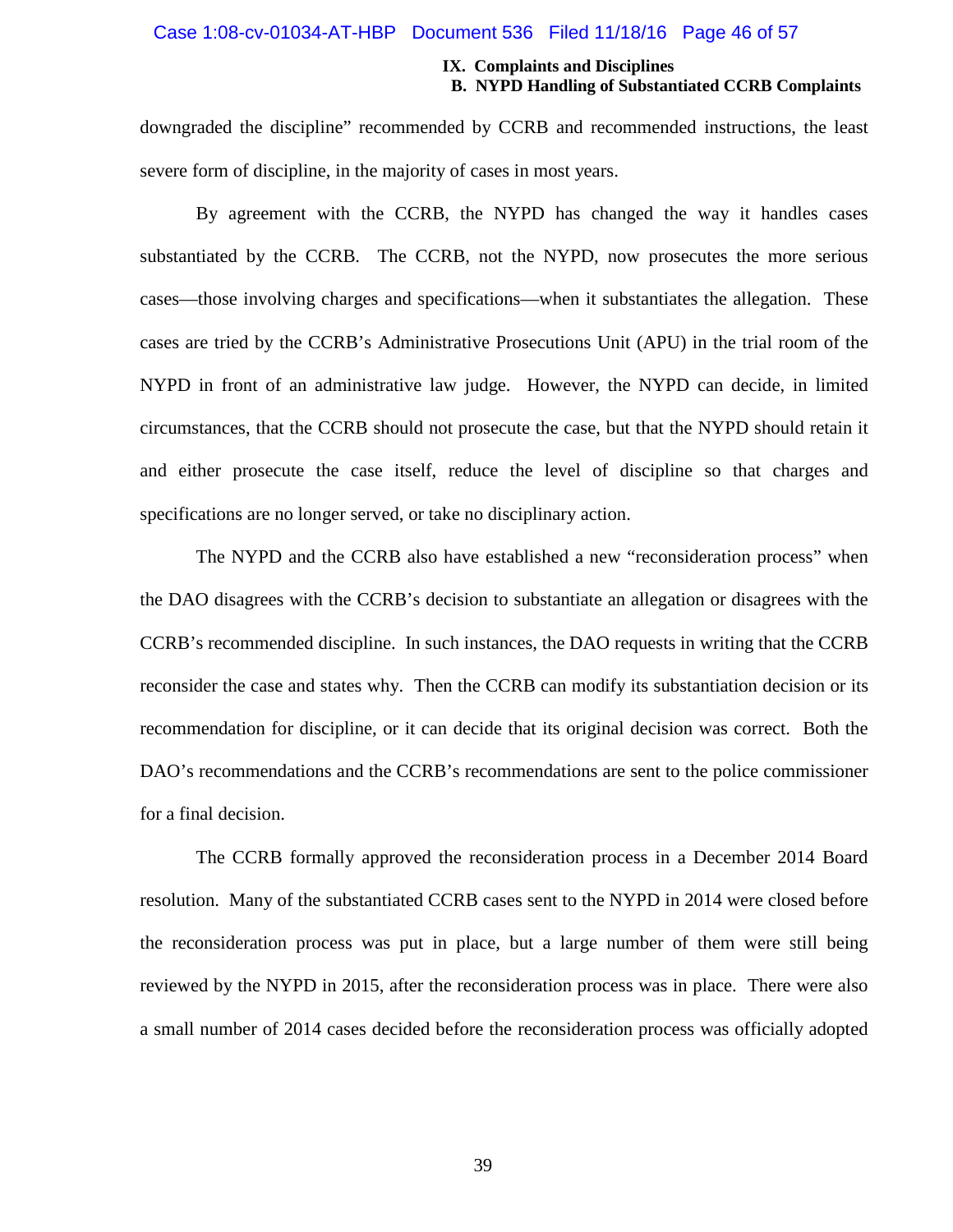#### Case 1:08-cv-01034-AT-HBP Document 536 Filed 11/18/16 Page 47 of 57

#### **IX. Complaints and Disciplines B. NYPD Handling of Substantiated CCRB Complaints**

by the CCRB, for which the DAO emailed an informal request for reconsideration that was considered by the CCRB.

The DAO has provided the monitor team with data regarding complaints in which allegations relating to stops, questions, frisks, searches, or trespass arrests were substantiated by the CCRB and sent to the NYPD in 2014, 2015 and the first five months of 2016. We report below on several issues raised by the data.

#### **1. The Time It Takes to Resolve Complaints**

A good disciplinary system should investigate civilian complaints, make decisions and impose discipline, where appropriate, in a timely manner. For many of the substantiated complaints, there is a significant amount of time between when the CCRB substantiates the complaint and sends it to the NYPD and when a final decision is made regarding the disposition of the complaint and any discipline is imposed.

The NYPD has provided data on which cases are closed and which are still active after the substantiated complaint is sent to the NYPD. In 2014, the NYPD received substantiated allegations relating to stops, questions, frisks or searches involving 179 members of the service. Of those, 142 cases have been closed, while 37 remain active. Of those cases that are still active, 34 cases involved charges and specifications, while three involved less serious discipline.

In 2015, the NYPD received substantiated allegations relating to stops, questions, frisks or searches involving 271 members of the service. Of those, 126 cases have been closed, while 146 remain active. In the first five months of 2016, the NYPD received substantiated complaints involving 58 members of the service. Only two of these cases have been closed.

Cases in which the recommended discipline is charges and specifications generally take longer than cases involving command discipline, training or instructions. The monitor team will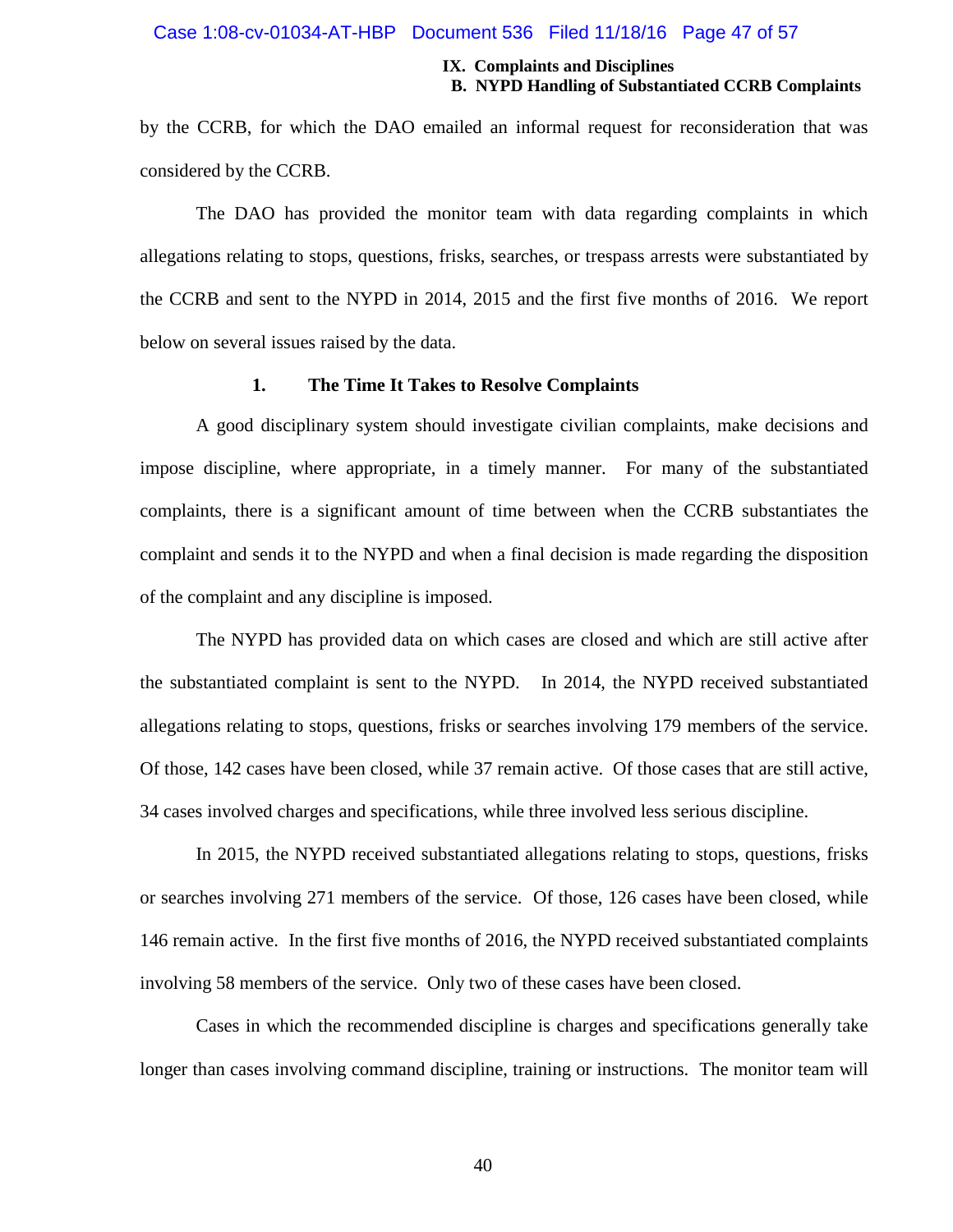#### Case 1:08-cv-01034-AT-HBP Document 536 Filed 11/18/16 Page 48 of 57

#### **IX. Complaints and Disciplines B. NYPD Handling of Substantiated CCRB Complaints**

be exploring with the NYPD whether there are steps it can take to shorten this time period, such as examining the time it takes to serve members of the service with the charges and specifications.

#### **2. Penalties**

There are several levels of discipline that can be imposed on NYPD members of the service. The most serious level, charges and specifications, leads to either a trial or a negotiated plea. The resulting penalty will often be a loss of vacation days, and can, in the most serious cases, result in termination. No penalty is imposed if the trial results in a not-guilty decision. Another level of discipline is known as command discipline. In command discipline cases, the final decision regarding penalty is made at the command level by the Commanding Officer (CO) in the precinct. For Command Discipline A, a CO can impose up to five days loss of vacation, training or instructions, or the CO can "warn and admonish" the member. For Command Discipline B, the CO can impose up to 10 days loss of vacation, or impose training or instructions, or "warn and admonish" the member.

**2014.** The NYPD has closed 142 of the substantiated CCRB cases that were received by the NYPD in 2014. Of these 142 cases, 28 cases resulted in the loss of vacation days either after trial or through a negotiated plea; six resulted in Command Discipline B; 18 resulted in Command Discipline A; 28 resulted in instructions only; 29 others resulted in training only; and two resulted in both training and instructions. In 10 other cases, the member was found not guilty after trial, and in 14 cases, the case was closed with no disciplinary action. Seven cases were closed administratively because the officer resigned, the CCRB withdrew its decision to substantiate the case, or the statute of limitations lapsed.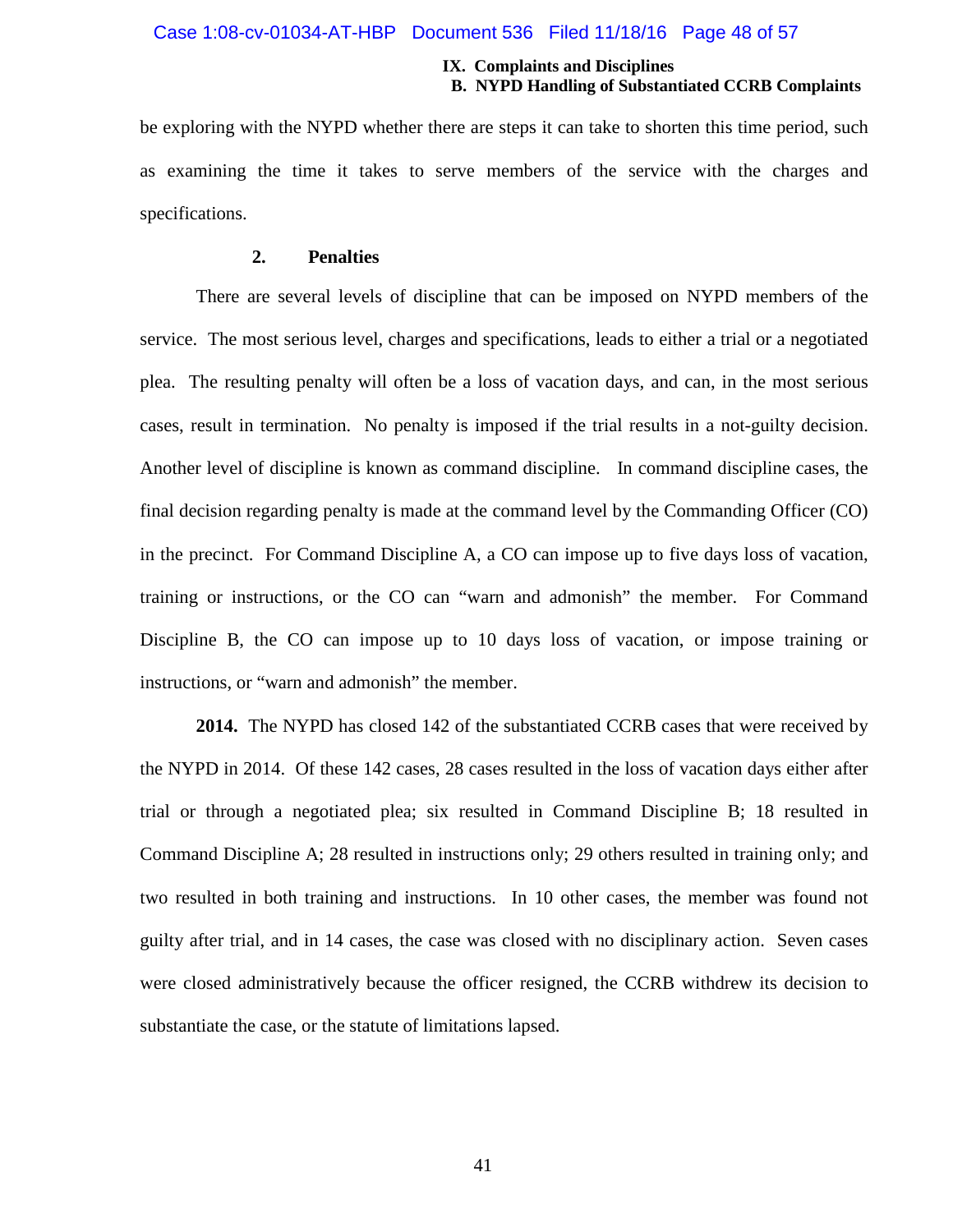#### Case 1:08-cv-01034-AT-HBP Document 536 Filed 11/18/16 Page 49 of 57

#### **IX. Complaints and Disciplines B. NYPD Handling of Substantiated CCRB Complaints**

**2015.** The NYPD has closed 126 of the substantiated CCRB cases that the Department received from the CCRB in 2015. Of these 126 cases, two cases resulted in the loss of vacation days after trial or through a plea agreement; eight resulted in Command Discipline B; 41 resulted in Command Discipline A; 11 resulted in instructions only; 40 others resulted in training only; and 19 resulted in both training and instructions. In one case, the member was found not guilty after trial, and in four cases, the case was closed with no disciplinary action.

**2016.** Through June 2016, the NYPD received substantiated allegations relating to stops, questions, frisks or searches involving 58 members of the service. Of those, only two cases have been closed, while 56 remain active. In both closed cases, the member of the service was given instructions and training.

The monitor team will be examining the level of discipline the Department is imposing and whether the penalties imposed by the Department have changed over time. To some extent, the level of discipline depends—at least initially—on the recommendations of the CCRB. The CCRB has noted in its reports that it has shifted its emphasis from charges and specifications to command discipline and training and instructions. In addition, the court-approved stop and frisk policy in P.G. 212-11 notes that "[m]inor or inadvertent mistakes in documentation or isolated cases of erroneous but good-faith stops or frisks by members of the service should ordinarily be addressed through instruction and training." There will not be a full picture of Department discipline until more of the APU cases from 2015 are complete.

There is one issue that we will be exploring more closely: cases in which the closing disposition was Command Discipline A or Command Discipline B, but the discipline did not include any loss of vacation days or deducted time. According to the NYPD data, for the substantiated CCRB cases sent to the NYPD in 2014 and 2015, there were 69 Command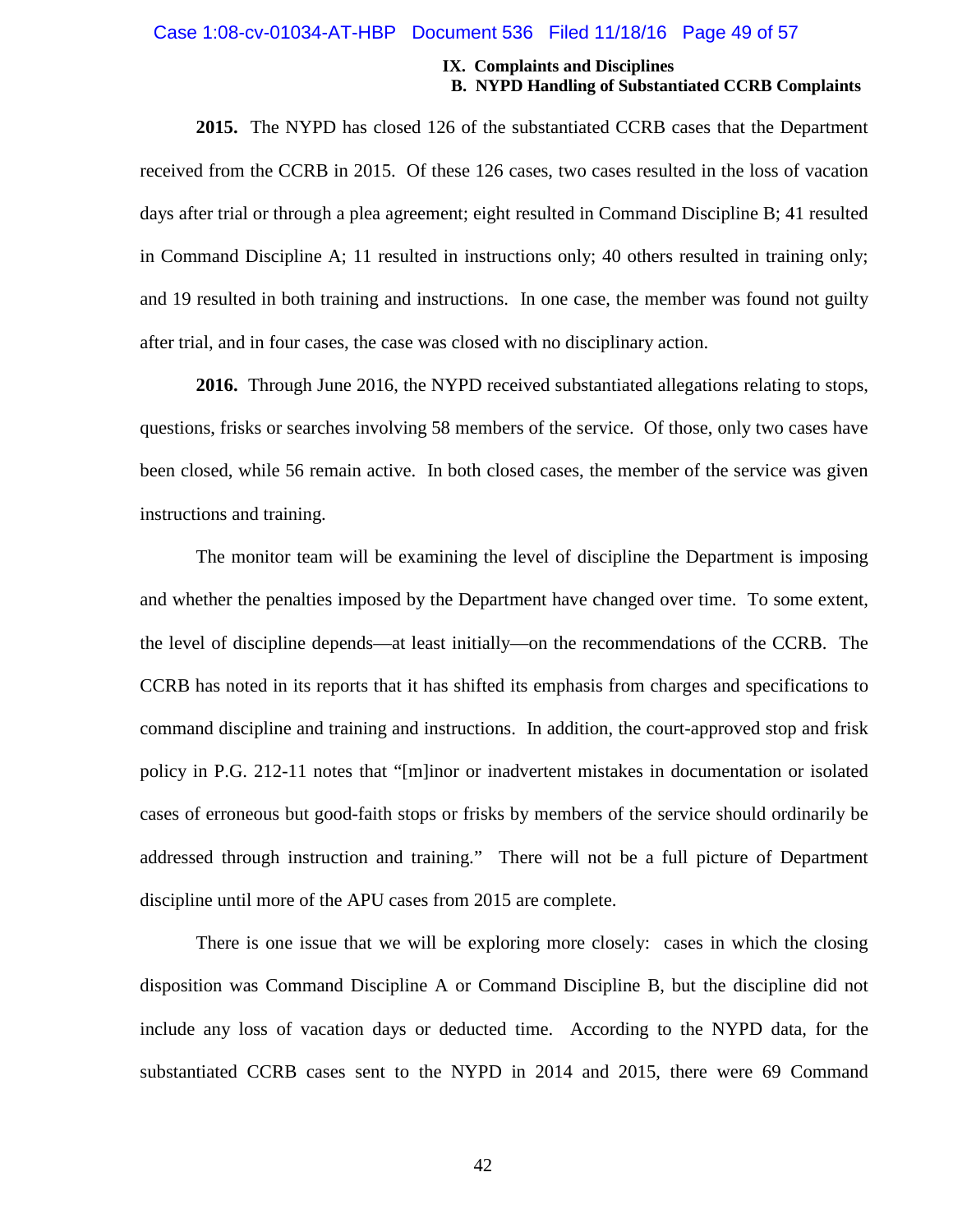#### Case 1:08-cv-01034-AT-HBP Document 536 Filed 11/18/16 Page 50 of 57

#### **IX. Complaints and Disciplines B. NYPD Handling of Substantiated CCRB Complaints**

Discipline cases. Of those 69 cases, 60 cases resulted in no loss of time or days, including nine Command Discipline B cases. Instead, the penalty imposed for these command discipline cases was instructions, training or a "warn and admonish." At this point, the monitor is making no judgment about the reasonableness of these outcomes because more needs to be known about the circumstances of these cases.

#### **3. Reconsideration**

Both the CCRB and the DAO have noted that the Department is now concurring with the CCRB's recommendations for disposition and discipline to a greater extent than in prior years. There appear to be two reasons for this increase in agreement. The first is the reconsideration process, and the second is a shift in the CCRB's recommendations towards command discipline, training and instructions, and away from charges and specifications for stop and frisk cases. The monitor will continue to examine reconsideration cases to evaluate whether the reconsideration process and NYPD's decisions are consistent with the court orders.

**2014.** As noted above, NYPD closed 142 of the substantiated CCRB cases it received in 2014. The DAO agreed with the initial disposition and recommendation of the CCRB in 71 of these 142 cases, or 50 percent. In addition, there were eight cases in which the DAO agreed with the CCRB's recommendation of command discipline but changed the command discipline from a B-CD to the somewhat less severe A-CD. (According to the NYPD, if the DAO agrees with a CCRB command discipline recommendation, the DAO does not make a reconsideration request to the CCRB if it changes the recommendation from a B-CD to an A-CD.)

In 22 of the 142 cases (15 percent), the DAO requested that the CCRB reconsider its recommendations. Of those 22 cases, the CCRB agreed with the DAO's reconsideration request in seven cases. In nine cases, the CCRB agreed to reduce its penalty recommendation, but not as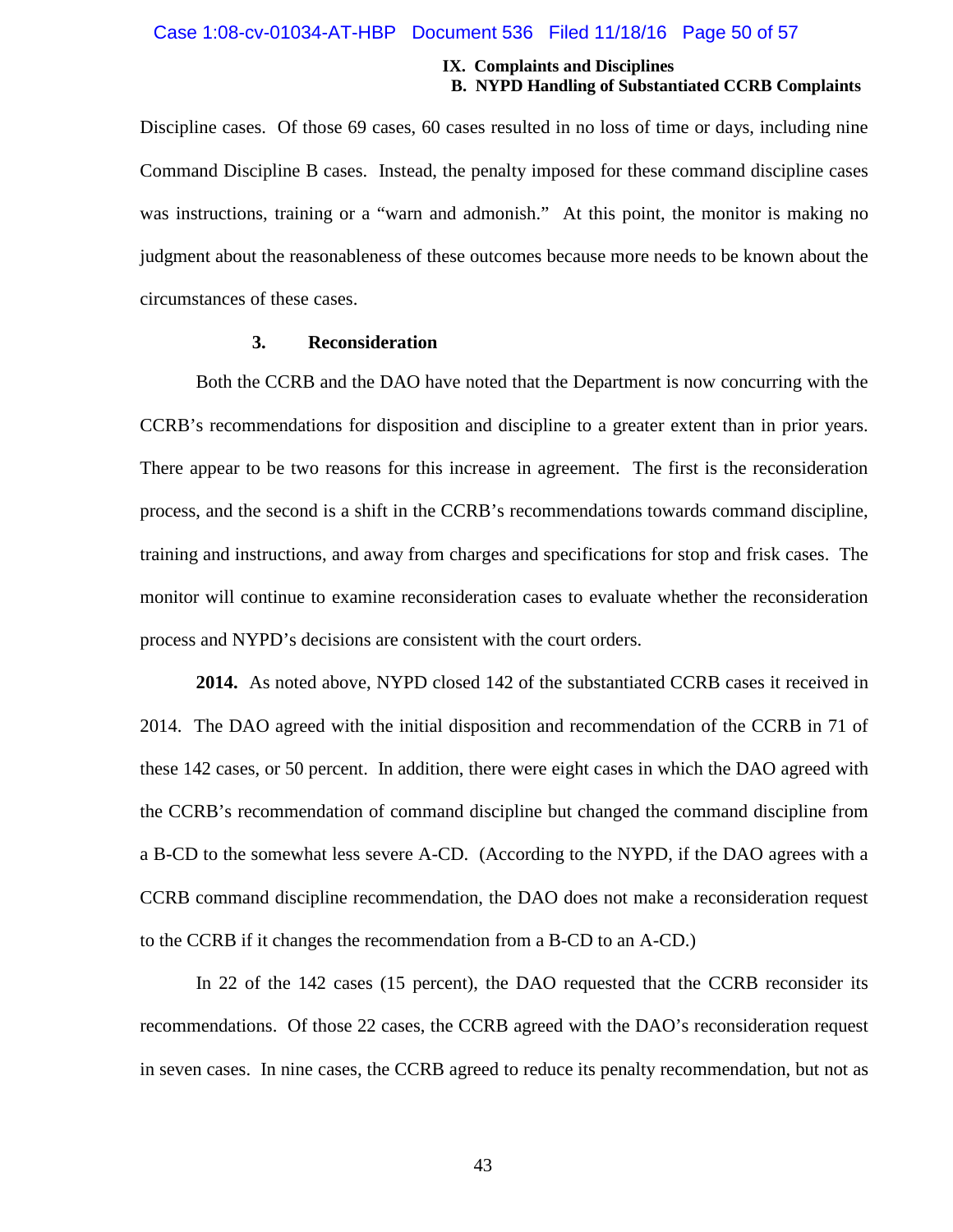#### Case 1:08-cv-01034-AT-HBP Document 536 Filed 11/18/16 Page 51 of 57

#### **IX. Complaints and Disciplines B. NYPD Handling of Substantiated CCRB Complaints**

far as the DAO suggested. And in five cases, the CCRB disagreed with the DAO's reconsideration request and maintained its recommended discipline. In those five cases, the police commissioner agreed with the DAO's recommendation.

In 37 of the 142 cases, the NYPD changed the disposition or discipline imposed without a reconsideration request. There were 16 cases in which the CCRB recommended charges and specifications, but the NYPD decided to retain jurisdiction of the case and not pursue a trial (the penalty was reduced in 10 cases and no discipline was imposed in six others). In 21 other cases, the NYPD changed the disposition or penalty before the reconsideration process was put in place (the penalty was reduced in 15 cases and no disciplinary action was taken in six cases).

**2015.** As noted above, the NYPD has closed 126 of the substantiated CCRB cases it received in 2015. The level of agreement between the NYPD and the CCRB rose from 2014 to 2015. The DAO agreed with the initial disposition and penalty recommendation of the CCRB in 72 of the 126 cases (57 percent). In addition, there were 12 cases in which the DAO agreed with the CCRB's recommendation of command discipline but changed the command discipline from a B-CD to an A-CD. There were five additional cases in which the CCRB recommended both command discipline and training, but the DAO recommended training as the appropriate penalty. In 23 of the 126 closed cases (18 percent), the DAO requested that the CCRB reconsider its recommendations. Of those 23 reconsideration cases, the CCRB agreed with the DAO's reconsideration request in eight cases. In five cases, the CCRB agreed to reduce its penalty recommendation, but not as far as the DAO suggested. And in ten cases, the CCRB disagreed with the DAO's reconsideration request and maintained its recommended disposition or discipline. The police commissioner in those cases agreed with nine of the DAO's recommendations and one of the CCRB's recommendations.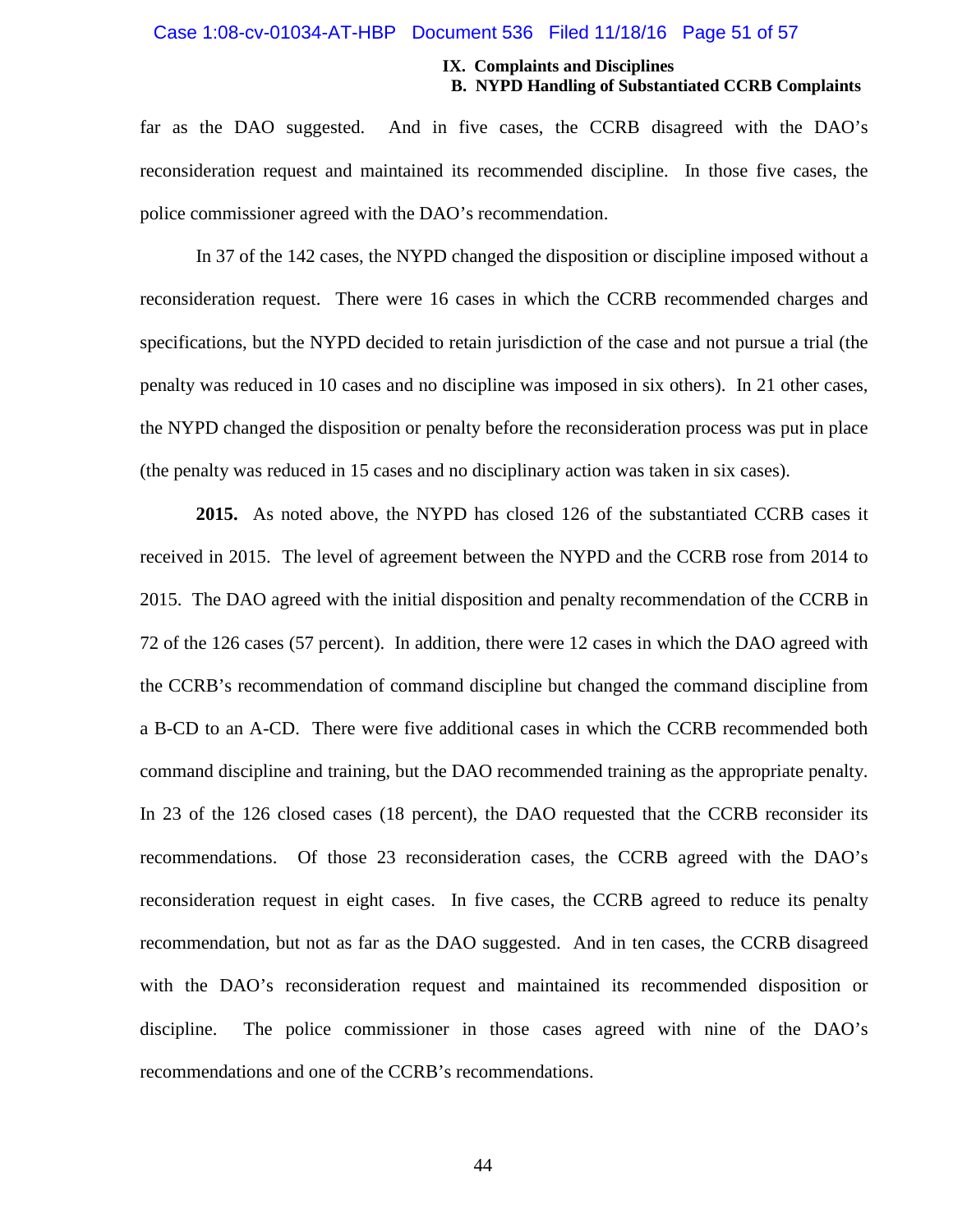### **X. Joint Remedial Process** Case 1:08-cv-01034-AT-HBP Document 536 Filed 11/18/16 Page 52 of 57

In 2015, there were fewer CCRB cases (14) in which the NYPD changed the disposition or discipline imposed without a reconsideration request. In six cases, the DAO reduced the penalty recommended to the police commissioner without a reconsideration request, and in one case, the DAO recommended and the police commissioner agreed that no disciplinary action should be imposed. There were no 2015 cases in which the CCRB recommended charges and specifications, but the NYPD decided to retain jurisdiction of the case and not pursue a trial. In two cases, the DAO agreed with the CCRB penalty recommendation, but the police commissioner reduced the penalty. And there were five cases in which the NYPD determined that the penalty should be increased from the penalty recommended by the CCRB.

#### **X. Joint Remedial Process**

A "Joint Remedial Process" was ordered by the court and agreed to by the parties. It is a process guided by the court-appointed facilitator, Hon. Ariel Belen (Ret.), to solicit input from stakeholders and affected communities on possible reforms regarding stop and frisk and trespass enforcement in addition to those already required by the court. At the end of the process, Judge Belen will prepare a report with recommendations on potential additional reforms for the consideration of the monitor and the court. Under the court order, these proposed remedial measures must be no broader than necessary to bring the NYPD's use of stop and frisk and trespass arrests into compliance with the Fourth and Fourteenth Amendments.

Judge Belen is conducting the Joint Remedial Process in several phases. The first phase involved meetings with stakeholders intended to lay the foundation for phase two—the focus group phase. Phase two began with focus groups of those most affected by the NYPD's stop and frisk and trespass arrest practices. Focus groups began in October 2015 and continued through June 2016. Sixty-four focus group sessions were conducted. Questions for the focus group were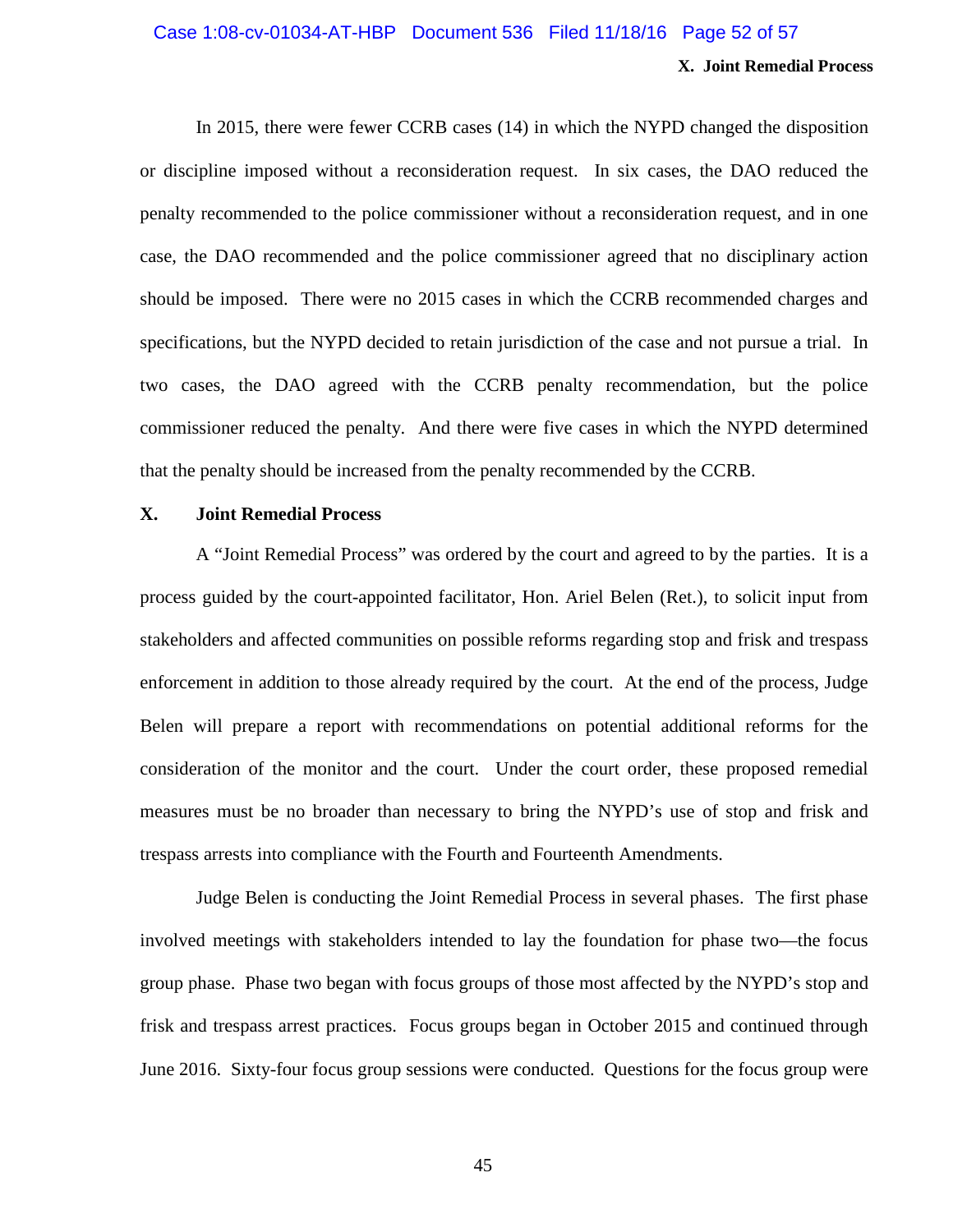### Case 1:08-cv-01034-AT-HBP Document 536 Filed 11/18/16 Page 53 of 57

#### **X. Joint Remedial Process**

prepared in consultation with the parties and an advisory committee composed of community organizations, NYPD leadership, religious leaders and academics. Each focus group had approximately eight to ten residents of New York City. Participants predominantly included young black and Latino men, though there has also been substantial representation of women and LGBTQ youth, homeless people and NYCHA residents. The facilitator also conducted focus groups specifically composed of NYCHA housing residents to discuss issues pertaining to policing in and around residential buildings.

In phase three, the facilitator has begun to meet with community organizations, local and national police reform advocates, the clergy, the NYPD, national and international police organizations, and representatives of the *Floyd*, *Davis*, and *Ligon* plaintiff teams, to discuss possible additional reforms that they may want the facilitator to consider.

The fourth phase of the project will be a series of community forums around New York City. There will be at least one community forum in each borough. They will be structured, and the discussions will be based in large part on the information gathered during the focus groups and subsequent meetings. The aim of the community forums is to solicit community input on additional remedial measures to the NYPD that would supplement the immediate reforms identified in the court's orders.

The facilitator anticipates that the forums will contain an educational segment including a short video presentation and accompanying infographic. This video and infographic will provide a brief historical overview of the litigation that will include a framing of the problem and current efforts towards reform, and will orient attendees toward imagining creative solutions. Each event will also include breakout segments. Recommendations gathered from the breakout sessions should be concrete reforms or areas of consideration for improving police-community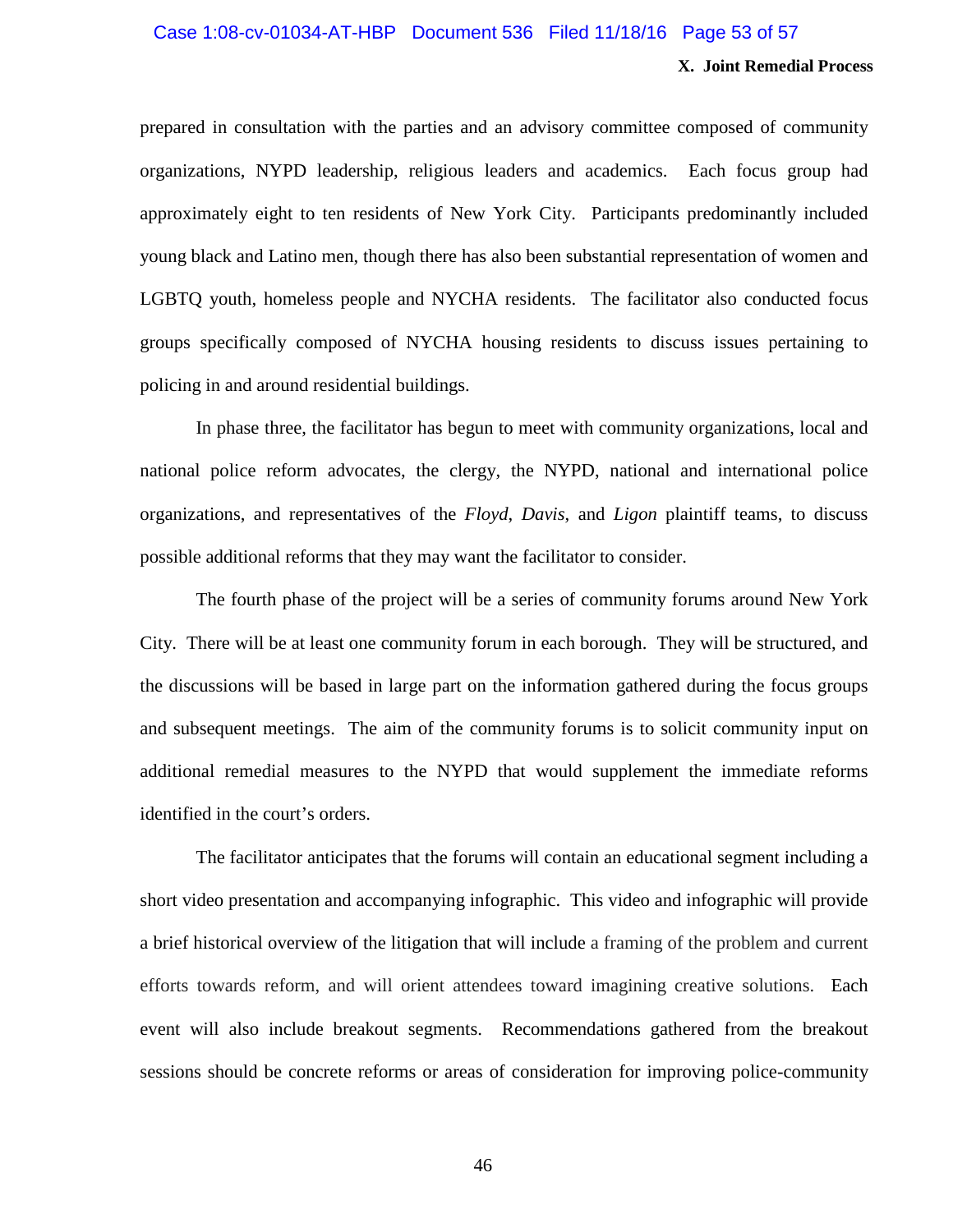### Case 1:08-cv-01034-AT-HBP Document 536 Filed 11/18/16 Page 54 of 57

#### **X. Joint Remedial Process**

relations. Although the community forums will be primarily intended to collect community input about possible reforms, they may also serve as opportunities to develop further dialogue between the NYPD and the communities they serve.

The facilitator will share the information gathered from the process described above with stakeholders and the parties, seek their feedback, and prepare a report with possible recommendations for additional reforms to the monitor and the court.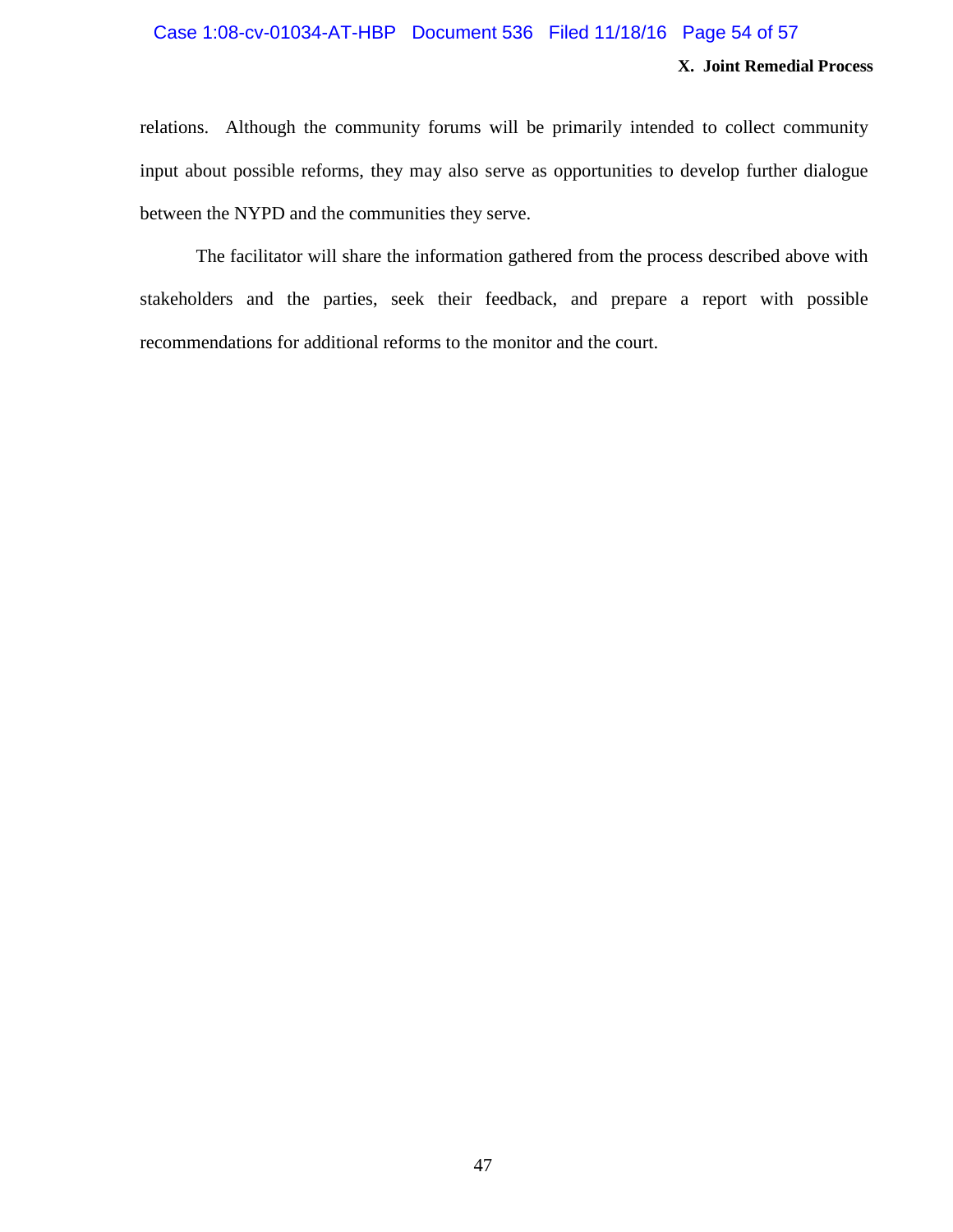Case 1:08-cv-01034-AT-HBP Document 536 Filed 11/18/16 Page 55 of 57

# **Appendix 1**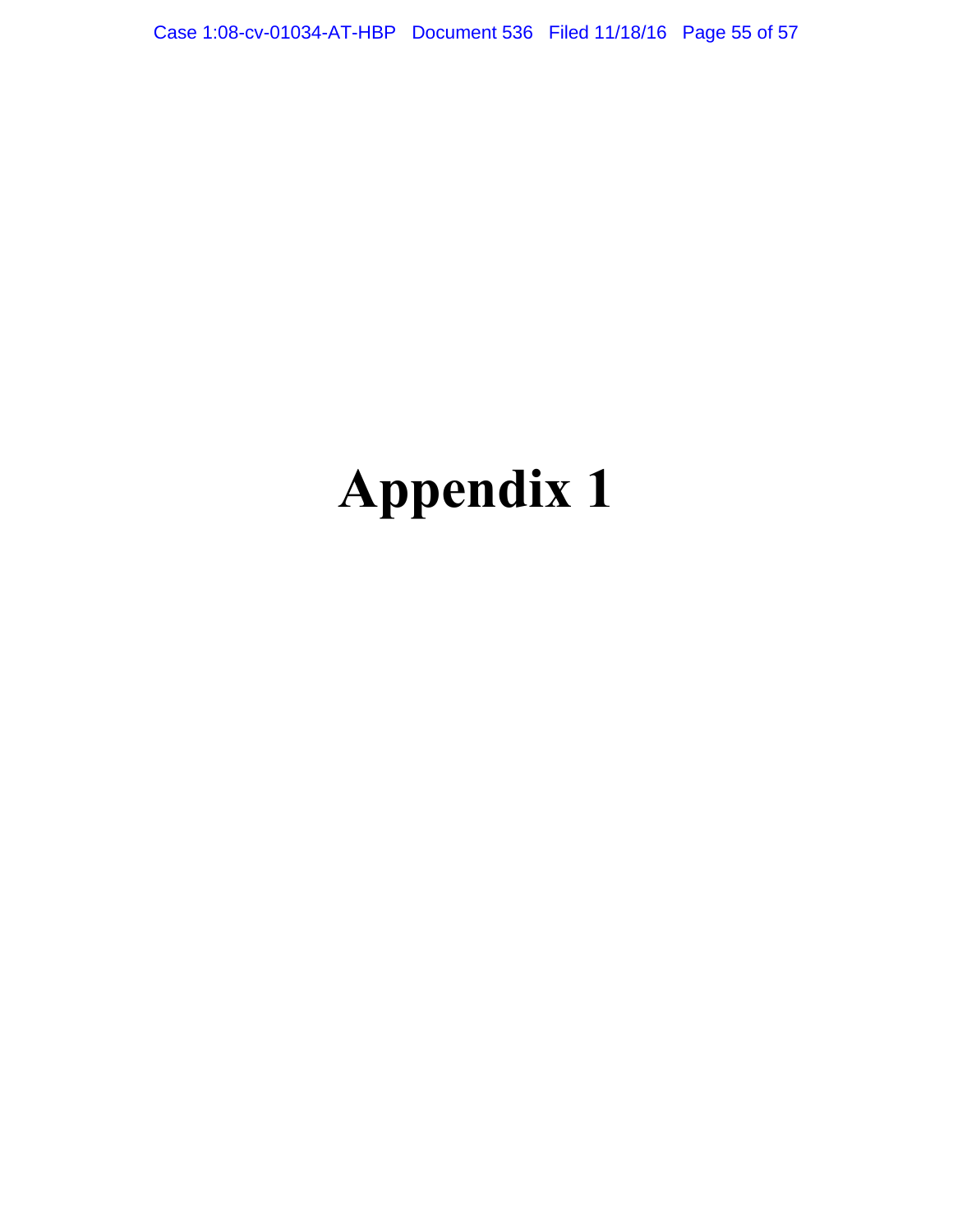◈

(COMPLETE ALL CAPTIONS) Pct. Serial No CAD No. **STOP REPORT**  $PD$  383-151 (03-16) Date of Occ. Pct. Of Occ. Time Of Stop Duration Of Stop eriod Of Observation Prior To Stop Address/Intersection Or Cross Streets Of Stop  $\Box$  Inside **C Transit C** Housing Type Of Location (Describe:)  $\Box$  Outside  $\Box$  Trespass Affidavit Program Stop Was: □ Self-Initiated □ Based on Radio Run □ Based on C/W on Scene Officer in Uniform? If no, how Identified?  $\square$  Shield  $\overline{\Box$  I.D. Card  $\square$  Yes  $\Box$  No  $\square$  Verbal Crime Suspected (e.g., Robbery, Burglary, Criminal Trespass, etc.) Check All Factors That Led to Stop and Explain in the Narrative Section □ Concealing or Possessing a Weapon □ Casing Victim or Location  $\square$  Engaging in a Drug Transaction □ Matches a Specific Suspect Description □ Acting as a Lookout □ Proximity to the Scene of a Crime □ Identified Crime Pattern (Pattern No. J □ Other (Describe in "Narrative" Section) Name Of Person Stopped Nickname/Alias/Preferred Name Date Of Birth Address Apt. No. lel. No. Identification:  $\Box$  Verbal  $\square$  Photo I.D.  $\Box$  Refused  $\Box$  Other (Describe) Sex: O Male Race: O White O Black O Hispanic White O Hispanic Black  $\square$  Female □ Asian/Pacific Islander □ American Indian/Alaskan Native □ Middle Eastern/Southwest Asian Age **Build** Height Weight Hair Eyes Other (Scars, Tattoos, Outer Garments, Etc.) Did Officer Explain Reason For Stop? Information Card Given to Person Stopped? □ Yes □ No □ Yes □ No If You Answered No to Either of the Previous Two Questions, Explain the Reasons in the Narrative Section on the Rear Side. Were Other Persons Stopped/  $\Box$  Yes Total No. Stopped Pct. Serial Nos. Questioned/Frisked?  $\square$  No Did a Body-Worn Camera (BWC) Capture  $\Box$  Yes | Body-Worn Camera was Worn by: □ No □ Reporting Officer □ Another MOS the Event in Whole or in Part Body-Worn Camera Serial Number Actions Taken to Stop and/or Detain Prior to Arrest  $\Box$  Verbal Command/Instruction □ Impact Weapon □ Drawing/Pointing Firearm □ Physical Force/Restraint □ Handcuff Suspect □ O.C. Spray  $\square$  CEW □ Other (Describe) Was Suspect Arrested? Offense Arrest No.  $\square$  Yes  $\Box$  No Was Summons Issued? Offense Summons No.  $\square$  Yes  $\square$  No Demeanor of Person After Being Stopped Remarks Made by Person Stopped

⊕

⊕